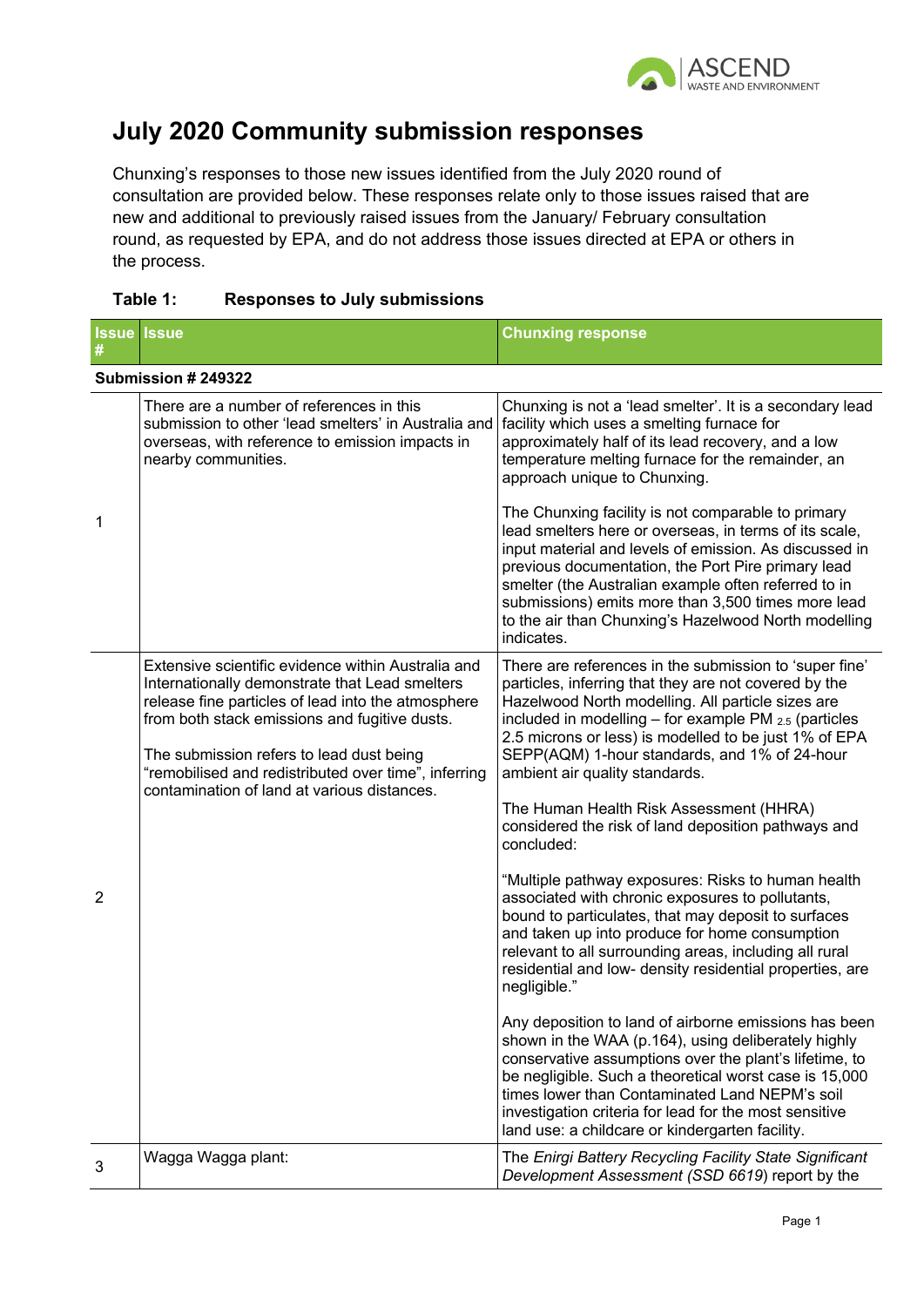

|   | <b>Issue Issue</b>                                                                                                                                                                                                                                                                                                               | <b>Chunxing response</b>                                                                                                                                                                                                                                                                                                                                                                     |
|---|----------------------------------------------------------------------------------------------------------------------------------------------------------------------------------------------------------------------------------------------------------------------------------------------------------------------------------|----------------------------------------------------------------------------------------------------------------------------------------------------------------------------------------------------------------------------------------------------------------------------------------------------------------------------------------------------------------------------------------------|
|   | The EPA assessment of the proposed expansion<br>(of the Wagga Wagga ULAB facility) identified two<br>key risks areas: human health impacts and plant<br>explosion/ hazards. In assessing these key risks<br>and these impacts the report concluded a key<br>control was the 5 km buffer zone.                                    | NSW Department of Planning and Environment<br>explored the risk of plant explosion and determined,<br>via a Preliminary Hazard Assessment (PHA) "that the<br>proposal is not considered to be a hazardous<br>development" (p.26), on the grounds of the<br>assessment of explosion risk.                                                                                                     |
|   |                                                                                                                                                                                                                                                                                                                                  | This is not surprising; while fires can occur in a range<br>of industrial and residential settings, ULABs<br>themselves are not a particular fire risk - there are no<br>flammable components to their chemistry.                                                                                                                                                                            |
|   |                                                                                                                                                                                                                                                                                                                                  | The same NSW Government assessment notes in its<br>evaluation on p.37: "No public submissions were<br>received during the exhibition of the EIS, likely due to<br>the isolated nature of the facility which is located<br>approximately 1.2km from the nearest residence"<br>(emphasis added).                                                                                               |
|   |                                                                                                                                                                                                                                                                                                                                  | As covered in the WAA and Addendum, the "5km<br>buffer" of the Wagga Wagga facility to the nearest<br>residence is incorrect.                                                                                                                                                                                                                                                                |
| 4 | The response in the S22 requests by Chunxing<br>was to continue to exclude in providing an<br>emergency management plan (page 77 WAA<br>amendment) or addressing other valid major loss<br>of containment scenarios are not required in the<br>WAA design stage.                                                                 | As stated on p.77 of the Addendum, and agreed with<br>EPA, an Emergency Management Plan (EmMP) will<br>be developed as part of detailed engineering design,<br>which is a later stage beyond the WAA process.                                                                                                                                                                                |
|   | Fugitive dust emissions:<br>The revised Chunxing modelling required by the<br>EPA now include fugitive dusts and Chunxing<br>indicate this has not significantly altered modelling<br>results.                                                                                                                                   | Agreed. The Addendum's further modelling shows that<br>fugitive emissions + original stack emissions = original<br>stack emissions. The addition of fugitives has not<br>altered modelling results at all. This is because the<br>fugitive emissions are managed well beyond North<br>American best practice (since such USA facilities are<br>highlighted in this submission).              |
| 5 |                                                                                                                                                                                                                                                                                                                                  | Using lead as an example, the fugitive emissions are<br>modelled to be 0.0000010 kg/hr, with a worst case<br>ground level concentration of 0.000000005 mg/m <sup>3</sup> .<br>This is 600,000 times below the Design Criteria (EPA<br>standard) and 20,000 times below natural background<br>in Australia.                                                                                   |
|   |                                                                                                                                                                                                                                                                                                                                  | The fugitive emissions component of total emissions<br>from the Chunxing Hazelwood plant are negligible to<br>the point of being trivial.                                                                                                                                                                                                                                                    |
|   | Lead blood levels of workers (China plant data):<br>This indicates that lead dusts are present and<br>despite the protection nominated in the S22<br>responses, lead exposure is occurring at levels,<br>which are harmful to adults.<br>this workplace exposure can be reasonably<br>concluded to be a pathway to cause to lead | Lead-facing industries, including this one, have a<br>regulatory regime for monitoring lead levels in the<br>blood of workers, and rotating 'factory floor' roles with<br>admin roles to enable levels to remain below<br>regulatory worker health requirements at all times, as<br>required of all lead-facing industries in Australia (via<br>SafeWork and state-based WorkSafe controls). |
|   |                                                                                                                                                                                                                                                                                                                                  |                                                                                                                                                                                                                                                                                                                                                                                              |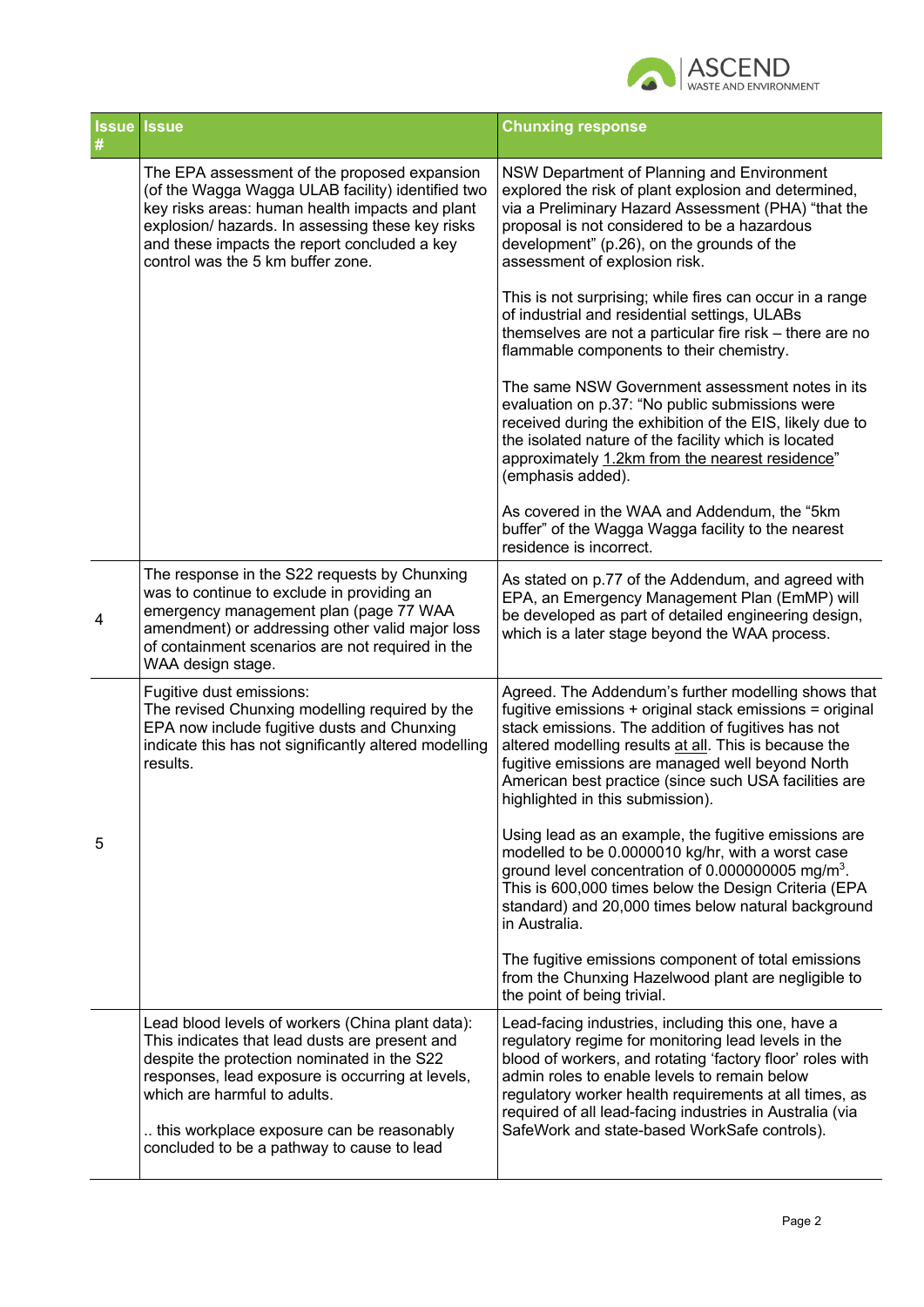

| <b>Issue Issue</b> |                                                                                                                                                                                                                                                                                                                                                                                                                                                                                                                                                                                                                                                                                                                                                                                                                                                                                                                                                                                                             | <b>Chunxing response</b>                                                                                                                                                                                                                                                                                                                                                                                                                                                                                                                                                                                                                                                                                                                                                                                                                                                     |
|--------------------|-------------------------------------------------------------------------------------------------------------------------------------------------------------------------------------------------------------------------------------------------------------------------------------------------------------------------------------------------------------------------------------------------------------------------------------------------------------------------------------------------------------------------------------------------------------------------------------------------------------------------------------------------------------------------------------------------------------------------------------------------------------------------------------------------------------------------------------------------------------------------------------------------------------------------------------------------------------------------------------------------------------|------------------------------------------------------------------------------------------------------------------------------------------------------------------------------------------------------------------------------------------------------------------------------------------------------------------------------------------------------------------------------------------------------------------------------------------------------------------------------------------------------------------------------------------------------------------------------------------------------------------------------------------------------------------------------------------------------------------------------------------------------------------------------------------------------------------------------------------------------------------------------|
|                    | exposure into the Latrobe Valley community (via<br>workers clothes worn home).                                                                                                                                                                                                                                                                                                                                                                                                                                                                                                                                                                                                                                                                                                                                                                                                                                                                                                                              | As stated in the WAA, strict onsite controls exist where<br>workers must shower and change into work clothes at<br>the start of a shift, then shower and change at the<br>conclusion of a shift. Work clothes are not worn home<br>at all. There is no such pathway.                                                                                                                                                                                                                                                                                                                                                                                                                                                                                                                                                                                                         |
| 6                  | Human health risk assessment report (HHRA):<br>A brief review of the 48 references used in this<br>report indicates that it used health for risks and the<br>most recent was one (1) reference from 2018,<br>(regarding a NSW tunnel atmosphere) and 28 (the<br>majority) more than 10 years old (including two<br>from 1991 nearly 30 years $ago$ ) – is this<br>appropriate, comprehensive or best practice??<br>A more concerning example is the report<br>references the ATSDR toxicological profile on<br>Chromium (2012) but not the recent and most<br>critical heavy metal toxicological profile on Lead<br>(2019) - why this omission?<br>There also appears an omission of the report of<br>the comprehensive and independent report by the<br>National Medical and Research Council on the<br>Evidence on the effects of lead on human health<br>human completed in May 2015? Is this NHMRC<br>lead report irrelevant to a health risk assessment<br>of the proposed ULAB facility in Gippsland? | The HHRA has been undertaken on the basis of<br>current guidance and information relevant to the<br>characterisation of toxicity. This includes the use of<br>references from a range of sources, with reviews<br>relating to toxicity over various dates. The quantitative<br>values adopted for lead are consistent with current<br>Australian guidance on lead in air and lead in drinking<br>water (reviewed by NHMRC in 2018 - noting that they<br>also provided the 2015 review on lead). The HHRA<br>has not included a detailed toxicity summary for each<br>metal, or lead, but the work that has been done has<br>considered the current reviews conducted in Australia<br>(by NHMRC) and in the US to determine if the<br>quantitative values remain relevant. The values<br>adopted remain relevant and in line with the current<br>Australian guidance on lead. |
| 7                  | ULAB materials have well documented<br>transportation risks by battery manufacturers of<br>fire*, explosion This statement references Fire<br>Hazard Assessment of Lead Acid Battery<br>Chemistry, NFPA Research Foundation 2019.                                                                                                                                                                                                                                                                                                                                                                                                                                                                                                                                                                                                                                                                                                                                                                           | The submission confuses fire risk of a lead acid<br>battery (or its manufacture), with fire risk associated<br>with a ULAB (spent battery).<br>While fires can occur in a range of industrial and<br>residential settings, ULABs themselves are not a<br>particular fire risk - there are no flammable<br>components to their chemistry. This is a different story<br>with lithium ion batteries.<br>The reference quoted is for batteries, not ULABs. The<br>fire risk for lead acid batteries relates to when they are<br>being charged; this produces H <sub>2</sub> gas in small<br>quantities which can be problematic in confined<br>spaces. ULAB processing does not involve charging<br>batteries.<br>Such risks in transport or any other context of the<br>Hazelwood proposal are irrelevant.                                                                      |
| 8                  | The estimate of truck movements involving<br>hazardous lead waste slag removal is not<br>nominated, nor volume of vehicles associated with<br>hazardous chemicals (i.e. other heavy metals such<br>as antimony often added for mechanical strength<br>and improved electrical properties) for refining or<br>processing on this site. The plant will also<br>transport refined lead ingots from the plant by<br>trucks for export.                                                                                                                                                                                                                                                                                                                                                                                                                                                                                                                                                                          | Incorrect.<br>The WAA (p.128, Table 38) estimates Hazelwood<br>plant daily truck movements with respect to all of<br>these inputs and outputs of the plant.                                                                                                                                                                                                                                                                                                                                                                                                                                                                                                                                                                                                                                                                                                                  |
| 9                  | State and interstate heavy truck transport of<br>hazardous SLAB's or the site hazardous waste                                                                                                                                                                                                                                                                                                                                                                                                                                                                                                                                                                                                                                                                                                                                                                                                                                                                                                               | ULABs are transported by EPA permitted vehicles all<br>the time, following strict cradle to grave tracking and                                                                                                                                                                                                                                                                                                                                                                                                                                                                                                                                                                                                                                                                                                                                                               |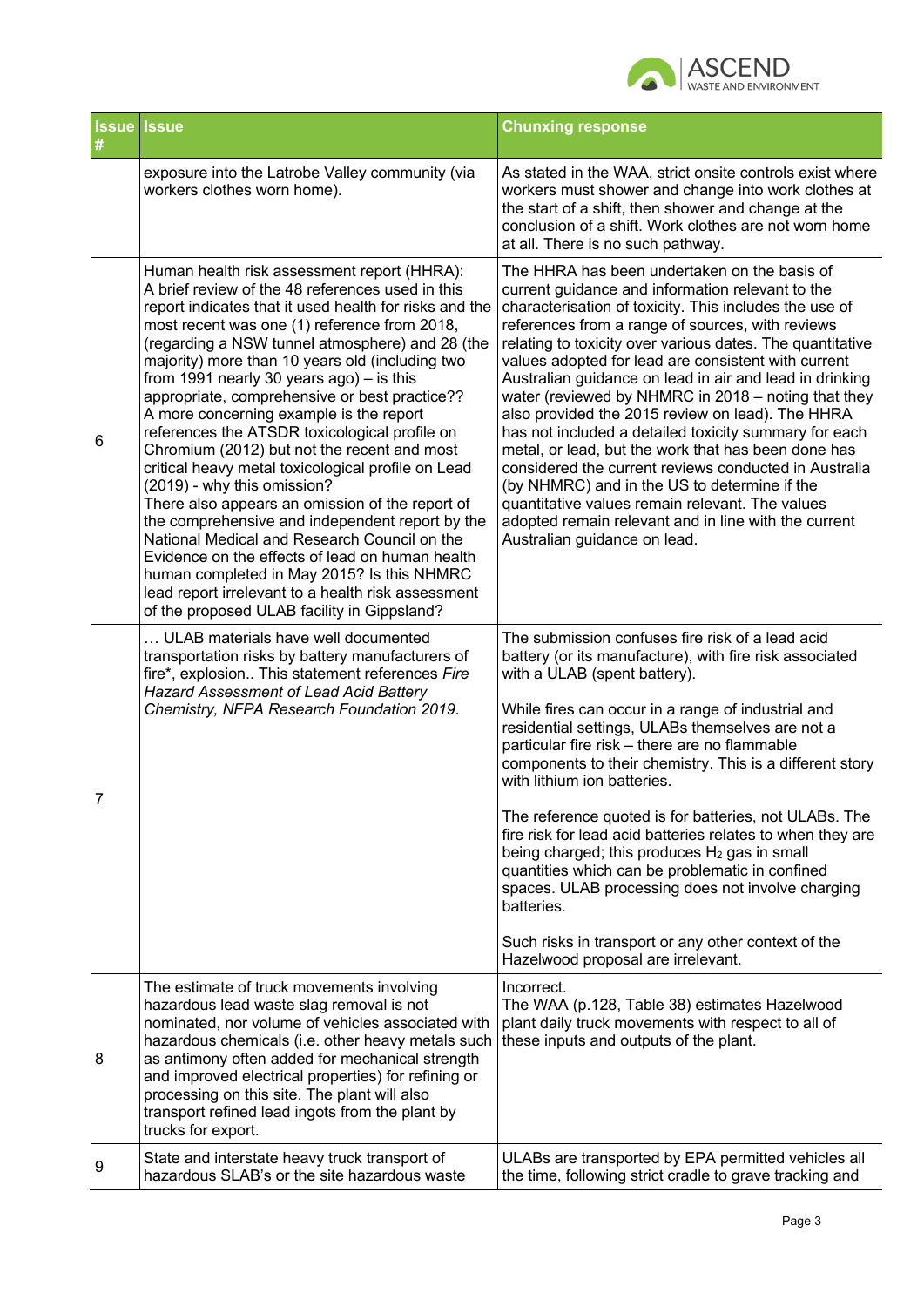

| <b>Issue</b> | <b>Issue</b>                                                                                                                                                                                                                                                                                                                                                                                                                                                                                                                                                                                                  | <b>Chunxing response</b>                                                                                                                                                                                                                                                                                                                                                                                                                                                                                                                                                                                                                                                                                                                                                                                                                                                                                                                                                                                                                                                                                                     |
|--------------|---------------------------------------------------------------------------------------------------------------------------------------------------------------------------------------------------------------------------------------------------------------------------------------------------------------------------------------------------------------------------------------------------------------------------------------------------------------------------------------------------------------------------------------------------------------------------------------------------------------|------------------------------------------------------------------------------------------------------------------------------------------------------------------------------------------------------------------------------------------------------------------------------------------------------------------------------------------------------------------------------------------------------------------------------------------------------------------------------------------------------------------------------------------------------------------------------------------------------------------------------------------------------------------------------------------------------------------------------------------------------------------------------------------------------------------------------------------------------------------------------------------------------------------------------------------------------------------------------------------------------------------------------------------------------------------------------------------------------------------------------|
|              | removal represent a new and significant additional<br>risk to the Latrobe City Council residents and<br>business sharing the same transport corridors.                                                                                                                                                                                                                                                                                                                                                                                                                                                        | compliance requirements for prescribed industrial<br>waste transport. This occurs right now on Latrobe<br>Valley roads, on behalf of ULABs generated in Latrobe<br>Valley as well as materials coming in and out for<br>existing Latrobe Valley industries.                                                                                                                                                                                                                                                                                                                                                                                                                                                                                                                                                                                                                                                                                                                                                                                                                                                                  |
| 10           | This project (NUOVOpb) successfully completed<br>the scaling up of operational organic solvent ULAB<br>recycling technologies (24/7) in early 2019. No<br>comparison to this EU published project exists in<br>the S22 response to best practice.                                                                                                                                                                                                                                                                                                                                                             | This is a solvent based non-thermal extraction process<br>similar to what AquaMetals are doing, which has not<br>progressed to the commercial feasibility stage.<br>Consideration of such technologies ignores the fact<br>that they can only extract lead paste, leaving the other<br>half of the ULAB lead component requiring a smelting<br>process.<br>Such technologies have been assessed extensively<br>throughout the WAA and Addendum as incomplete,<br>not practical and not feasible for Chunxing's<br>consideration.                                                                                                                                                                                                                                                                                                                                                                                                                                                                                                                                                                                             |
| 11           | EPA standards for lead are outdated - the United<br>States NAQS (2012) limit of 0.15ug/m <sup>3</sup> is<br>referenced as over 3-fold lower that Vic's limit.                                                                                                                                                                                                                                                                                                                                                                                                                                                 | Appropriate standards for lead are a matter for EPA.<br>However, Chunxing has provided modelling results on<br>an ambient basis to allow comparison with any<br>standard, including NAAQS.<br>The annual average ground level concentration<br>modelled for lead was 0.0011 $\mu$ g /m <sup>3</sup> , just 0.75% of<br>the US EPA's NAAQS $(0.15 \mu g/m^3)$ or 133 times<br>below it, at their worst case point anywhere in the<br>study area.<br>Chunxing's design is focused on exceeding current<br>EPA requirements for lead emissions by a significant<br>margin. We welcome more stringent standards for<br>lead.                                                                                                                                                                                                                                                                                                                                                                                                                                                                                                     |
| 12           | (The EPA SEPP(AQM) Design Criteria limit of 3<br>$\mu$ g/m <sup>3</sup> ) is 6x times the old Victorian 1998 NAQS<br>maximum lead air quality limit. I can find no<br>reasoning or findings of fact that are available from<br>the EPA to the public that explain why this very<br>high ground design lead air concentration limits is<br>nominated, or how this design limit ensures<br>achievement the comprehensive independent<br>assessment of the scientific evidence of the effects<br>of lead on human health by the NMHRC that<br>resulted in a new lead public health exposure<br>standard in 2015. | This comment compares the 1-hour average<br>SEPP(AQM) Design Criteria limit of 3µg/m <sup>3</sup> with a<br>totally different standard, the 12-month average<br>ambient air quality standard (SEPP(AAQ) or NEPM),<br>which is $0.5\mu g/m3$ . The averaging period is critical to<br>understanding each standard. SEPP design criteria<br>are arguably more stringent than ambient standards,<br>because that 3µg/m <sup>3</sup> must be met for any hour in the<br>five year study period - that's 43,800 individual hourly<br>measurements. A 12-month averaging period using a<br>much lower standard, because it is trying to assess<br>not a maximum 'spike' but a consistent level over a<br>longer period.<br>Consequently the submission incorrectly compares<br>two completely different standards.<br>Chunxing have modelled against both hourly (and<br>shorter) averages (Design Criteria) and 12-month<br>averages (ambient standards). For lead, the worst<br>case modelled concentrations are >300 times below<br>for the former and >450 times below for the latter, as<br>shown in Table 8 of the Addendum. |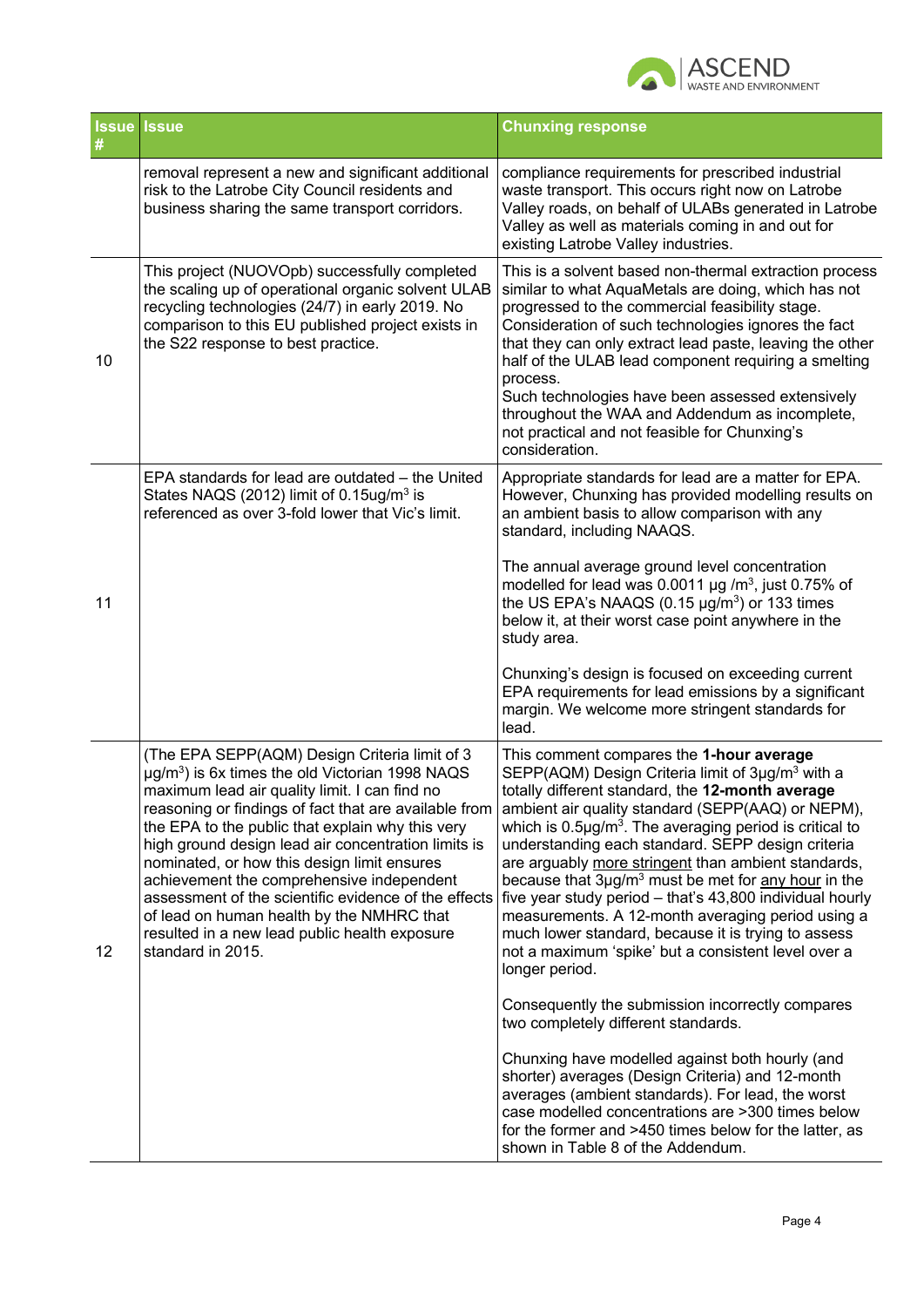

| #  | <b>Issue Issue</b>                                                                                                                                                                                                                                                                                                                                                                                                                                                                                                                                                                                                                                                                          | <b>Chunxing response</b>                                                                                                                                                                                                                                                                                                                                                                                                                                                                                    |
|----|---------------------------------------------------------------------------------------------------------------------------------------------------------------------------------------------------------------------------------------------------------------------------------------------------------------------------------------------------------------------------------------------------------------------------------------------------------------------------------------------------------------------------------------------------------------------------------------------------------------------------------------------------------------------------------------------|-------------------------------------------------------------------------------------------------------------------------------------------------------------------------------------------------------------------------------------------------------------------------------------------------------------------------------------------------------------------------------------------------------------------------------------------------------------------------------------------------------------|
| 13 | These various regulatory air concentration lead<br>limits occurring in different units and their<br>application by the Chunxing and the Victorian EPA<br>do not assist in transparency to the wider<br>stakeholders to understand the suitability of<br>proposed limits and compare and contrast these to<br>other regulators. I suggest this potentially<br>obscures the nature of lead exposure risks for all<br>stakeholders.                                                                                                                                                                                                                                                            | Chunxing has no say in how standards are expressed<br>with regards to air quality.<br>The Addendum went to great lengths to make these<br>comparisons clearer for community, by converting<br>them all to equivalent concepts and units. The<br>resultant comparison table and graphs on p.93 and 94<br>of the Addendum makes the nature of lead exposure<br>risks abundantly clear. The Human Health Risk<br>Assessment provides additional reassurance.                                                   |
|    | Submission # 249462<br>"The data provided in the Works Approval Application is inadequate for the following reasons:                                                                                                                                                                                                                                                                                                                                                                                                                                                                                                                                                                        |                                                                                                                                                                                                                                                                                                                                                                                                                                                                                                             |
| 14 | The proposal is based on replicating a plant in<br>China. However, it has not been possible to visit<br>the operating plant to date and, given the<br>restrictions related to the COVID-19 pandemic it<br>will not be possible to see the plant in operation for<br>the foreseeable future. Voices of the Valley has<br>had a concern about independent verification of<br>the plant data since the plant was proposed in<br>2019 and none of the additional studies has<br>allayed our concern.                                                                                                                                                                                            | The Addendum has provided a completely different<br>set of data, at a detailed sub-plant level, for air<br>emissions performance of the China plant, as part of<br>commissioning plant #2 in 2017. This data provides a<br>strong level of verification of the collated recent years<br>of quarterly monitoring data.<br>Chunxing will be held by commissioning and licence to<br>uphold these emission levels - if they prove not<br>producible in practice the plant will not be permitted to<br>operate. |
| 15 | The Air Quality Study and the Human Health Risk<br>Assessment carried out in response to Section 22<br>requests for further information are both based on<br>the meteorological data and modelling data that<br>formed the basis of the initial Works Approval<br>Application. Subsequent work has provided more<br>detailed analysis of the basic data but no critical<br>analysis questioning the model. The HHRA was<br>only about risks of physical illness, whereas<br>Voices of the Valley and others calling for<br>consideration of the implications for the Latrobe<br>Health Innovation Zone have also been concerned<br>about mental health in the Latrobe Valley<br>population. | The model used and all of its conditions of use are in<br>accordance with EPA's requirements. There is no<br>specific model or unique approach taken by Chunxing.<br>The HHRA has been undertaken on the basis of<br>current guidance and information relevant to the<br>characterisation of toxicity, as was requested by EPA.                                                                                                                                                                             |
|    | Submission # 251257                                                                                                                                                                                                                                                                                                                                                                                                                                                                                                                                                                                                                                                                         |                                                                                                                                                                                                                                                                                                                                                                                                                                                                                                             |
| 16 | I am not encouraged by page ii where changes to<br>the document have highlighted an increase in the<br>lead emissions, and a decrease in the amount<br>captured.                                                                                                                                                                                                                                                                                                                                                                                                                                                                                                                            | There is no increase in lead emissions nor is there a<br>decrease in the amount of lead captured. Page ii is an<br>erratum of changes to the original WAA document of a<br>minor nature, subsequent to the new work of the<br>Addendum. These changes are provided for<br>completeness, rather than significance.                                                                                                                                                                                           |
| 17 | As a point source the stacks are by Chunxing<br>numbers of 0.04 g/min and total flow of 2718<br>m3/min are emitting at a concentration of 15<br>ug/m3 yearly average or 72 ug/m3 yearly average<br>if you only consider the main stack. Dilution is not<br>an effective long term solution for environmental<br>protection.                                                                                                                                                                                                                                                                                                                                                                 | Ambient standards, like Design Criteria, are measures<br>of ground level concentration (GLC), determined from<br>atmospheric dispersion of the stack emission. You are<br>calculating numbers at the stack emission point, which<br>is 30m above ground.<br>This is how air quality assessment is mandated by<br>EPA and is standard practice throughout the world.<br>Licensed emission levels are expressed as g/min                                                                                      |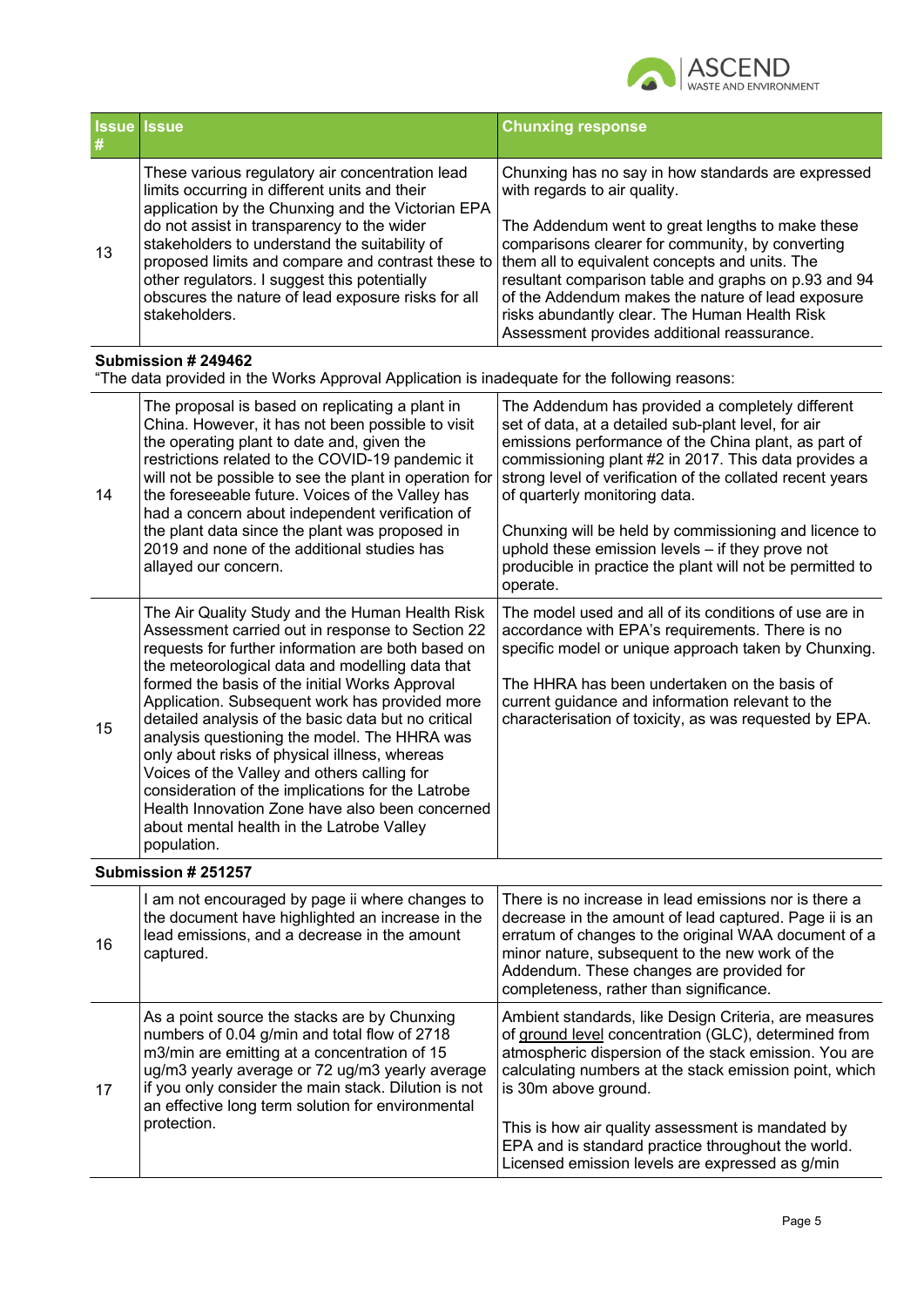

|    | <b>Issue Issue</b>                                                                                                                                                                                                                                                                                                                                                                                                                                                                                                                                                                                                                                              | <b>Chunxing response</b>                                                                                                                                                                                                                                                                                                                                                                                                                                                                                                                                                                                                                                                                                                                                                                                                       |
|----|-----------------------------------------------------------------------------------------------------------------------------------------------------------------------------------------------------------------------------------------------------------------------------------------------------------------------------------------------------------------------------------------------------------------------------------------------------------------------------------------------------------------------------------------------------------------------------------------------------------------------------------------------------------------|--------------------------------------------------------------------------------------------------------------------------------------------------------------------------------------------------------------------------------------------------------------------------------------------------------------------------------------------------------------------------------------------------------------------------------------------------------------------------------------------------------------------------------------------------------------------------------------------------------------------------------------------------------------------------------------------------------------------------------------------------------------------------------------------------------------------------------|
|    |                                                                                                                                                                                                                                                                                                                                                                                                                                                                                                                                                                                                                                                                 | emissions out of the stack however, which must be<br>demonstrated through stack testing.                                                                                                                                                                                                                                                                                                                                                                                                                                                                                                                                                                                                                                                                                                                                       |
| 18 | Spikes above average emission.                                                                                                                                                                                                                                                                                                                                                                                                                                                                                                                                                                                                                                  | The modelling encompasses the lowest, average and<br>highest emission taken from 3 years of China plant<br>monitoring data. Further, the Addendum's sensitivity<br>analysis investigates how operational variation might<br>affect emissions. All results are substantially below<br>EPA standards.                                                                                                                                                                                                                                                                                                                                                                                                                                                                                                                            |
| 19 | I am not encouraged by the statement in page 106<br>of the response which says that lead does not<br>accumulate in the body I believe this is incorrect<br>according to many studies, lead will be absorbed<br>and even also released but residual lead will<br>remain after exposure, which will subsequently<br>accumulate with time                                                                                                                                                                                                                                                                                                                          | The statement on p.106 of the Addendum says: "Lead<br>is absorbed and released in bodily processes in an<br>equilibrium with exposure. If a person is withdrawn<br>from the place of exposure blood levels reduce. Lead<br>is not continually accumulative but at all times<br>workers' blood levels must remain below critical adult<br>concentrations, as required by WorkSafe."                                                                                                                                                                                                                                                                                                                                                                                                                                             |
|    |                                                                                                                                                                                                                                                                                                                                                                                                                                                                                                                                                                                                                                                                 | This statement is correct: blood levels, if they are<br>present in measurable levels at all, increase with<br>exposure to a lead source and decrease once that<br>exposure is removed, until equilibrium is reached.                                                                                                                                                                                                                                                                                                                                                                                                                                                                                                                                                                                                           |
|    | Submission # 251297                                                                                                                                                                                                                                                                                                                                                                                                                                                                                                                                                                                                                                             |                                                                                                                                                                                                                                                                                                                                                                                                                                                                                                                                                                                                                                                                                                                                                                                                                                |
| 20 | The proponent on page xiv, makes a statement<br>that "the most appropriated treatment of the<br>background emission levels of Latrobe Valley is to<br>ignore it" this totally unacceptable that they state<br>this, all current pollutants are extremely important<br>when a proposed smelter that adds emissions is<br>concerned. Any process that has the ability to<br>acerbate a current problem should be treated with<br>caution. Not just disregarded.                                                                                                                                                                                                   | The actual statement on p. xiv of the Addendum is:<br>"The most appropriate treatment of background data<br>in the case of the Latrobe Valley and the proposed<br>Chunxing facility's estimated emissions is to ignore it,<br>because the inclusion of the background data<br>modelled (in any of its forms) simply masks the<br>contribution from the facility, enabling no reasonable<br>assessment to be made."<br>This statement is correct. The dot points prior to this<br>statement, Section 3.1 of the Addendum and Section<br>8.3.2.2 of the Addendum's Appendix 22 go into<br>lengthy quantitative detail about background levels -<br>the issue is far from disregarded.                                                                                                                                            |
| 21 | Page xv, the statement that "no risk to the health<br>of workers or visitors" How can this be so, if the<br>workers have regular blood level checks, washing<br>of trucks, smelting process failures and emission<br>control problems, no one can make that statement.<br>SEE 2.2.4.4, here they state they have alarms,<br>monitoring and sensors, due the fact that system<br>failures occur due to plant irregularities. There's no<br>risk in driving to the shops either I guess. I firmly<br>reject such a statement. Answer me this: If this<br>smelter is so safe why does Chunxing need to find<br>an Industrial 2-Zone location to build this at all? | The Human Health Risk Assessment statement is<br>based on detailed and specialist health risk<br>assessment methodology, and is based on dispersed<br>emissions levels as ground level concentrations<br>anywhere in the study area, which includes the site<br>and its neighbours.<br>Blood levels for those process workers handling lead-<br>based materials are monitored according to strict<br>WorkSafe regulations, which includes regular blood<br>monitoring and rotation of duties. There are many<br>system failures and irregularities considered in the<br>WAA, including modelling scenarios of emissions from<br>total failure of pollution control equipment. These are<br>quantified to be well below short term exposure limits<br>(STELs) and would be very limited in duration if they<br>occurred at all. |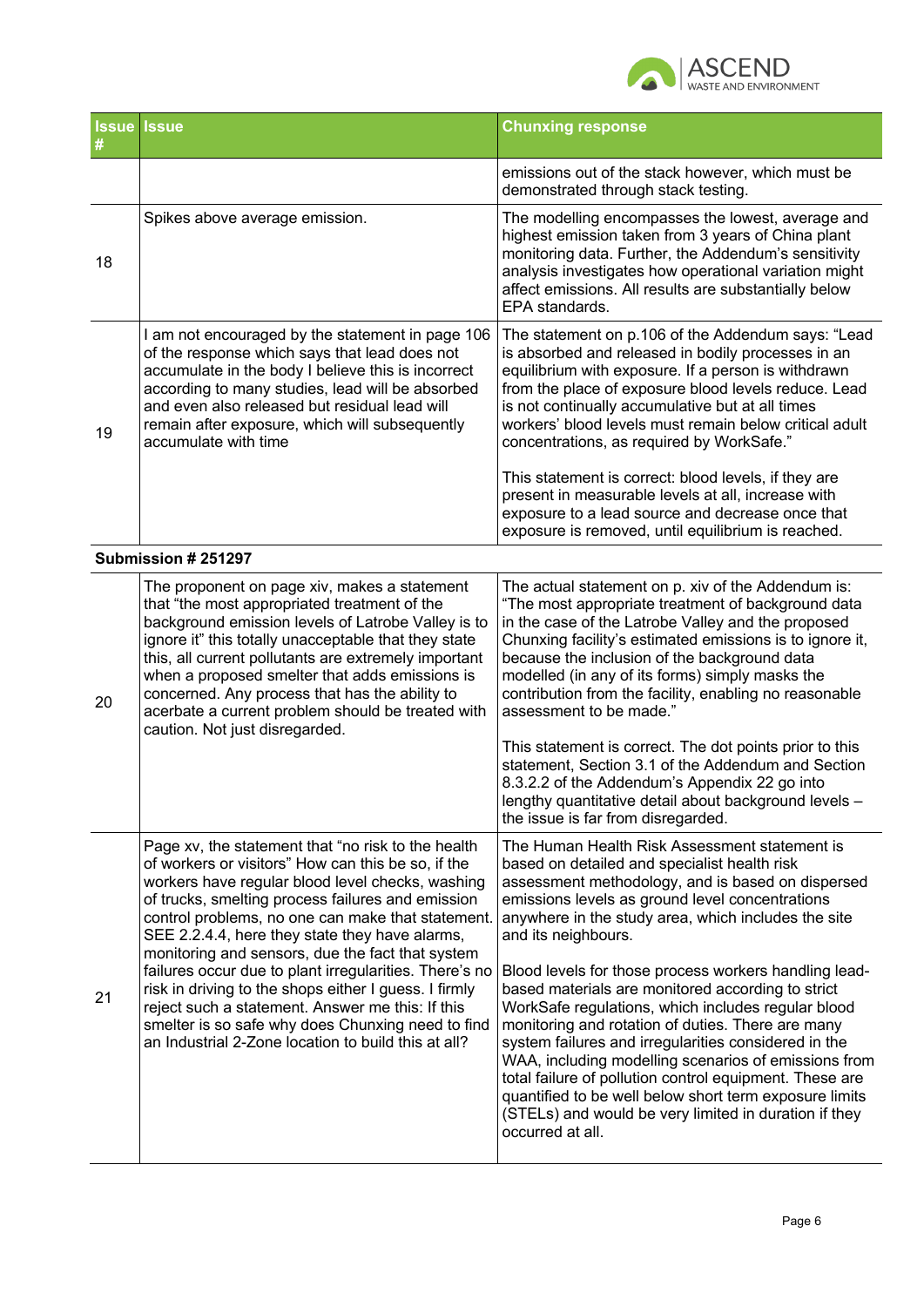

|    | <b>Issue Issue</b>                                                                                                                                                                                                                                                                      | <b>Chunxing response</b>                                                                                                                                                                                                                                                                                                                                                                                                                                                                                                                                                                                                                                                                                                                          |
|----|-----------------------------------------------------------------------------------------------------------------------------------------------------------------------------------------------------------------------------------------------------------------------------------------|---------------------------------------------------------------------------------------------------------------------------------------------------------------------------------------------------------------------------------------------------------------------------------------------------------------------------------------------------------------------------------------------------------------------------------------------------------------------------------------------------------------------------------------------------------------------------------------------------------------------------------------------------------------------------------------------------------------------------------------------------|
|    |                                                                                                                                                                                                                                                                                         | EPA requires a facility such as this to be located in an<br>INZ2 zone, according to 1518: Recommended<br>Separation Distances for Industrial Residual Air<br>Emissions - Guideline.                                                                                                                                                                                                                                                                                                                                                                                                                                                                                                                                                               |
| 22 | Page 14, Point 19 Back- Calculation. Here is a<br>statement that in laymen's terms says that we<br>really don't know what is going to come out of the<br>stack until we run it! - Too late its already built and<br>we have to suffer the ongoing consequences.                         | No it does not say this 'in layman's terms'. Control<br>efficiencies for pollution control equipment are<br>normally supplied by the manufacturer and accepted<br>without question. Because there is detailed<br>commissioning data from China plant #2 available, at<br>multiple points in the process (at the same time), this<br>allows proof of control efficiency of such equipment,<br>using the standard engineering approach of a mass<br>balance. The 'back-calculation' can be done because<br>there is an actual measurement at the entry point of<br>the control equipment and at the exit point: 'out' minus<br>'in' divided by how much went in $(x100) = %$<br>controlled.<br>This is a level of certainty beyond what is normally |
|    |                                                                                                                                                                                                                                                                                         | available for consideration at the WAA stage.<br>Regardless, it means nothing until it is proven to<br>operate during commissioning.                                                                                                                                                                                                                                                                                                                                                                                                                                                                                                                                                                                                              |
| 23 | The Vic EPA's regulation levels are near 20 years<br>old, way behind other progressive countries of the<br>world such as the USA (0.15 ug/m3) who have<br>greatly reduced the levels acceptable. So<br>Chunxing are able to operate at over 3 times the<br>acceptable level of the USA. | Incorrect, Chunxing lead emissions are not "3 times<br>the acceptable level of the USA."<br>The annual average ground level concentration<br>modelled for lead was 0.0011 $\mu$ g /m <sup>3</sup> , just 0.75% of<br>the US EPA's NAAQS $(0.15 \mu g/m^3)$ or 133 times<br>below it, at their worst case point anywhere in the<br>study area.                                                                                                                                                                                                                                                                                                                                                                                                     |
|    |                                                                                                                                                                                                                                                                                         | Chunxing's design is focused on exceeding current<br>EPA requirements for lead emissions by a significant<br>margin. We welcome more stringent standards for<br>lead.                                                                                                                                                                                                                                                                                                                                                                                                                                                                                                                                                                             |
|    | Page 36. I find the word "infinitesimal" arrogant,<br>inaccurate and highly insensitive to me and the<br>community at large. Followed up by yet another<br>glorious "100 times below" statement that cannot<br>be verified by an Australian.                                            | At more than 100 times below the most stringent<br>standards in the world and similarly lower than the<br>natural background in the air, supported by an<br>independent health risk assessment conclusion that<br>there is "no risk to the health of residents", infinitesimal<br>would appear to be an accurate word choice.                                                                                                                                                                                                                                                                                                                                                                                                                     |
| 24 |                                                                                                                                                                                                                                                                                         | We apologise if this appears arrogant or highly<br>insensitive.                                                                                                                                                                                                                                                                                                                                                                                                                                                                                                                                                                                                                                                                                   |
|    |                                                                                                                                                                                                                                                                                         | A number of "Australians" will ultimately be<br>responsible for verifying this level of performance at<br>commissioning, including the EPA. If this level of<br>emissions performance is not met, no operating<br>licence will be granted.                                                                                                                                                                                                                                                                                                                                                                                                                                                                                                        |
| 25 | Page 41. Exemption from licensing. I would<br>certainly hope that the EPA who is there to protect<br>us and the environment will 100% guarantee that a<br>licence will be required at commissioning.<br>Otherwise it will be open slather for Chunxing to                               | There has never been a suggestion that a licence<br>wouldn't be required, and that emissions to air<br>wouldn't be part of this.                                                                                                                                                                                                                                                                                                                                                                                                                                                                                                                                                                                                                  |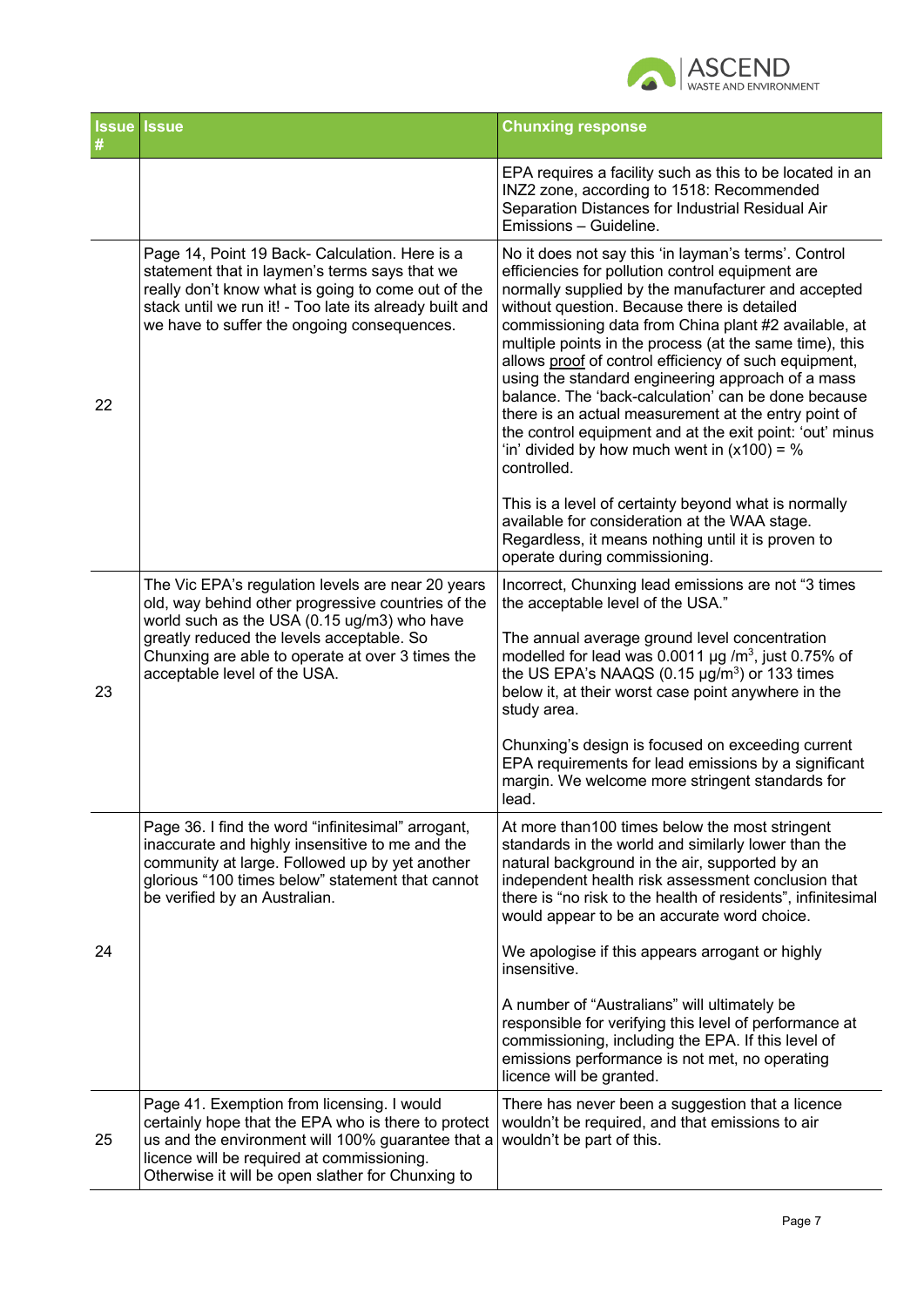

| <b>Issue</b> | <b>Issue</b>                                                                                                                                                                                                                                                                                                                                                                                                                                       | <b>Chunxing response</b>                                                                                                                                                                                                                                                                                                                                                                                                                                                                                                                                                                                                                                                                                                                                                                                                                                                                                                                                                                                                                                                                        |
|--------------|----------------------------------------------------------------------------------------------------------------------------------------------------------------------------------------------------------------------------------------------------------------------------------------------------------------------------------------------------------------------------------------------------------------------------------------------------|-------------------------------------------------------------------------------------------------------------------------------------------------------------------------------------------------------------------------------------------------------------------------------------------------------------------------------------------------------------------------------------------------------------------------------------------------------------------------------------------------------------------------------------------------------------------------------------------------------------------------------------------------------------------------------------------------------------------------------------------------------------------------------------------------------------------------------------------------------------------------------------------------------------------------------------------------------------------------------------------------------------------------------------------------------------------------------------------------|
|              | spew out whatever they like under the guise of<br>"Commissioning".                                                                                                                                                                                                                                                                                                                                                                                 | The statement on p.41 reads: "Chunxing would be<br>likely to apply for exemption from licensing of this<br>fugitives stack at the commissioning stage". This<br>relates to the fugitives stack only, because the fugitive<br>emissions are modelled to be 2,000 below the stack<br>emissions of lead, which are already more than 300<br>times below EPA standards and an order of<br>magnitude below natural background levels in<br>Australia. Most other secondary lead facilities do not<br>collect fugitive emissions at all but simply vent them<br>straight to atmosphere. Chunxing will collect them<br>under negative pressure, put them through both<br>baghouse and scrubber pollution control and send<br>through a stack – this is the heaviest control possible<br>and the most protective of the environment.<br>The reference to applying for an 'exemption', for the<br>fugitives stack only, is because the emission levels are<br>estimated to be 6,000 times below this very exemption<br>level, set by EPA as a cut off for the need to regulate<br>(an individual stack). |
| 26           | Page 91. Table 19 Key Themes. They have only<br>responded to the "key themes". Only 10? All<br>issues should be answered not just a nice round<br>number 10.                                                                                                                                                                                                                                                                                       | There were 'key themes' in many of the submissions<br>so, rather than large scale repetition, we decided to<br>isolate key themes and address these in detail first.<br>We then took all substantive submissions and<br>responded to every point beyond these key themes. In<br>all our responses cover 55 pages. All significant<br>issues were answered.                                                                                                                                                                                                                                                                                                                                                                                                                                                                                                                                                                                                                                                                                                                                      |
| 27           | Page 14 Enrisks Document 4.1 Here Enrisks, state<br>as I have said before about CEMS, "data from<br>modelling and estimates" to guess emission<br>fallout. No system can give real time lead emission<br>outputs.                                                                                                                                                                                                                                  | CEMS data is not used in air quality modelling at all -<br>CEMS is predominantly used for process control<br>because it only covers the most critical components of<br>flue gases such as particulates, SOx and NOx. Stack<br>testing results across three years (from the China<br>reference plant) for a wide range of pollutants is used<br>as emission inputs into the model.                                                                                                                                                                                                                                                                                                                                                                                                                                                                                                                                                                                                                                                                                                               |
| 28           | Page 32 Auburn Environmental document.<br>"Chunxing would likely to apply for an exemption<br>from licencing of this stack at the commissioning<br>stage". This is totally unacceptable during<br>commissioning; they can emit what ever they wish<br>to atmosphere under the guise of commissioning<br>without monitoring by a reputable source. ONE<br>dose of lead is unacceptable. This does not instil<br>any confidence in their technology. | The reference to applying for an 'exemption', for the<br>fugitives stack only, is because the emission levels are<br>estimated to be 6,000 times below this very exemption<br>level, set by EPA as a cut off for the need to regulate<br>(an individual stack).<br>The statement "they can emit whatever they wish to<br>atmosphere under the guise of commissioning without<br>monitoring by a reputable source" is patently untrue.<br>Commissioning requires independent stack testing<br>under operating conditions. Any application for<br>exemption (for the fugitives stack only) would only be<br>made after testing evidence was gathered confirming<br>that negligible levels were in fact coming out of that<br>stack. EPA may decide not to grant such an<br>exemption.                                                                                                                                                                                                                                                                                                             |
|              | Submission # 251580                                                                                                                                                                                                                                                                                                                                                                                                                                |                                                                                                                                                                                                                                                                                                                                                                                                                                                                                                                                                                                                                                                                                                                                                                                                                                                                                                                                                                                                                                                                                                 |
|              |                                                                                                                                                                                                                                                                                                                                                                                                                                                    |                                                                                                                                                                                                                                                                                                                                                                                                                                                                                                                                                                                                                                                                                                                                                                                                                                                                                                                                                                                                                                                                                                 |

| The HHRA states: | There is no inconsistency between the HHRA's       |
|------------------|----------------------------------------------------|
|                  | findings and the original WAA. The latter provided |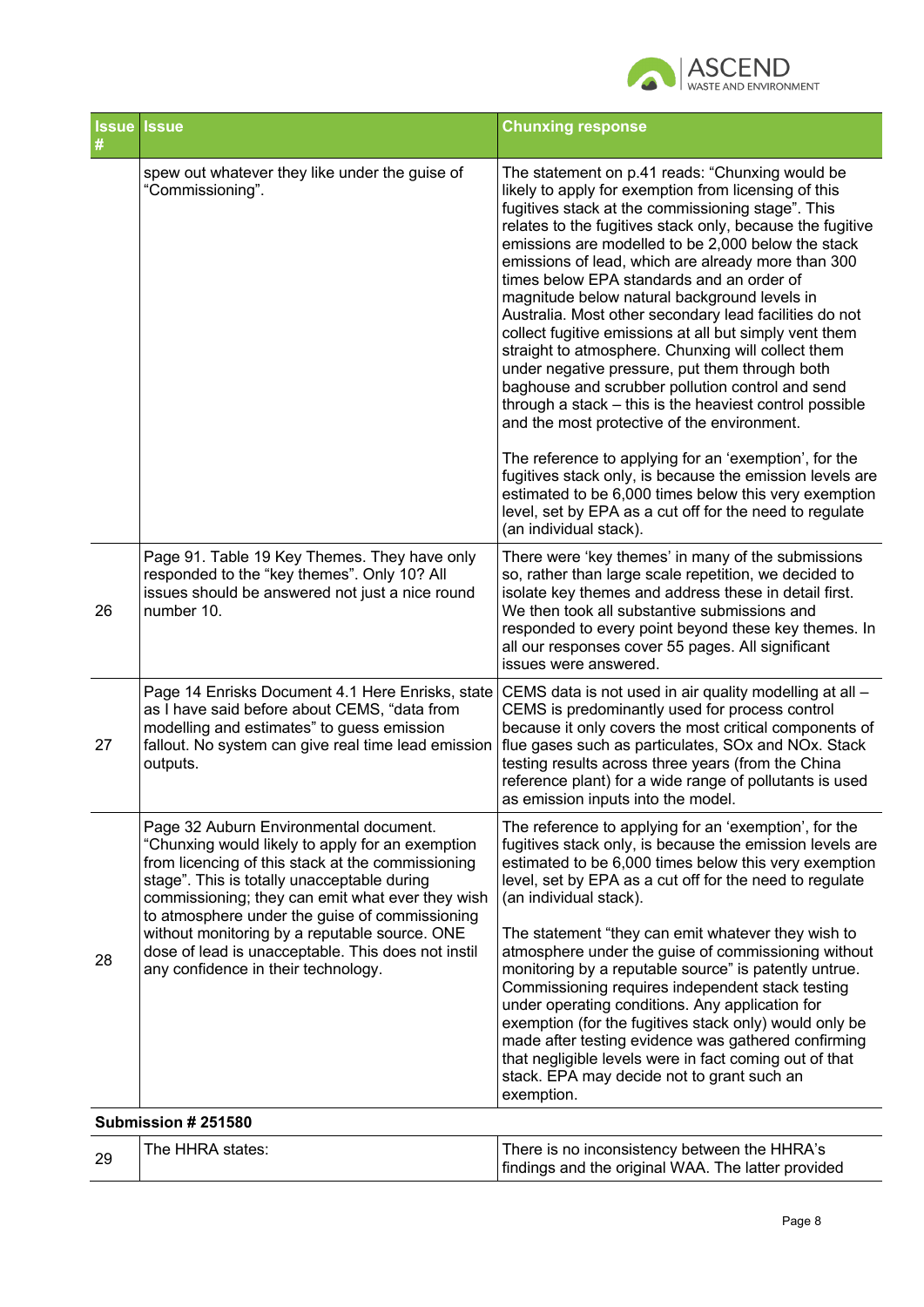

| <b>Issue Issue</b><br># |                                                                                                                                                                                                                                                                                                                                                                                                                                                                                                                                                                                                                                                                                                                                                                                                                                                                                                                | <b>Chunxing response</b>                                                                                                                                                                                                                                                                                                                                                                                                                                                                                                                                                                                                                                                                                                                                                                                                                                                                                                                                                                                                                                                                                                                                                                                                                                                                                                                                                                                                                                                                                                                                                                                                                                                                                                                                                                                                                                                                                                                                                                                                                                                                                                                                                                                                         |
|-------------------------|----------------------------------------------------------------------------------------------------------------------------------------------------------------------------------------------------------------------------------------------------------------------------------------------------------------------------------------------------------------------------------------------------------------------------------------------------------------------------------------------------------------------------------------------------------------------------------------------------------------------------------------------------------------------------------------------------------------------------------------------------------------------------------------------------------------------------------------------------------------------------------------------------------------|----------------------------------------------------------------------------------------------------------------------------------------------------------------------------------------------------------------------------------------------------------------------------------------------------------------------------------------------------------------------------------------------------------------------------------------------------------------------------------------------------------------------------------------------------------------------------------------------------------------------------------------------------------------------------------------------------------------------------------------------------------------------------------------------------------------------------------------------------------------------------------------------------------------------------------------------------------------------------------------------------------------------------------------------------------------------------------------------------------------------------------------------------------------------------------------------------------------------------------------------------------------------------------------------------------------------------------------------------------------------------------------------------------------------------------------------------------------------------------------------------------------------------------------------------------------------------------------------------------------------------------------------------------------------------------------------------------------------------------------------------------------------------------------------------------------------------------------------------------------------------------------------------------------------------------------------------------------------------------------------------------------------------------------------------------------------------------------------------------------------------------------------------------------------------------------------------------------------------------|
|                         | "The assessment of potential acute and chronic<br>inhalation exposures in these areas has concluded<br>that there are no risks to the health of workers or<br>visitors. This conclusion relates to lead exposures<br>as well as exposure to all pollutants."<br>This is in direct contrast to Chunxing Corporations<br>reporting of worker blood levels in their original<br>application. In the original Chunxing WAA (pg145)<br>it is reported that:<br>"Actual recent blood testing results from 'on-floor'<br>workers at the China plant show the lowest of 154<br>staff measured was 8.4 and the highest was 29.9,<br>with the average at 23.7."<br>SafeWork guidelines (2019) state that regulatory<br>limits to blood lead levels are 20ug/dL for men and<br>5ug/dL for women of reproductive age. Chunxing's<br>workers currently have lead blood levels that<br><b>EXCEED Australian regulations.</b> | blood lead levels from workers in the China plant.<br>There are some mitigating factors in correlating these<br>numbers directly with what might occur with workers<br>from the Hazelwood North plant:<br>Hazelwood North will be a 16-fold smaller<br>operation.<br>China's urban centres are densely populated<br>with a history of air pollution issues<br>(predominantly from vehicular transport).<br>Measurable blood lead levels may exist in the<br>community (and therefore those workers)<br>unrelated to ULAB recycling<br>The nature of blood lead level management in<br>$\overline{\phantom{a}}$<br>lead-risk industries, as required by WorkSafe<br>(and related regulators in China) is that<br>regulatory levels are set, testing protocols are<br>put in place, and if levels in blood of workers<br>approach a threshold they are moved to a<br>non-lead facing task until such time as these<br>levels return to a regulator- specified<br>acceptable level. In other words, the blood<br>levels of workers reflect what the regulatory<br>levels are.<br>The China plant operates to Chinese laws not<br>Victoria's - in the same way that the Hazelwood plant<br>would operate within Victorian laws (not China's). The<br>Chinese limit at the time of their blood testing results<br>was 30 µg/dL.<br>In terms of Victorian laws for lead workers, 30 µg/dL<br>was the limit at the time of writing of the WAA (5 Dec<br>2019) and remained correct until 5 June 2020, when<br>this level was reduced further, from 30 µg/dL to 20<br>µg/dL (https://www.worksafe.vic.gov.au/are-you-<br>performing-lead-risk-work). For reference though,<br>NSW still retains 30 µg/dL now, which it will not reduce<br>until July 1 2021<br>(https://www.safework.nsw.gov.au/notify-<br>safework/lead-notifications) so these changes are both<br>recent and not yet consistent throughout Australia.<br>The WorkSafe Vic limit that applied up until 4 June<br>2020 (https://www.worksafe.vic.gov.au/are-you-<br>performing-lead-risk-work) was 30 µg/dL.<br>Blood levels of staff in China are unrelated to what<br>Australia's standards are - they relate to levels<br>required in China, which they comply with. |
|                         |                                                                                                                                                                                                                                                                                                                                                                                                                                                                                                                                                                                                                                                                                                                                                                                                                                                                                                                | Any Victorian operation must comply with blood lead<br>management requirements of WorkSafe Victoria,<br>which Hazelwood North will. This is now 20 µg/dL.                                                                                                                                                                                                                                                                                                                                                                                                                                                                                                                                                                                                                                                                                                                                                                                                                                                                                                                                                                                                                                                                                                                                                                                                                                                                                                                                                                                                                                                                                                                                                                                                                                                                                                                                                                                                                                                                                                                                                                                                                                                                        |
|                         | Submission # 251585                                                                                                                                                                                                                                                                                                                                                                                                                                                                                                                                                                                                                                                                                                                                                                                                                                                                                            |                                                                                                                                                                                                                                                                                                                                                                                                                                                                                                                                                                                                                                                                                                                                                                                                                                                                                                                                                                                                                                                                                                                                                                                                                                                                                                                                                                                                                                                                                                                                                                                                                                                                                                                                                                                                                                                                                                                                                                                                                                                                                                                                                                                                                                  |
| 30                      | I am not encouraged by page ii where changes to<br>the document have highlighted an increase in the                                                                                                                                                                                                                                                                                                                                                                                                                                                                                                                                                                                                                                                                                                                                                                                                            | There is no increase in lead emissions nor is there a<br>decrease in the amount of lead captured. Page ii is an                                                                                                                                                                                                                                                                                                                                                                                                                                                                                                                                                                                                                                                                                                                                                                                                                                                                                                                                                                                                                                                                                                                                                                                                                                                                                                                                                                                                                                                                                                                                                                                                                                                                                                                                                                                                                                                                                                                                                                                                                                                                                                                  |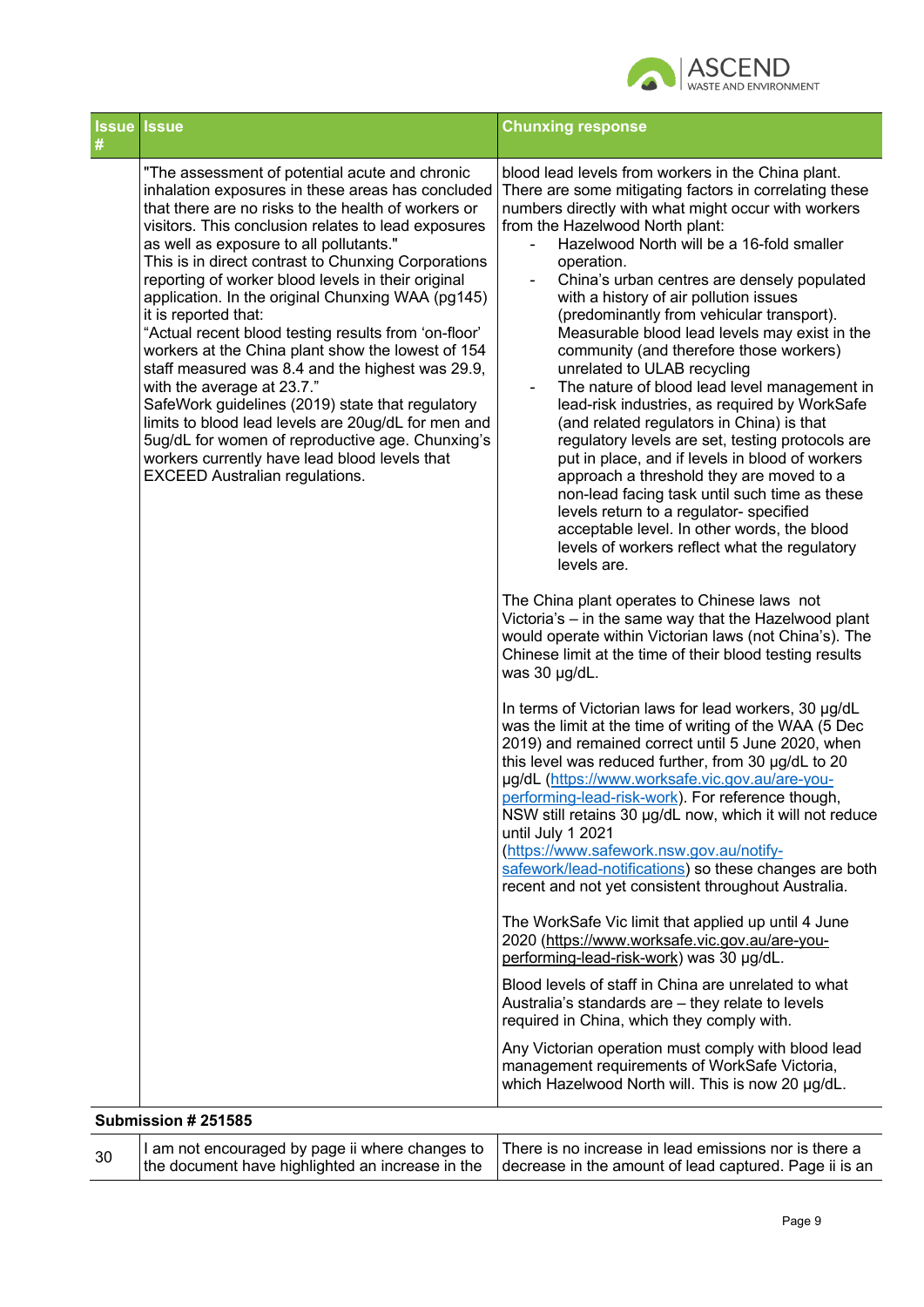

|    | <b>Issue Issue</b>                                                                                                                                                                                                                                                                                                                                                                                                                                                                                                                                                   | <b>Chunxing response</b>                                                                                                                                                                                                                                                                                                                                                                                     |
|----|----------------------------------------------------------------------------------------------------------------------------------------------------------------------------------------------------------------------------------------------------------------------------------------------------------------------------------------------------------------------------------------------------------------------------------------------------------------------------------------------------------------------------------------------------------------------|--------------------------------------------------------------------------------------------------------------------------------------------------------------------------------------------------------------------------------------------------------------------------------------------------------------------------------------------------------------------------------------------------------------|
|    | lead emissions, and a decrease in the amount<br>captured.                                                                                                                                                                                                                                                                                                                                                                                                                                                                                                            | erratum of changes to the original WAA document of a<br>minor nature, subsequent to the new work of the<br>Addendum. These changes are provided for<br>completeness, rather than significance.                                                                                                                                                                                                               |
| 31 | Page xiv discusses background levels of PM 2.5<br>particles in Latrobe Valley and the recycling plants'<br>contribution to this. They state that the recycling<br>plants' particle emissions are so low that if you<br>include the background data it obscures them, and<br>so the best way forward is to ignore the<br>background data completely so that you can<br>clearly see the emissions from the recycling plant.<br>Although it may be accurate that their PM 2.5<br>contribution is low, I think it is a mistake to equate<br>this with being unimportant. | The dot points prior to this statement, Section 3.1 of<br>the Addendum and Section 8.3.2.2 of the Addendum's<br>Appendix 22 go into lengthy quantitative detail about<br>background levels - the issue is far from disregarded<br>or unimportant.                                                                                                                                                            |
| 32 | they have not provided evidence about how day<br>to day spikes may affect the immediate vicinity                                                                                                                                                                                                                                                                                                                                                                                                                                                                     | There seems to be a view that there is the modelling<br>data provided and then there is something else, called<br>"day to day spikes" in this submission. This is false.                                                                                                                                                                                                                                     |
|    |                                                                                                                                                                                                                                                                                                                                                                                                                                                                                                                                                                      | The modelling data provided is based hourly averages<br>for some pollutants and as small as 3-minute<br>averages for others. The data extracted from the<br>model and used in all documentation and further<br>analyses, such as the independently developed<br>human health risk assessment, is the single worst<br>hour (or 3-minute period) in 5 years of modelled<br>emissions.                          |
|    |                                                                                                                                                                                                                                                                                                                                                                                                                                                                                                                                                                      | In other words the results supplied by Chunxing are<br>not just "day to day spikes", they are the definitive<br>'spike' in 5 years of different weather scenarios.                                                                                                                                                                                                                                           |
| 33 | This does not just involve the residences but the<br>local livestock which is grazed nearby, and is in<br>fact more vulnerable to ingesting lead that may be<br>present in the soil or the surrounding foliage.                                                                                                                                                                                                                                                                                                                                                      | The HHRA states:<br>"Multiple pathway exposures: Risks to human health<br>associated with chronic exposures to pollutants,<br>bound to particulates, that may deposit to surfaces<br>and taken up into produce for home consumption<br>relevant to all surrounding areas, including all rural<br>residential and low- density residential properties, are<br>negligible."                                    |
|    | There is evidence which shows that even in areas<br>where lead-based industries have been regulated<br>for decades, and where lead emissions are active<br>but under current regulation, problems persist due<br>to emissions despite these regulations being<br>complied with                                                                                                                                                                                                                                                                                       | This comment refers to a link about Port Pirie's lead<br>emissions. Such comparisons are highly inaccurate<br>and fail to recognise massive differences of scale.                                                                                                                                                                                                                                            |
| 34 |                                                                                                                                                                                                                                                                                                                                                                                                                                                                                                                                                                      | The Chunxing facility is not comparable to primary<br>lead smelters here or overseas, in terms of its scale,<br>input material and levels of emission. As discussed in<br>previous documentation, Port Pire primary lead<br>smelter (the Australian example often referred to in<br>submissions) emits more than 3,500 times more lead<br>to the air than Chunxing's Hazelwood North modelling<br>indicates. |
|    |                                                                                                                                                                                                                                                                                                                                                                                                                                                                                                                                                                      | As a further example provided in the WAA and many<br>community forums, the only other secondary lead<br>facility in Victoria is Hydromet at Laverton. They are                                                                                                                                                                                                                                               |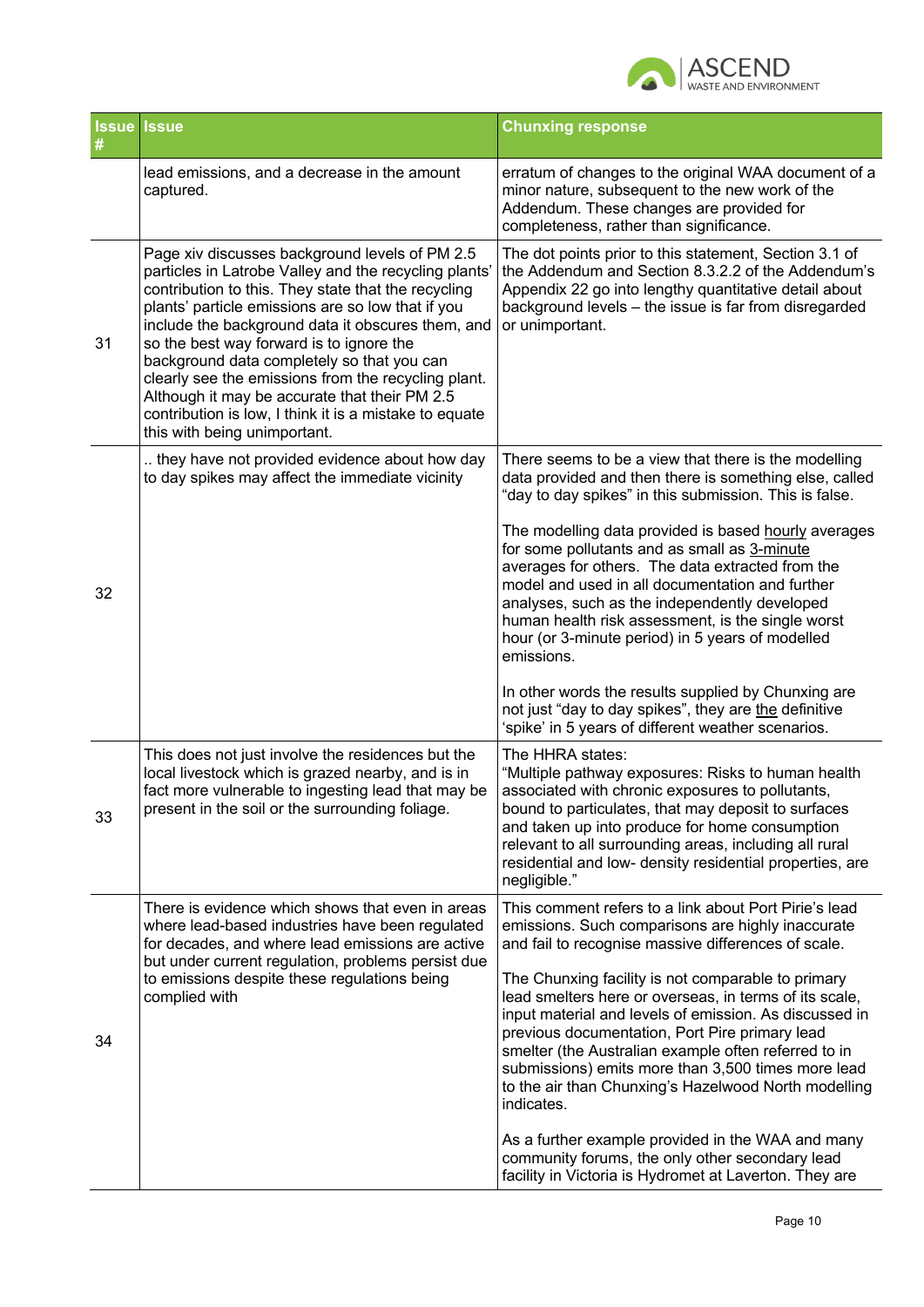

|    | <b>Issue Issue</b>                                                                                                                                                                                                                                                                                                                                                               | <b>Chunxing response</b>                                                                                                                                                                                                                                                                                                                                                                                                                                                                                                                                                                                                                                                                                                                                                                                                                                                                                        |
|----|----------------------------------------------------------------------------------------------------------------------------------------------------------------------------------------------------------------------------------------------------------------------------------------------------------------------------------------------------------------------------------|-----------------------------------------------------------------------------------------------------------------------------------------------------------------------------------------------------------------------------------------------------------------------------------------------------------------------------------------------------------------------------------------------------------------------------------------------------------------------------------------------------------------------------------------------------------------------------------------------------------------------------------------------------------------------------------------------------------------------------------------------------------------------------------------------------------------------------------------------------------------------------------------------------------------|
|    |                                                                                                                                                                                                                                                                                                                                                                                  | also 'regulated' currently, but their allowable emission<br>level for lead is 160 times higher than Chunxing's<br>modelled emissions.                                                                                                                                                                                                                                                                                                                                                                                                                                                                                                                                                                                                                                                                                                                                                                           |
| 35 | However, I re-visited page 164 of the WAA myself<br>and as seen in the excerpt below their modelling<br>does acknowledge that emissions can be<br>deposited in the soil up to 2kms from the recycling<br>plant.                                                                                                                                                                  | The modelling does not acknowledge that "emissions<br>can be deposited in the soil up to 2kms from the<br>recycling plant."<br>As discussed in responses to this issue in the<br>Addendum, a 'back of the envelope' calculation was<br>provided in response to community concerns about<br>deposition of lead on land. This is a valid scientific<br>approach to communicating risk, as long as the<br>numbers chosen to calculate from err heavily on the<br>conservative side, to cover for any inaccuracy by over-<br>estimating risk. This is exactly the approach taken on<br>p.164 of the WAA.<br>The text of the WAA 'assumes' some pollutant<br>deposition parameters for the purpose of this highly<br>conservative and simple calculation. A detailed<br>scientific approach was taken by the author of the<br>HHRA, which concluded the same thing: that there is                                    |
| 36 | Appendix 20 (Hazelwood plant layout with doors)<br>shows two large areas which are labelled as<br>"buffer, reserve for future development". If these<br>two areas were used for future expansion then it<br>could potentially triple the size of the plant<br>I expect that there will be a concrete response<br>from the company about their intention for future<br>expansion. | negligible impact to surfaces from deposition of lead.<br>Right at the front of the WAA, on p.3, Chunxing<br>answer the EPA proforma question "Is there a plan for<br>future expansion within the next two years?" with "No".<br>Chunxing have also stated, in every public and private<br>meeting, that they have no plans for expansion of the<br>proposed 50,000 tpa ULAB plant. Any future<br>expansion would have to be the subject of an entirely<br>new works approval process.<br>Because Chunxing's process produces by-products of<br>commercial value, including raw materials for battery<br>manufacture, there is always a possibility of<br>establishing value-additions to the ULAB plant. The<br>Wagga Wagga facility, for example, as recently as in<br>the last few months, have applied to NSW<br>Government for approval of a battery manufacturing<br>plant on their ULAB processing site. |
|    | Submission # 251619                                                                                                                                                                                                                                                                                                                                                              |                                                                                                                                                                                                                                                                                                                                                                                                                                                                                                                                                                                                                                                                                                                                                                                                                                                                                                                 |

| 37 | From going over the response documents, of<br>critical concern is that figures quoted by Chunxing<br>are estimates. As an absolute minimum, and<br>considering the company already operates a Lead<br>Smelter, it should be mandated that the<br>proposed operator must supply data which is a<br>precise, material and measurable. | The term "emission estimate" is a scientific term that<br>describes the estimation of emissions from a source<br>that does not currently exist. The USEPA, the world's<br>pre-eminent body on air emission calculation, explains<br>(from:<br>https://www3.epa.gov/ttn/chief/ap42/c00s00.pdf):<br>"Emission estimates are important for developing |
|----|-------------------------------------------------------------------------------------------------------------------------------------------------------------------------------------------------------------------------------------------------------------------------------------------------------------------------------------|----------------------------------------------------------------------------------------------------------------------------------------------------------------------------------------------------------------------------------------------------------------------------------------------------------------------------------------------------|
|    |                                                                                                                                                                                                                                                                                                                                     | emission control strategies, determining applicability of<br>permitting and control programs, ascertaining the<br>effects of sources and appropriate mitigation<br>strategies, and a number of other related applications                                                                                                                          |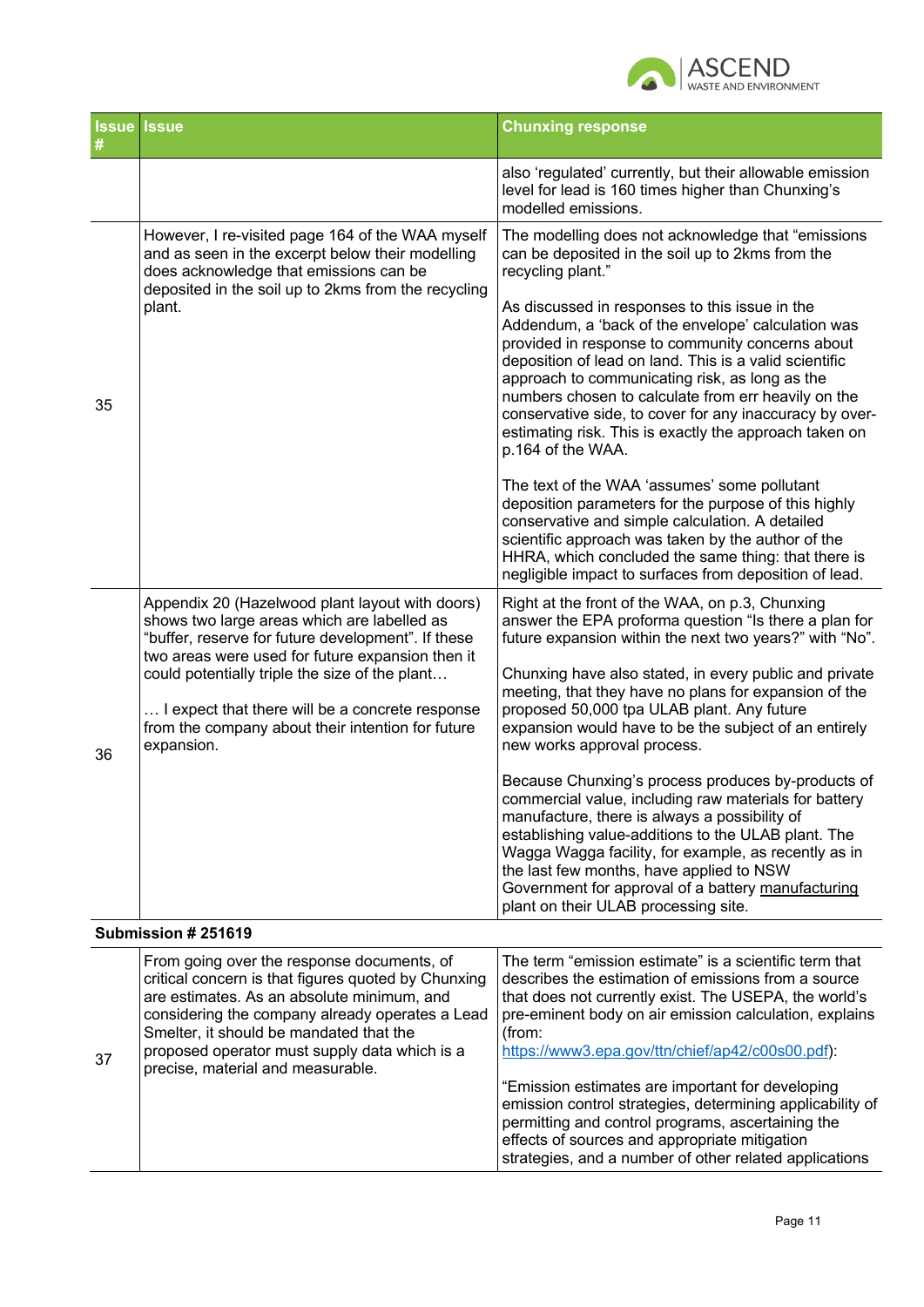

| #  | <b>Issue Issue</b>                                                                                                                                                                                                                                                                                                                                                                     | <b>Chunxing response</b>                                                                                                                                                                                                                                                                                                                                                                                                                                                                                                                                                                                                       |
|----|----------------------------------------------------------------------------------------------------------------------------------------------------------------------------------------------------------------------------------------------------------------------------------------------------------------------------------------------------------------------------------------|--------------------------------------------------------------------------------------------------------------------------------------------------------------------------------------------------------------------------------------------------------------------------------------------------------------------------------------------------------------------------------------------------------------------------------------------------------------------------------------------------------------------------------------------------------------------------------------------------------------------------------|
|    |                                                                                                                                                                                                                                                                                                                                                                                        | by an array of users, including federal, state, and local<br>agencies, consultants, and industry."<br>The data used in modelling the Hazelwood North<br>emissions is "precise, material and measurable",<br>because it is based on an operating full-scale<br>reference plant that actually exists. This is far more<br>accurate that what is usually available for assessment<br>in a WAA - usually there is no reference plant at all so<br>reliance is on supplier performance guarantees,<br>references to other operators in an industry, generic<br>emission factors or via the use of the EPA standard<br>value itself. |
| 38 | For Chunxing to be permitted to forecast the<br>pollution potential of the plant is inconceivable.                                                                                                                                                                                                                                                                                     | There is no other way to show emission impacts from<br>a plant that does not exist than to 'forecast' it; in the<br>case of this proposal this is based on information from<br>the operations of a real plant.                                                                                                                                                                                                                                                                                                                                                                                                                 |
|    | Submission # 251640                                                                                                                                                                                                                                                                                                                                                                    |                                                                                                                                                                                                                                                                                                                                                                                                                                                                                                                                                                                                                                |
| 39 | Page ii - Section 4.4 alteration - lead slag to<br>landfill changes from 0.2-0.6%Pb to 0.4-1.0%Pb -<br>what has caused the change in figures and what<br>impact does this have on the land fill<br>requirements?                                                                                                                                                                       | Since the submission of the WAA we undertook more<br>testing on the slag from the China plant, so have<br>reflected the wider range of results in the Addendum.<br>The original WAA suggested that it was on the fringe<br>between Category B and Category A prescribed<br>industrial waste, both of which have management<br>options.                                                                                                                                                                                                                                                                                         |
| 40 | Page iii - The polishing effect changed from 90%<br>of scrubber inlet to 75% of scrubber inlet. - what<br>has caused this change in performance of the<br>scrubber polishing effect? Assuming this means<br>the scrubber droplets are less effective, does this<br>mean the particulate matter will be higher in the<br>outlet gas stream, and potentially higher in the<br>emissions? | The change has been made in light of new data<br>identified - China plant #2 commissioning data - which<br>was used in the Addendum to verify quarterly<br>monitoring emissions data. Because this plant<br>commissioning data had test results across multiple<br>areas of the plant at the same time, we were able to<br>deduce actual performance of all scrubbers and<br>baghouses, because we had measurements taken<br>prior to these control devices and after them, as stack<br>emissions.                                                                                                                             |
|    |                                                                                                                                                                                                                                                                                                                                                                                        | It is important to note that emissions data used<br>throughout by Chunxing was based on stack<br>measurements, without specification of performance<br>of individual pollution control equipment prior to the<br>stack. Consequently there is no change to operational<br>effectiveness of equipment - the commissioning data<br>simple gave us better evidence to apportion the<br>controlling effect more accurately between devices like<br>baghouses and scrubbers.                                                                                                                                                        |
|    |                                                                                                                                                                                                                                                                                                                                                                                        | There is no change whatsoever to emissions and<br>ground level concentrations reported in the WAA. The<br>additional work in the Addendum simply provides a<br>more detailed level of verification that a) those<br>emission estimates are reliable and b) what the mass<br>flow of pollutants are at individual stages within the<br>process.                                                                                                                                                                                                                                                                                 |
| 41 | Page viii - 389 kg/year from the stack on those<br>figures - that still seems to be a lot of lead going                                                                                                                                                                                                                                                                                | You are quoting the emissions of the much larger<br>China plant, not the Hazelwood plant. 389 kg/year is                                                                                                                                                                                                                                                                                                                                                                                                                                                                                                                       |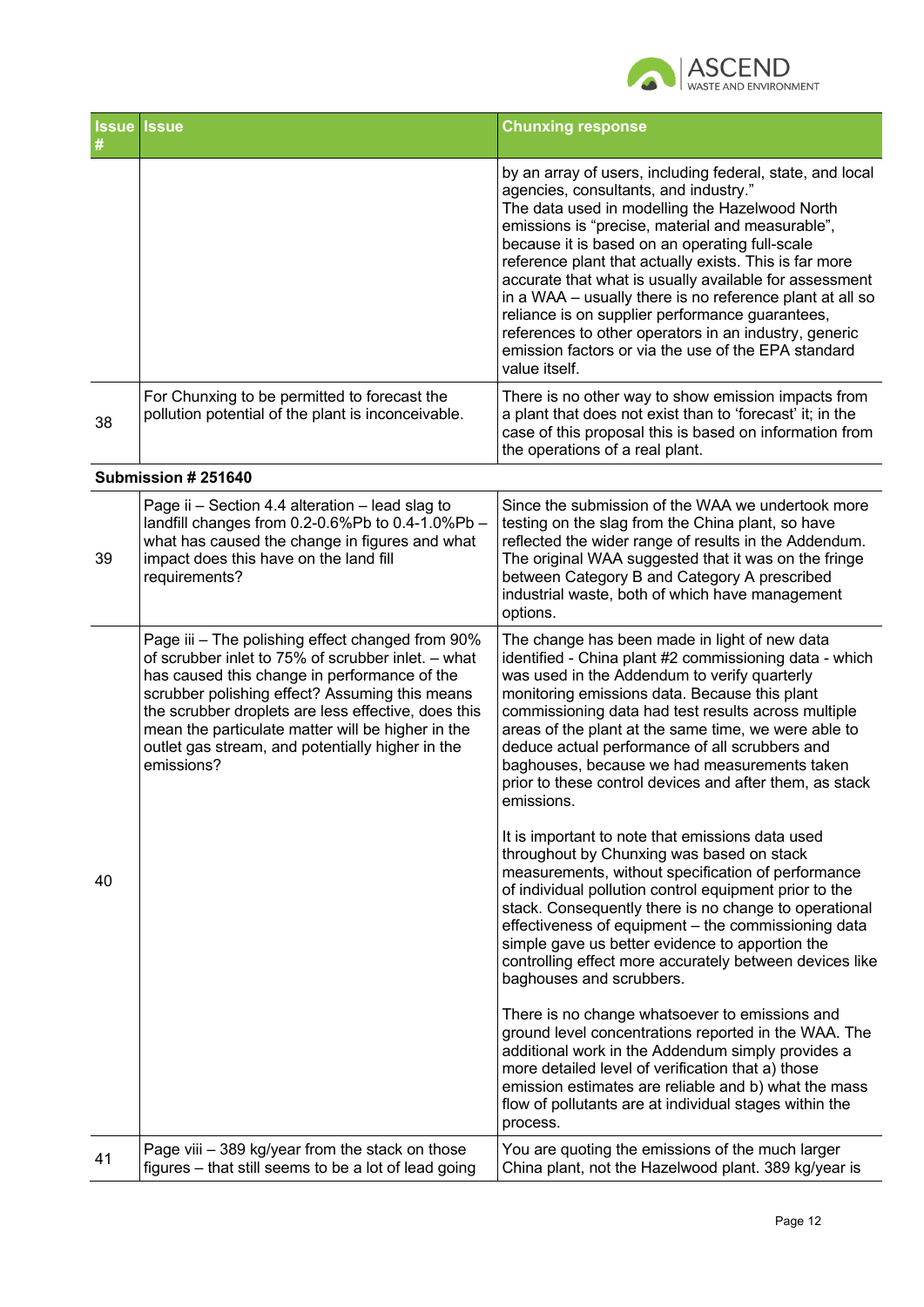

|    | <b>Issue Issue</b>                                                                                                                                                                                                                                                                                                                                                                                                                                                                                                  | <b>Chunxing response</b>                                                                                                                                                                                                                                                                                                                                                                                                                                                                                                    |
|----|---------------------------------------------------------------------------------------------------------------------------------------------------------------------------------------------------------------------------------------------------------------------------------------------------------------------------------------------------------------------------------------------------------------------------------------------------------------------------------------------------------------------|-----------------------------------------------------------------------------------------------------------------------------------------------------------------------------------------------------------------------------------------------------------------------------------------------------------------------------------------------------------------------------------------------------------------------------------------------------------------------------------------------------------------------------|
|    | outside into the environment? Is that a concern to<br>the EPA?                                                                                                                                                                                                                                                                                                                                                                                                                                                      | not accurate for the China plant because it is a batch<br>process, and there would be in the order of 60 days a<br>year when the plant is non-operational, for example<br>due to maintenance (as would be the case with<br>Hazelwood)                                                                                                                                                                                                                                                                                       |
|    | Baghouse performance or efficiencies rely on<br>different factors such as;<br>• Pressure drop<br>• Gas flow<br>• Air/cloth ratio<br>• Concentration/density of dust<br>• Drag across filter<br>• Temperature                                                                                                                                                                                                                                                                                                        | All of the parameters mentioned have been used to<br>calculate baghouse and scrubber performance, using<br>as inputs those exactly designed for the Hazelwood<br>plant, by an external pollution control equipment<br>expert. This peer review has concluded that these<br>pieces of equipment can comfortably perform to the<br>level of pollution control specified.                                                                                                                                                      |
| 42 | Unless these factors are the same as the China<br>plant, the assumption of control efficiencies of the<br>baghouse are flawed. Highly unlikely this is the<br>same. Too many differences in rates and plant                                                                                                                                                                                                                                                                                                         | See Addendum p.38, 2.2.3.1 Assessment of the<br>efficacy of the pollution control equipment design and<br>Appendix 15.                                                                                                                                                                                                                                                                                                                                                                                                      |
|    |                                                                                                                                                                                                                                                                                                                                                                                                                                                                                                                     | Moreover, because the China plant is modular in 3-<br>furnace sets, each served by their own scrubbers/<br>baghouses, the similarity between a single China plant<br>furnace set and the Hazelwood plant is striking. Figure<br>13 of the Addendum shows that their emissions are in<br>the same order of magnitude. Explaining this level of<br>commonality is the one of the main themes throughout<br>Section 2 of the Addendum.                                                                                         |
| 43 | Page 12 point $7 -$ mass rates = concentration x<br>flow rate is stated in point 4. In point 7 it states<br>"Mass rates are the most important information<br>coming out of the mass balance, because they<br>hold true regardless of changing flow rates,  - If<br>flow rates change the mass rate must change or<br>the concentration inversely to maintain the same<br>mass rate. A change in flow or concentration must<br>affect the process efficiency and control. Is the<br>EPA looking at this assumption? | This statement was attempting to demonstrate the<br>error that can be made when comparing<br>concentrations and trying to add them together. The<br>point being made is that absolute masses moving<br>within a system over a given time are consistent and<br>can be added together. Concentrations (mg/m <sup>3</sup> for<br>example) on the other hand are useless without<br>accompanying flow rate data $(m^3/min)$ – these two<br>parameters go up and down inversely with each other<br>but mass rates are absolute. |
| 44 | Page 13 point 8 - States "Flue gas rate coming<br>into the baghouse assuming it is the same as the<br>flue gas flow rate measured at the cooling system<br>measurement point." - The flow rate should be<br>determined by the induced draft fan and<br>construction of the plant and the flow rate must be<br>different the further the point is away from the<br>induced draft fan. This assumption seems to be<br>incorrect. Can the EPA check this assumption?                                                   | This explanation relates to operational measurements<br>of the China plant during commissioning. The distance<br>in ductwork between where the measurements (of all<br>parameters including flows rates) were taken (at the<br>cooling system exit point) and the next component<br>(the baghouses) is short. Hence the assumption that<br>flow rates would be approximately the same at both is<br>reasonable.                                                                                                             |
| 45 | Plant layout - Shows future expansion areas! - Is<br>the EPA aware of this plant expanding in size and<br>what are the requirements on this organisation<br>regarding EPA approvals if this is the case?                                                                                                                                                                                                                                                                                                            | Right at the front of the WAA, on p.3, Chunxing<br>answer the EPA proforma question "Is there a plan for<br>future expansion within the next two years?" with "No".                                                                                                                                                                                                                                                                                                                                                         |
|    |                                                                                                                                                                                                                                                                                                                                                                                                                                                                                                                     | Chunxing have also stated, in every public and private<br>meeting, that they have no plans for expansion of the<br>proposed 50,000 tpa ULAB plant.                                                                                                                                                                                                                                                                                                                                                                          |
|    |                                                                                                                                                                                                                                                                                                                                                                                                                                                                                                                     | Any future expansion would have to be the subject of<br>an entirely new works approval process.                                                                                                                                                                                                                                                                                                                                                                                                                             |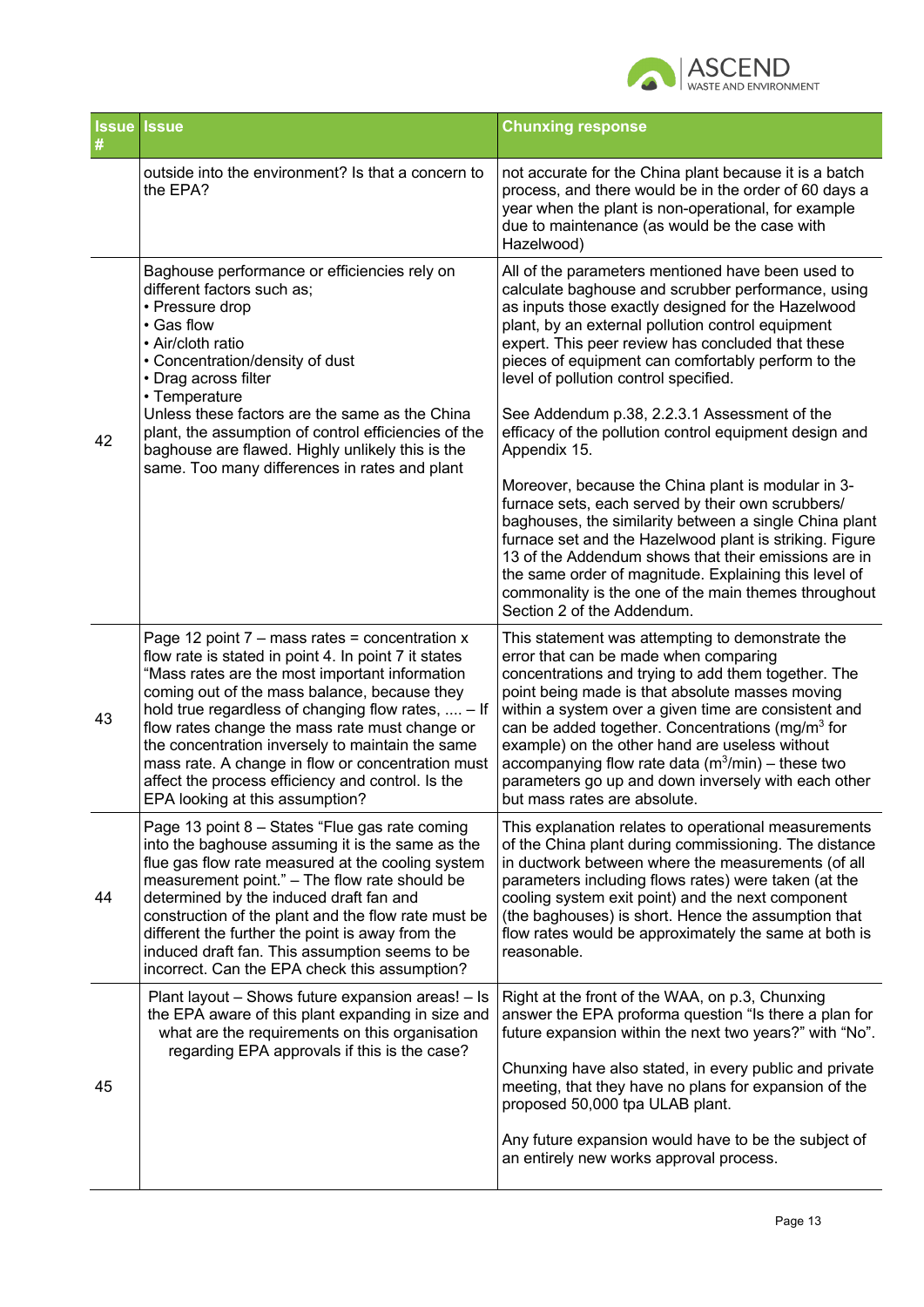

| <b>Issue Issue</b> | <b>Chunxing response</b>                                                                                                                                                                                                                                                                                                                                                                                              |
|--------------------|-----------------------------------------------------------------------------------------------------------------------------------------------------------------------------------------------------------------------------------------------------------------------------------------------------------------------------------------------------------------------------------------------------------------------|
|                    | Because Chunxing's process produces by-products of<br>commercial value, including raw materials for battery<br>manufacture, there is always a possibility of<br>establishing value-additions to the ULAB plant. The<br>Wagga Wagga facility, for example, as recently as in<br>the last few months, have applied to NSW<br>Government for approval of a battery manufacturing<br>plant on their ULAB processing site. |

#### **Submission # 251650**

|    | The integrity of the China reference plant's<br>emissions still remain a concern. This concern is                                                                                                                                                                                                                                                                            | This point is incorrect.                                                                                                                                                                                                                                                                                                    |
|----|------------------------------------------------------------------------------------------------------------------------------------------------------------------------------------------------------------------------------------------------------------------------------------------------------------------------------------------------------------------------------|-----------------------------------------------------------------------------------------------------------------------------------------------------------------------------------------------------------------------------------------------------------------------------------------------------------------------------|
|    | verified by reading Appendix 48 - Air Quality<br>Impact Assessment Report (Reissued WAA<br>Appendix G) of the Addendum to the WAA.<br>Appendix No. 48 states that Rev 2 has been had<br>been released due to an error that was found in<br>the process calculations for the original stack<br>testing reports. It was found that the Chinese plant                           | Prior to acceptance of the final WAA, we noticed an<br>error (our Australian-side error in interpretation, not a<br>China plant data error) where we had not adjusted our<br>calculation from China plant throughput to Hazelwood<br>plant throughput for 2017, where only one of the two<br>plants was operating in China. |
| 46 | was operating at only 300T/day raw throughput at<br>the time the 2017 stack sampling was conducted,<br>and therefore had to be scaled differently to be<br>representative of the Australian sized pant. This<br>validates the issues and concerns that have been<br>raised regarding the integrity and validation of the<br>emissions date obtained from the China reference | We have been transparent with all of our<br>documentation so, to avoid confusion for EPA (who<br>had seen a Rev 1 draft of the Air Quality Impact<br>Assessment, which the public had not because it was<br>not a final released WAA document at that stage), we<br>annotated Rev 2 with this explanation.                  |
|    | plant for predicting the Hazelwood North's plant<br>emissions.                                                                                                                                                                                                                                                                                                               | This has no implication or relevance whatsoever to<br>questions about integrity of China plant emissions<br>data.                                                                                                                                                                                                           |

## **Submission # 251653**

| This has no implication or relevance whatsoever to<br>questions about integrity of China plant emissions<br>I data. |
|---------------------------------------------------------------------------------------------------------------------|
|                                                                                                                     |

| 47 | There is overwhelming concern around the<br>validity, accuracy and independence of the air<br>emission data provided. While effort was made to<br>utilise the 'mass balance' approach as an<br>alternative to the questioned 1/16th approach-this<br>does not negate or answer the concern about the<br>emission data itself. Of note, no extra information<br>has been supplied to validate or update the data in<br>the Addendum. | This statement is incorrect.<br>An entirely new dataset, available on the public<br>record, was identified and used to verify quarterly<br>emissions monitoring data originally used in estimating<br>the Hazelwood plant's emissions. This dataset is the<br>commissioning of China plant #2, in late 2017. Such<br>new data was very detailed, because it measured<br>emissions at different points within the China #2 plant,<br>as well as at the stack outlet. This allowed a much<br>richer level of understanding of the emissions<br>performance of individual plant components.<br>This new data verified our original scaling approach<br>remarkably well. |
|----|-------------------------------------------------------------------------------------------------------------------------------------------------------------------------------------------------------------------------------------------------------------------------------------------------------------------------------------------------------------------------------------------------------------------------------------|----------------------------------------------------------------------------------------------------------------------------------------------------------------------------------------------------------------------------------------------------------------------------------------------------------------------------------------------------------------------------------------------------------------------------------------------------------------------------------------------------------------------------------------------------------------------------------------------------------------------------------------------------------------------|
| 48 | In reference to my concern about overall exposure<br>of pollution in the Latrobe Valley- it is noted that in<br>Appendix 48- Chunxing has chosen not to include<br>background air emissions for the Latrobe Valley in<br>the air quality impact assessment. This does not<br>allow for estimating the community's complete<br>exposure to pollution- which is relevant to<br>understand the risks associated with this.             | Section 3.1 of the Addendum and Section 8.3.2.2 of<br>the Addendum's Appendix 22 go into lengthy<br>quantitative detail about background levels - the issue<br>is far from disregarded.                                                                                                                                                                                                                                                                                                                                                                                                                                                                              |
| 49 | Exemption of the fugitives stack:                                                                                                                                                                                                                                                                                                                                                                                                   | What an 'exemption' is and what it is for have been<br>completely misunderstood.                                                                                                                                                                                                                                                                                                                                                                                                                                                                                                                                                                                     |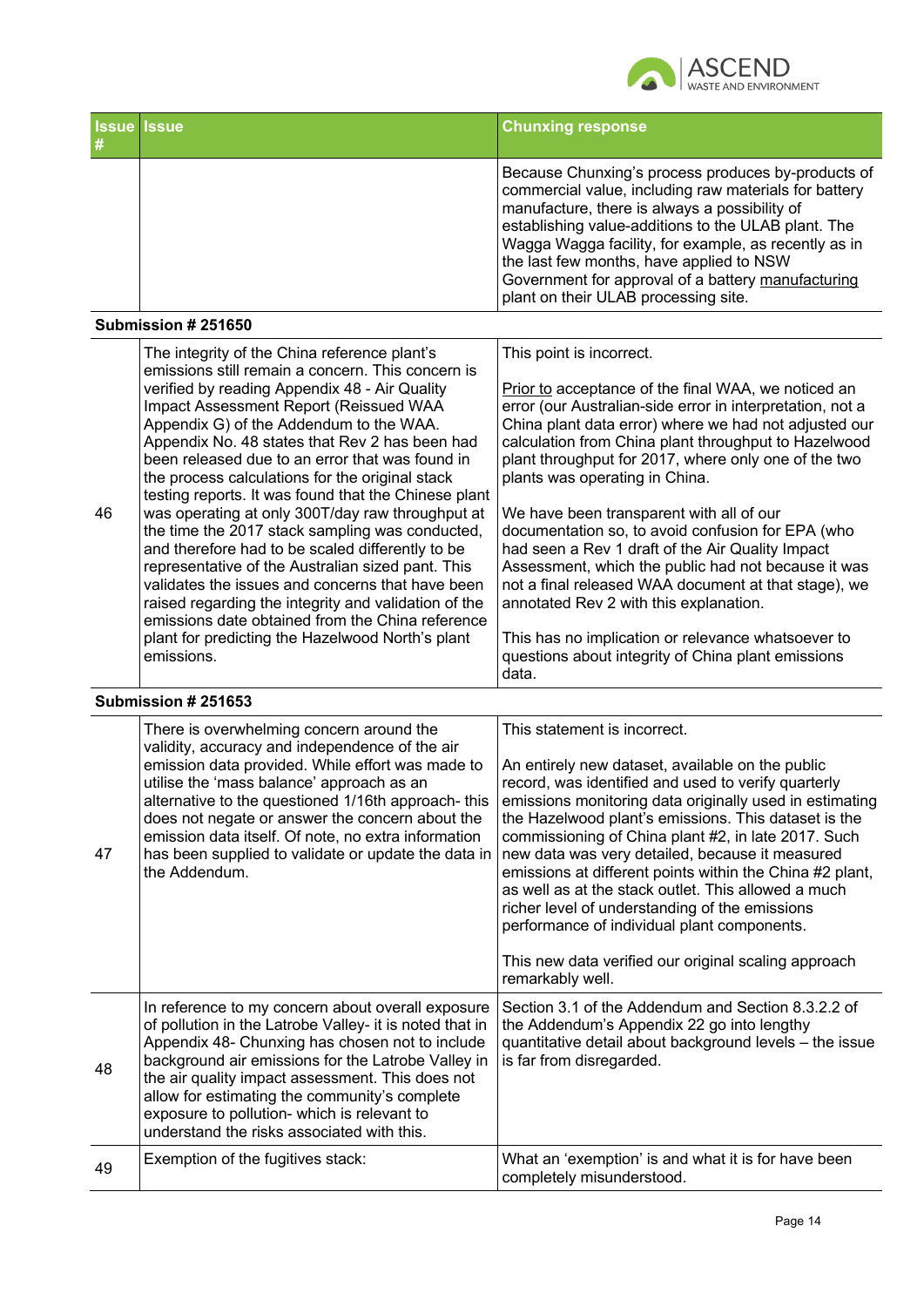

| <b>Issue Issue</b><br># |                                                                                                                                                                                                                                                                                                                                                                         | <b>Chunxing response</b>                                                                                                                                                                                                                                                                                                                                                                                                                              |
|-------------------------|-------------------------------------------------------------------------------------------------------------------------------------------------------------------------------------------------------------------------------------------------------------------------------------------------------------------------------------------------------------------------|-------------------------------------------------------------------------------------------------------------------------------------------------------------------------------------------------------------------------------------------------------------------------------------------------------------------------------------------------------------------------------------------------------------------------------------------------------|
|                         | In reference to community concerns- this<br>statement of intention shows a complete disregard<br>for community engagement, community fears and<br>the ongoing need for greater transparency.                                                                                                                                                                            | The WAA outlines on p.71:<br>"The Environment Protection (Scheduled Premises)<br>Regulations 2017 ('the Scheduled Premises<br>Regulations'), Part 3, Regulation 10, contain mass<br>emission rate criteria for various pollutants, below<br>which a general exemption from Works Approval can<br>be applied."                                                                                                                                         |
|                         |                                                                                                                                                                                                                                                                                                                                                                         | There are two stacks as part of the Hazelwood plant:<br>the main flue gas stack, and the stack that collects all<br>fugitive emission vent points throughout the plant, puts<br>them through pollution control equipment and<br>exhausts them at a similar height to the main stack. As<br>explained in a number of parts of the Addendum and<br>its appendices, the fugitive stack emissions are<br>massively lower than the main stack's emissions. |
|                         |                                                                                                                                                                                                                                                                                                                                                                         | The reference to applying for an 'exemption', for the<br>fugitives stack only, is because the emission levels<br>are estimated to be 6,000 times below this very<br>exemption level, set by EPA as a cut off for the need<br>to regulate (an individual stack).                                                                                                                                                                                       |
|                         |                                                                                                                                                                                                                                                                                                                                                                         | Commissioning requires independent stack testing<br>under operating conditions. Any application for<br>exemption (for the fugitives stack only) would only be<br>made after testing evidence was gathered confirming<br>that negligible levels were in fact coming out of that<br>stack. EPA may decide not to grant such an<br>exemption.                                                                                                            |
|                         |                                                                                                                                                                                                                                                                                                                                                                         | The main stack will be licensed, have licence<br>discharge limits and will require monitoring against<br>that limit, specifically for lead and other pollutants. If<br>EPA would like the fugitives stack licensed and<br>monitored as well, for assurance sake, then we would<br>do that as part of licence requirements.                                                                                                                            |
|                         | (The HHRA) is direct contrast with Chunxing<br>Corporations original application where worker<br>lead blood levels are reported to be an average of                                                                                                                                                                                                                     | There is no inconsistency between the HHRA's<br>findings and the original WAA.                                                                                                                                                                                                                                                                                                                                                                        |
| 50                      | 23.7ug/dL. While the Human Health Risk<br>Assessment was created to inform broader<br>community risks- the conclusion that no risks exist<br>to workers appears to contradict the fact that<br>worker blood levels exceed SafeWork guidelines<br>(2019). It is incongruent for the emissions data to<br>show one outcome- while real life data results<br>show another. | The Human Health Risk Assessment statement is<br>based on detailed and specialist health risk<br>assessment methodology, and is based on dispersed<br>emissions levels as ground level concentrations<br>anywhere in the study area, which includes the site<br>and its neighbours.                                                                                                                                                                   |
|                         |                                                                                                                                                                                                                                                                                                                                                                         | The WAA provided blood lead levels from workers in<br>the China plant. There are some mitigating factors in<br>correlating these numbers directly with what might<br>occur with workers from the Hazelwood North plant:<br>Hazelwood North will be a 16-fold smaller<br>operation.<br>China's urban centres are densely populated<br>$\overline{\phantom{0}}$<br>with a history of air pollution issues<br>(predominantly from vehicular transport).  |
|                         |                                                                                                                                                                                                                                                                                                                                                                         | Measurable blood lead levels may exist in the                                                                                                                                                                                                                                                                                                                                                                                                         |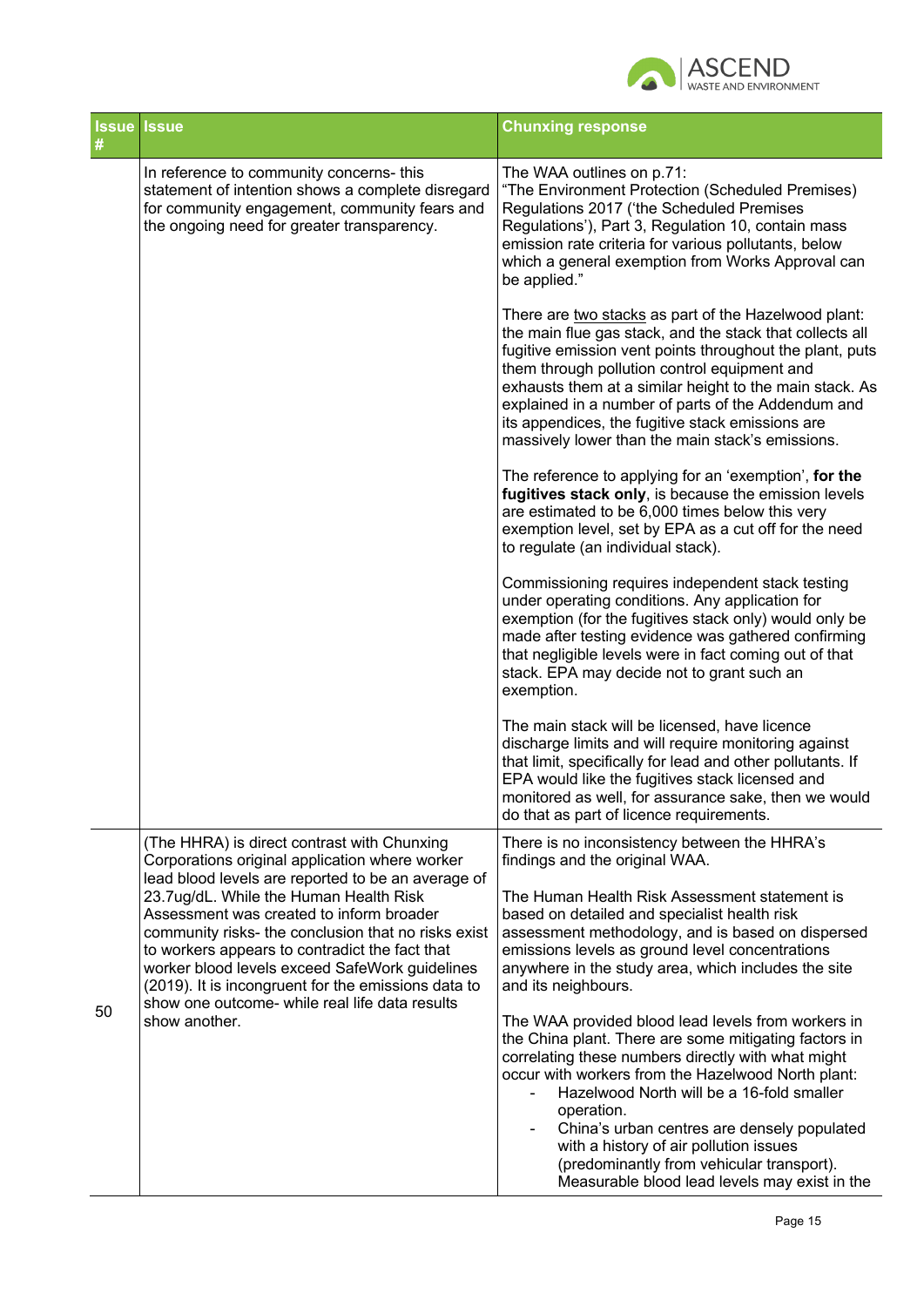

| #  | <b>Issue Issue</b>                                                                                                                                                                                                                                                                                                             | <b>Chunxing response</b>                                                                                                                                                                                                                                                                                                                                                                                                                                                                                                                                                                                       |
|----|--------------------------------------------------------------------------------------------------------------------------------------------------------------------------------------------------------------------------------------------------------------------------------------------------------------------------------|----------------------------------------------------------------------------------------------------------------------------------------------------------------------------------------------------------------------------------------------------------------------------------------------------------------------------------------------------------------------------------------------------------------------------------------------------------------------------------------------------------------------------------------------------------------------------------------------------------------|
|    |                                                                                                                                                                                                                                                                                                                                | community (and therefore those workers)<br>unrelated to ULAB recycling<br>The nature of blood lead level management in<br>$\overline{\phantom{a}}$<br>lead-risk industries, as required by WorkSafe<br>(and related regulators in China) is that<br>regulatory levels are set, testing protocols are<br>put in place, and if levels in blood of workers<br>approach a threshold they are moved to a<br>non-lead facing task until such time as these<br>levels return to a regulator- specified<br>acceptable level. In other words, the blood<br>levels of workers reflect what the regulatory<br>levels are. |
|    |                                                                                                                                                                                                                                                                                                                                | The China plant operates to Chinese laws not<br>Victoria's - in the same way that the Hazelwood plant<br>would operate within Victorian laws (not China's). The<br>Chinese limit at the time of their blood testing results<br>was 30 µg/dL.                                                                                                                                                                                                                                                                                                                                                                   |
|    |                                                                                                                                                                                                                                                                                                                                | In terms of Victorian laws for lead workers, 30 µg/dL<br>was the limit at the time of writing of the WAA (5 Dec<br>2019) and remained correct until 5 June 2020, when<br>this level was reduced further, from 30 µg/dL to 20<br>µg/dL (https://www.worksafe.vic.gov.au/are-you-<br>performing-lead-risk-work). For reference though,<br>NSW still retains 30 µg/dL now, which it will not reduce<br>until July 1 2021<br>(https://www.safework.nsw.gov.au/notify-<br>safework/lead-notifications) so these changes are both<br>recent and not yet consistent throughout Australia.                             |
|    |                                                                                                                                                                                                                                                                                                                                | The WorkSafe Vic limit that applied up until 4 June<br>2020 (https://www.worksafe.vic.gov.au/are-you-<br>performing-lead-risk-work) was 30 µg/dL.                                                                                                                                                                                                                                                                                                                                                                                                                                                              |
|    |                                                                                                                                                                                                                                                                                                                                | Blood levels of staff in China are unrelated to what<br>Australia's standards are - they relate to levels<br>required in China, which they comply with.                                                                                                                                                                                                                                                                                                                                                                                                                                                        |
|    |                                                                                                                                                                                                                                                                                                                                | Any Victorian operation must comply with blood lead<br>management requirements of WorkSafe Victoria,<br>which Hazelwood North will. This is now 20 µg/dL.                                                                                                                                                                                                                                                                                                                                                                                                                                                      |
| 51 | I also noted that The Human Health Assessment<br>uses emission data for the Latrobe Valley which<br>includes the 2014 mine fire and years when<br>industries that no longer operate were in the<br>region- this will have skewed the data and the<br>percentage of total emissions that the Chunxing<br>plant will contribute. | The HHRA uses all worst case maximum emissions<br>data from the WAA and Addendum.<br>Section 3.1 of the Addendum and Section 8.3.2.2 of<br>the Addendum's Appendix 22 go into lengthy<br>quantitative detail about background levels. The year<br>chosen for this extensive analysis of background was<br>2016, the most recent year of the dataset.                                                                                                                                                                                                                                                           |
| 52 | The Human Health Risk Assessment concludes<br>that the lead recycling facility poses a 'negligible'<br>risk to the broader community and the children at<br>the Hazelwood North Primary School. I am<br>assuming that "negligible" refers to no                                                                                | The HHRA says of the closest residences (noting that<br>the primary school is further away):<br>"In relation to those residential areas located closest to<br>the site:                                                                                                                                                                                                                                                                                                                                                                                                                                        |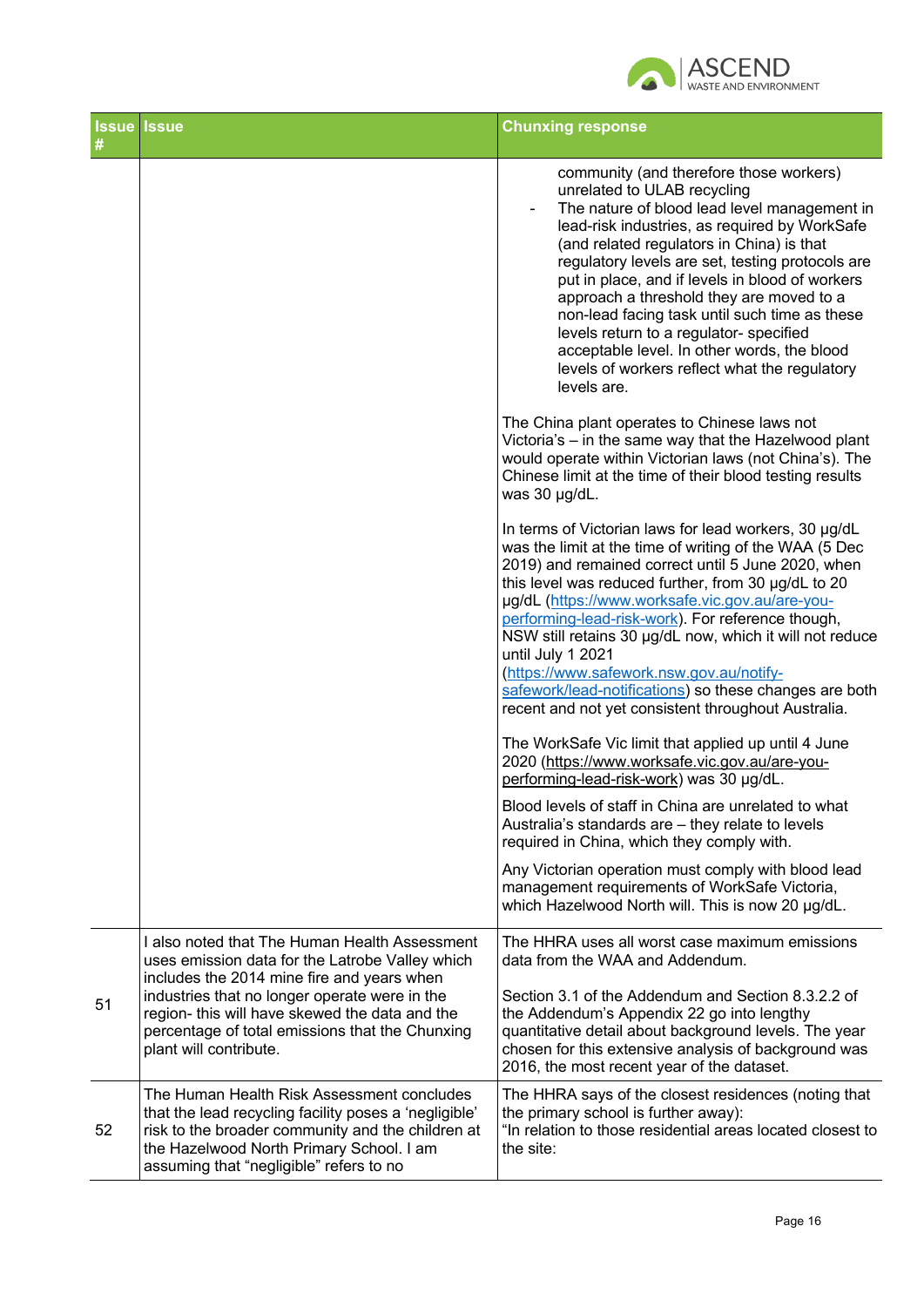

| <b>Issue Issue</b> |                                                                                                                                                         | <b>Chunxing response</b>                                                                                                                                                                                                   |
|--------------------|---------------------------------------------------------------------------------------------------------------------------------------------------------|----------------------------------------------------------------------------------------------------------------------------------------------------------------------------------------------------------------------------|
|                    | contamination of soil, no lead air content and that<br>children in the immediate proximity to the facility<br>will not experience ANY exposure to lead. | The assessment of potential acute inhalation and<br>chronic inhalation and multi-pathway exposures in the<br>residential and rural residential areas has concluded<br>that there are no risks to the health of residents." |

### **Submission # 251753**

|    | Initially there were 2 Scrubbers in Series in the flue<br>gas system, now there are 2 in parallel with these<br>2 in series as a maintenance measure. So is this<br>now the new "World's Best Practice". Why did they<br>not do this from the start, either they do not know<br>what they are doing, or they knew, but did not<br>want to spend the extra money to make the<br>emission and the community safer. Chunxing's<br>China plant also burnt the plastic separators<br>therefore releasing further Dioxin emissions, yet<br>they are not planning to burn them here, no doubt<br>due to the EPA requiring this. | The scrubber design has not changed from the<br>originally submitted WAA.                                                                                                                                                                           |
|----|--------------------------------------------------------------------------------------------------------------------------------------------------------------------------------------------------------------------------------------------------------------------------------------------------------------------------------------------------------------------------------------------------------------------------------------------------------------------------------------------------------------------------------------------------------------------------------------------------------------------------|-----------------------------------------------------------------------------------------------------------------------------------------------------------------------------------------------------------------------------------------------------|
|    |                                                                                                                                                                                                                                                                                                                                                                                                                                                                                                                                                                                                                          | There has always been two scrubbers in series, as<br>well as a slave set of two scrubbers in series (making<br>four in all for the smelter flue gas line).                                                                                          |
|    |                                                                                                                                                                                                                                                                                                                                                                                                                                                                                                                                                                                                                          | Chunxing's China plant did put separators into their<br>furnace, and their monitoring of dioxin emissions<br>shows they were within their own limits and the most<br>stringent standard in the world, the EU IED.                                   |
| 53 |                                                                                                                                                                                                                                                                                                                                                                                                                                                                                                                                                                                                                          | We made the decision not to do this as part of<br>assessing what best practice should - we felt that<br>removing the risk of dioxin emissions (which may form<br>from halogenated plastics in the feedstock) was<br>prudent.                        |
|    |                                                                                                                                                                                                                                                                                                                                                                                                                                                                                                                                                                                                                          | As a result of this decision and discussion with the<br>engineers from the China plant, they decided to stop<br>burning these separators as well.                                                                                                   |
|    |                                                                                                                                                                                                                                                                                                                                                                                                                                                                                                                                                                                                                          | The EPA had no input into our decision regarding the<br>Hazelwood plant's management of separators. We<br>made this decision within the first couple of months of<br>working on the WAA.                                                            |
| 54 | Chunxing have lacked transparency - The<br>proponent fails to mention the 1,000 tonnes per<br>year of plastic separators to be sent to landfill                                                                                                                                                                                                                                                                                                                                                                                                                                                                          | Table 36 on p.123 of the WAA includes an entry<br>describing plastic separators, how much are<br>produced, and that they would be sent to landfill.<br>Section 12.4.2.2 Plastic separators, on p.125 of the<br>WAA, describes this in text as well. |
|    |                                                                                                                                                                                                                                                                                                                                                                                                                                                                                                                                                                                                                          | Chunxing have been transparent at every stage of the<br>WAA.                                                                                                                                                                                        |
|    | The proponents made no mention of fugitive dust                                                                                                                                                                                                                                                                                                                                                                                                                                                                                                                                                                          | This statement is incorrect.                                                                                                                                                                                                                        |
| 55 | that would leave the plant in their earlier literature?<br>Where they hoping this was not going to be asked<br>about?                                                                                                                                                                                                                                                                                                                                                                                                                                                                                                    | The assessment of air quality best practice (Section<br>8.4 of the original WAA) describes the nature of<br>fugitive emissions control, which is a fully enclosed<br>plant under negative pressure.                                                 |
|    |                                                                                                                                                                                                                                                                                                                                                                                                                                                                                                                                                                                                                          | The EPA asked for further detail to confirm both the<br>type of fugitive controls and indicative data for levels<br>of fugitive emissions. This is covered is vast detail in<br>the Addendum.                                                       |
|    |                                                                                                                                                                                                                                                                                                                                                                                                                                                                                                                                                                                                                          | The EPA WAA process is highly variable in the level of<br>detail it seeks from one application to the next,<br>depending on the nature of each proposal and other<br>factors. The original WAA took the view that since                             |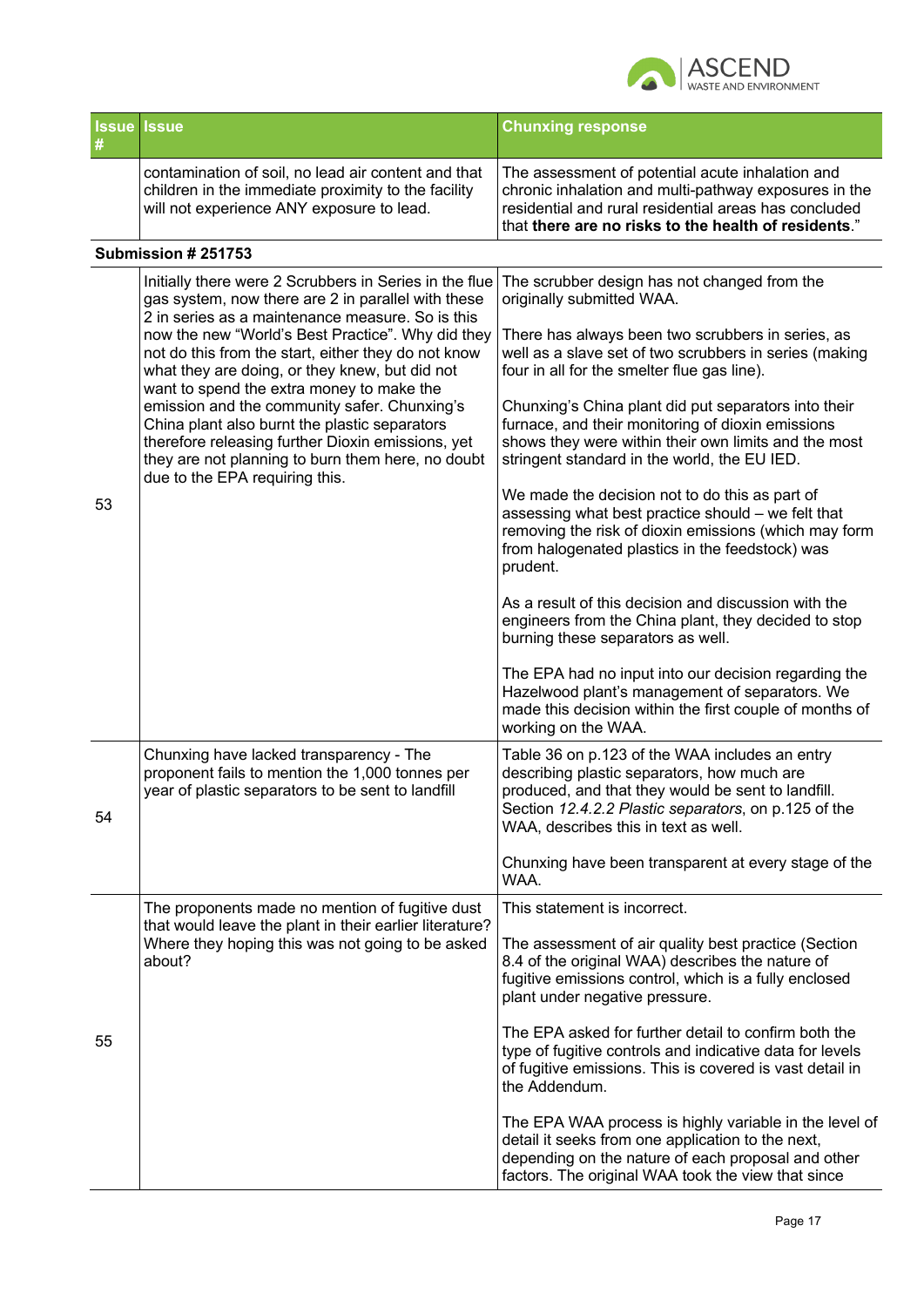

|    | <b>Issue Issue</b>                                                                                                                                                                                                                                                                                                                                                                     | <b>Chunxing response</b>                                                                                                                                                                                                                                                                                                                                                                                                                                                                                                                                                                                                                                             |
|----|----------------------------------------------------------------------------------------------------------------------------------------------------------------------------------------------------------------------------------------------------------------------------------------------------------------------------------------------------------------------------------------|----------------------------------------------------------------------------------------------------------------------------------------------------------------------------------------------------------------------------------------------------------------------------------------------------------------------------------------------------------------------------------------------------------------------------------------------------------------------------------------------------------------------------------------------------------------------------------------------------------------------------------------------------------------------|
|    |                                                                                                                                                                                                                                                                                                                                                                                        | fugitive emissions were managed in a negative<br>pressure plant, collected in a vent system, treated in<br>pollution control equipment and exhausted at<br>massively lower levels than the already low flue gas<br>stack levels, it was self-evident that they were<br>insignificant compared to flue gas considerations.                                                                                                                                                                                                                                                                                                                                            |
|    |                                                                                                                                                                                                                                                                                                                                                                                        | The EPA were not satisfies without the extra detail,<br>which we have provided at length.                                                                                                                                                                                                                                                                                                                                                                                                                                                                                                                                                                            |
| 56 | Similarly, the plastic Separators that have to be<br>disposed of in land fill; other ULAB Smelters treat<br>these separators to minimize the toxicity before<br>disposal - will Chunxing?                                                                                                                                                                                              | Page 116 of the Addendum states regarding<br>separators:<br>"Waste separators emanating from the Chunxing<br>process are typically <<1% Pb due to the cleaning<br>techniques used by Chunxing in their battery breaking/<br>separation process, which is more advanced than their<br>competitors.                                                                                                                                                                                                                                                                                                                                                                    |
|    |                                                                                                                                                                                                                                                                                                                                                                                        | A current spot-test (carried out at the China plant)<br>came back as 0.012% Pb and 3mg/L as TCLP.<br>Consequently we remain comfortable with the WAA's<br>indicative waste characterisation of Cat B or Cat C.<br>Therefore this waste stream is manageable within the<br>existing waste management classification and<br>management system in Victoria. Ultimately, correct<br>classification of this wastestream will be an<br>operational issue, to be demonstrated through actual<br>testing. The purpose of the WAA is to identify likely<br>classification and demonstrate that the waste can be<br>managed within the Victorian waste management<br>framework |
|    |                                                                                                                                                                                                                                                                                                                                                                                        | Another ULAB facility provided a submission in the<br>previous consultation round which said with respect to<br>separators: "This waste is likely to be >5% Pb content<br>and TCLP leach >20mg/L for Pb."                                                                                                                                                                                                                                                                                                                                                                                                                                                            |
|    | The plant should be required to have a standby<br>electrical system big enough to maintain all the                                                                                                                                                                                                                                                                                     | The Hazelwood plant has a very large standby<br>generator (1,000kW).                                                                                                                                                                                                                                                                                                                                                                                                                                                                                                                                                                                                 |
| 57 | emission control systems without lag to maintain<br>the systems integrity; this should be installed from<br>new as a minimum level of environmental<br>protection. ULAB recycling is a high-risk industry<br>regarding explosions, fires and malfunctions which<br>could cause catastrophic damage to multiple<br>surrounding towns.                                                   | ULAB recycling is not a "high-risk industry regarding<br>explosions". While fires can occur in a range of<br>industrial and residential settings, ULABs themselves<br>are not a particular fire risk - there are no flammable<br>components to their chemistry. This is a different story<br>with lithium ion batteries.                                                                                                                                                                                                                                                                                                                                             |
| 58 | This figure only references the emissions SO2,<br>dust and lead and not the full list of pollutants.<br>Other sections of Addendum to the WAA also only<br>reference these three pollutants and not the full<br>range of pollutants - e.g. Table S1 page xi. This<br>limited list of three pollutants is referenced in other<br>sections of the WAA. For example: Table 7, page<br>34. | The Commissioning data only looked at particulates,<br>SOx and Pb because these are the primary pollutants<br>of interest in ULAB thermal processes. This data has<br>been supplied purely to verify the use and validity of<br>China quarterly monitoring data. The latter measures<br>all pollutants which have been estimated and reported<br>throughout the WAA.                                                                                                                                                                                                                                                                                                 |
| 59 | The proponent's response to some issues<br>identified is "to ignore it".                                                                                                                                                                                                                                                                                                               | The actual statement on p. xiv of the Addendum is:<br>"The most appropriate treatment of background data<br>in the case of the Latrobe Valley and the proposed                                                                                                                                                                                                                                                                                                                                                                                                                                                                                                       |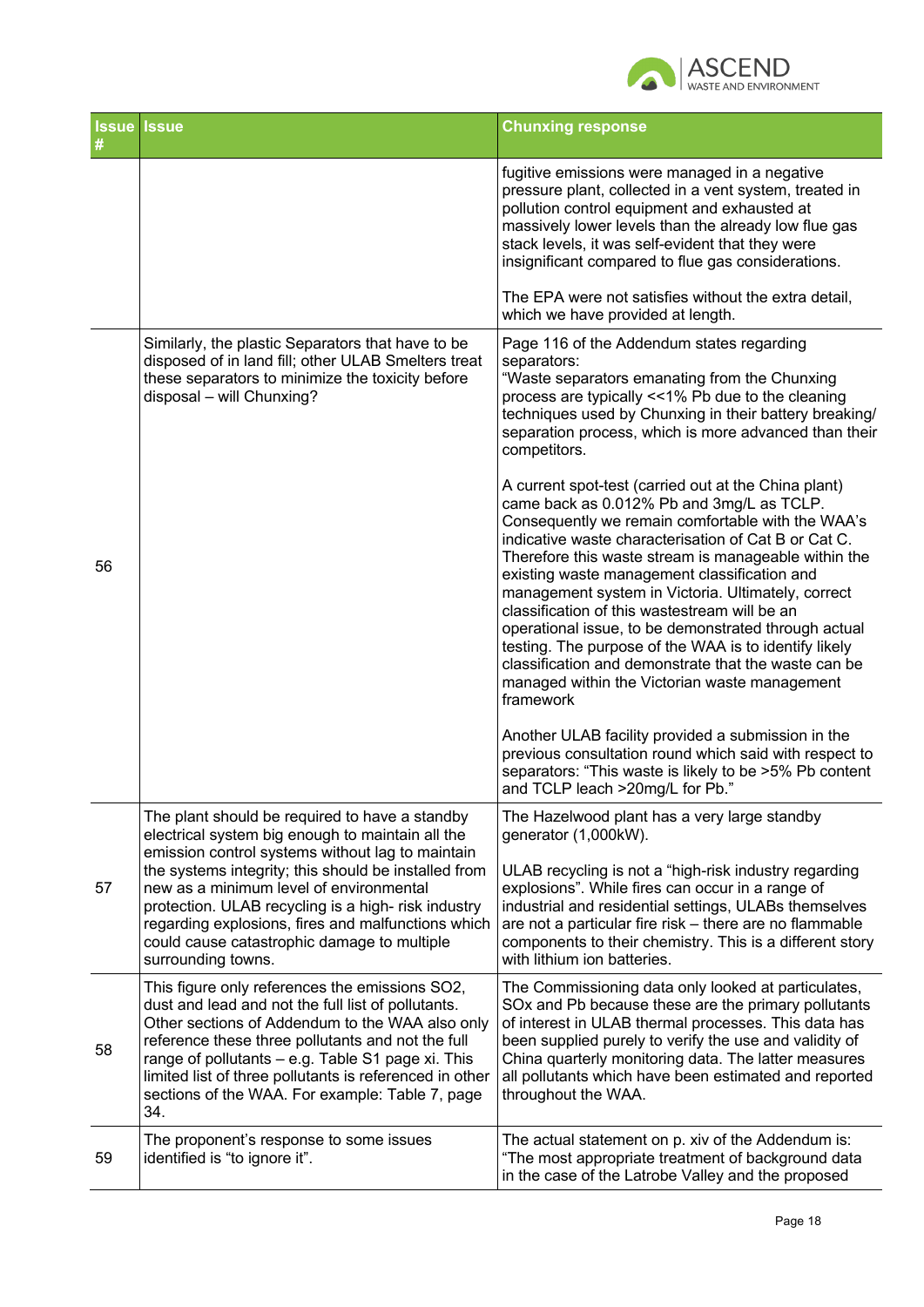

|    | Issue Issue                                                                                                                                                                                                                                                                                                                                                                                                                                                                                                                                                                                                                                     | <b>Chunxing response</b>                                                                                                                                                                                                                                                                                                                                                                                                                                                                                                                                                                                                                                                                                                                                                                                                                                                                                                                                                                         |
|----|-------------------------------------------------------------------------------------------------------------------------------------------------------------------------------------------------------------------------------------------------------------------------------------------------------------------------------------------------------------------------------------------------------------------------------------------------------------------------------------------------------------------------------------------------------------------------------------------------------------------------------------------------|--------------------------------------------------------------------------------------------------------------------------------------------------------------------------------------------------------------------------------------------------------------------------------------------------------------------------------------------------------------------------------------------------------------------------------------------------------------------------------------------------------------------------------------------------------------------------------------------------------------------------------------------------------------------------------------------------------------------------------------------------------------------------------------------------------------------------------------------------------------------------------------------------------------------------------------------------------------------------------------------------|
|    | This approach is used in a number of areas with<br>the WAA, for example:<br>Addendum to WAA - Page xiv - The most<br>appropriate treatment of background data in the<br>case of the Latrobe Valley and the proposed<br>Chunxing facility's estimated emissions is to ignore<br>it. This approach however does not provide the<br>total level of emissions that the community will be<br>exposed to.                                                                                                                                                                                                                                             | Chunxing facility's estimated emissions is to ignore it,<br>because the inclusion of the background data<br>modelled (in any of its forms) simply masks the<br>contribution from the facility, enabling no reasonable<br>assessment to be made."<br>This statement is correct. The dot points prior to this<br>statement, Section 3.1 of the Addendum and Section<br>8.3.2.2 of the Addendum's Appendix 22 go into<br>lengthy quantitative detail about background levels -<br>the issue is far from disregarded.<br>We have not 'ignored' background in data submitted -<br>it has been in the WAA and supporting data from the<br>beginning. The point that we made was simply that if<br>you want to know what the emissions are from the<br>Hazelwood plant, which is the purpose of the Air<br>section of the WAA, you must take out the existing<br>background (for particulates) or else you can't see<br>Chunxing contribution at all, because it is so much<br>smaller than background. |
| 60 | Appendix 22 - Section 8 Air emissions - page 92<br>- The proponent states: "While Chunxing<br>understands the nature of the six-tenths rule in<br>applying scales of cost for engineering equipment,<br>construction and projects, we do not believe there<br>is any evidence that justify its application to<br>industrial emissions performance of different<br>scales of identical plant"- that is: in summary,<br>ignore it!                                                                                                                                                                                                                | The sixth-tenths rule applied to emissions is provided<br>in Section 8.3.3.1 of the revised Air Section (Appendix<br>22 to the Addendum), as requested by EPA.<br>We wanted to be clear that we didn't believe it had any<br>logical merit being applied to emissions performance<br>of two scales of plant. Given we have modelled that<br>scenario in the section above, we obviously didn't<br>ignore it.                                                                                                                                                                                                                                                                                                                                                                                                                                                                                                                                                                                     |
| 61 | Table 42 of the original WAA provides a high level<br>risk assessment of potential plant upset<br>conditions. Risk number 14 in Table 42, relates to<br>lead exposure to workers beyond safe limits and<br>defines that:<br>"Actual recent blood testing results from 'on-floor'<br>workers at the China plant show the lowest of 154<br>staff measured was 8.4 and the highest was 29.9,<br>with the average at 23.7. All results were below<br>the 30 µg/dL regulatory level, which was recently<br>lowered from 50 µg/dL dL in Australia".<br>The above statement is incorrect, as defined on<br>pages 145 and 146 of the December 2019 WAA. | This statement was correct. The previous regulatory<br>level in Australia was recently changed from 50 µg/dL<br>to 30 µg/dL (though I'm not certain when that was, this<br>reference <sup>1</sup> indicates that it was still 50 µg/dL in 2014).<br>30 µg/dL was the limit at the time of writing (5 Dec<br>2019) and remained correct until 5 June 2020, when<br>this level was reduced further, from 30 µg/dL to 20<br>µg/dL <sup>2</sup> . For reference though, NSW still retains 30<br>ug/dL now, which it will not reduce until July 1 2021 <sup>3</sup><br>so these changes are both recent and not yet<br>consistent throughout Australia.                                                                                                                                                                                                                                                                                                                                               |
| 62 | In July 2019, Safework Australia, defined lead risk<br>work to be any work that will likely cause blood<br>lead levels of a worker to exceed 20 µg/dL or 5<br>µg/dL for females of reproductive capacity.<br>Safework Australia added that this is a reduction<br>from previous blood lead levels of 30 µg/dL and 10<br>µg/dL for females of reproductive capacity. A                                                                                                                                                                                                                                                                           | Yes, these statements are correct, although I was<br>unable to ratify the reference to In July 2019.                                                                                                                                                                                                                                                                                                                                                                                                                                                                                                                                                                                                                                                                                                                                                                                                                                                                                             |

<sup>1</sup> https://www.safeworkaustralia.gov.au/system/files/documents/1702/inorganic-lead-information-informationsheet.pdf

<sup>&</sup>lt;sup>2</sup> https://www.worksafe.vic.gov.au/are-you-performing-lead-risk-work

<sup>3</sup> https://www.safework.nsw.gov.au/notify-safework/lead-notifications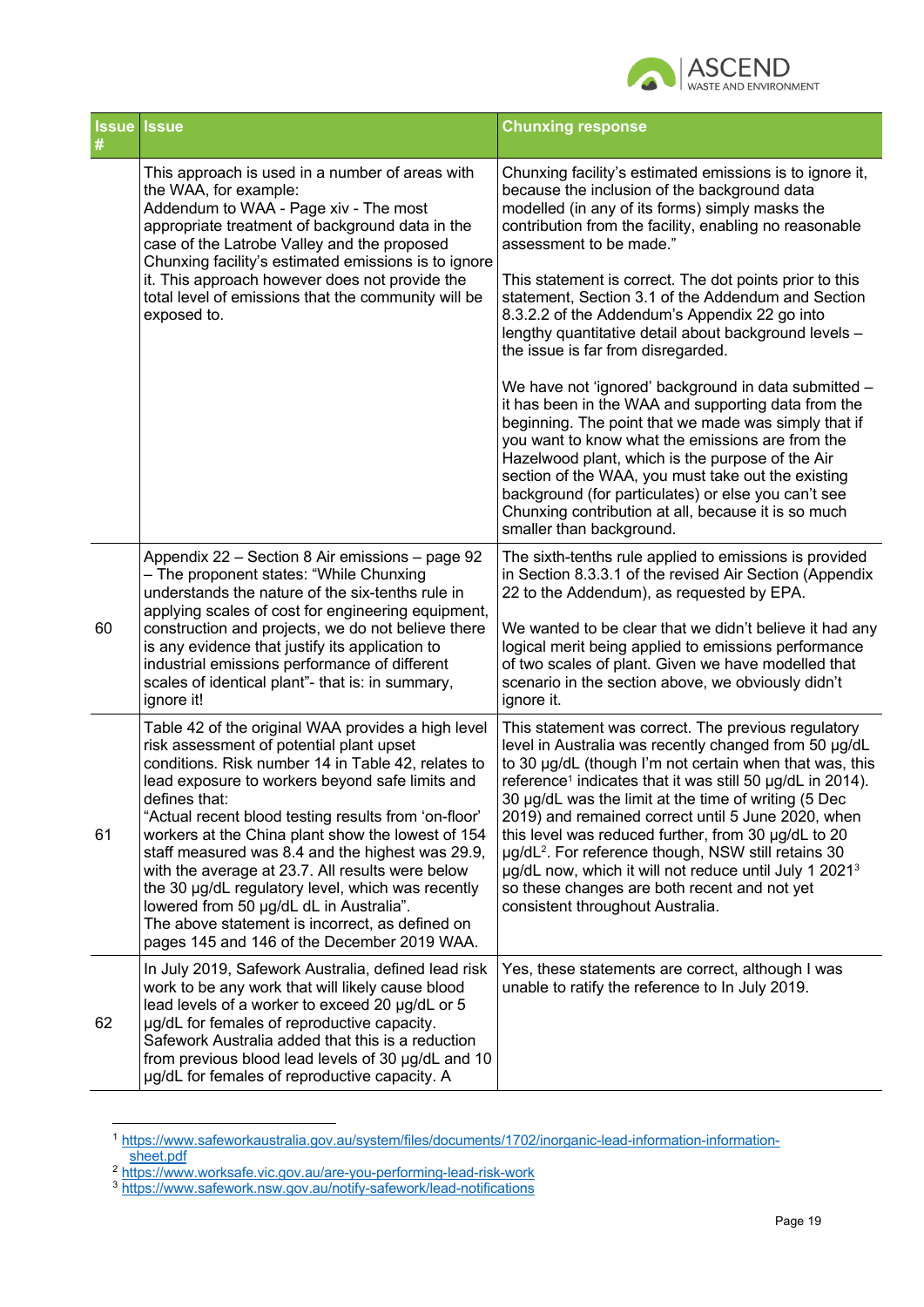

| #  | <b>Issue Issue</b>                                                                                                                                                                                                                                                                                                                                                                                                                                                                                                                                                                                                                                                                                                                                                                                | <b>Chunxing response</b>                                                                                                                                                                                                                                                                                                                                                                                                                                                  |
|----|---------------------------------------------------------------------------------------------------------------------------------------------------------------------------------------------------------------------------------------------------------------------------------------------------------------------------------------------------------------------------------------------------------------------------------------------------------------------------------------------------------------------------------------------------------------------------------------------------------------------------------------------------------------------------------------------------------------------------------------------------------------------------------------------------|---------------------------------------------------------------------------------------------------------------------------------------------------------------------------------------------------------------------------------------------------------------------------------------------------------------------------------------------------------------------------------------------------------------------------------------------------------------------------|
|    | transitional period of two years applies for these<br>new levels.                                                                                                                                                                                                                                                                                                                                                                                                                                                                                                                                                                                                                                                                                                                                 |                                                                                                                                                                                                                                                                                                                                                                                                                                                                           |
| 63 | In summary, as noted above, the average lead in<br>the blood levels of the workers in China is 23.7<br>µg/dL.                                                                                                                                                                                                                                                                                                                                                                                                                                                                                                                                                                                                                                                                                     | Agreed                                                                                                                                                                                                                                                                                                                                                                                                                                                                    |
| 64 | This exceeds the Safework Australia new<br>recommended limit from July 2019 of 20 µg/dL,<br>which means that the average concentration of<br>workers in China already exceeds the current July<br>2019 recommended limit in Australia.                                                                                                                                                                                                                                                                                                                                                                                                                                                                                                                                                            | The WorkSafe Vic limit that applied up until 4 June<br>2020 (https://www.worksafe.vic.gov.au/are-you-<br>performing-lead-risk-work) was 30 µg/dL.<br>Blood levels of staff in China are unrelated to what<br>Australia's standards are - they relate to levels<br>required in China, which they comply with.<br>Any Victorian operation must comply with blood lead<br>management requirements of WorkSafe Victoria,<br>which Hazelwood North will. This is now 20 µg/dL. |
| 65 | 'Exemption' of the fugitives stack:<br>I would be most concerned if the proponent was<br>allowed to operate the secondary lead smelter<br>without EPA licencing arrangement governing the<br>stack emissions.                                                                                                                                                                                                                                                                                                                                                                                                                                                                                                                                                                                     | Chunxing has never and would never expect its flue<br>gas emissions stack (main stack) not to be licensed<br>and require monitoring against it.<br>As explained in other parts of this submission<br>response, our reference to 'exemption' was clearly to<br>the fugitives stack.<br>For further detail please refer to Issue #'s 25, 28 and<br>49 in this document.                                                                                                     |
| 66 | Section 7 Water Management<br>The section should consider the adequacy of<br>water management system in effectively managing<br>fire-fighting water, in terms of access to sufficient<br>fire-fighting water, collection, treatment and safe<br>disposal.                                                                                                                                                                                                                                                                                                                                                                                                                                                                                                                                         | Appendix 36 Water Management Plan drawing shows<br>3 x Emergency Site Water Ponds, with a total<br>combined capacity of $6,500$ m <sup>3</sup> . This is more than<br>adequate for fire water.                                                                                                                                                                                                                                                                            |
| 67 | Some discussion regarding EPA waste water<br>discharge quantity, licenced discharge points,<br>sampling, testing and reporting via a NATA<br>accredited laboratory would be of value.                                                                                                                                                                                                                                                                                                                                                                                                                                                                                                                                                                                                             | There are no EPA water discharge points.<br>There is capacity to discharge to trade waste, which<br>will be done in accordance with agreement with<br>Gippsland Water, whose compliance limits for trade<br>waste are outlined in the Addendum's Appendix 39.                                                                                                                                                                                                             |
| 68 | Section 8.3.2 - Summary of air quality impact<br>assessment (Appendix G, revised as Addendum<br>Appendix 48) states on page 90: "The most<br>appropriate treatment of background data in the<br>case of the Latrobe Valley and the proposed<br>Chunxing facility's estimated emissions is to ignore<br>it, because the inclusion of the background data<br>modelled (in any of its forms) simply masks the<br>contribution from the facility, enabling no<br>reasonable assessment to be made."<br>My suggestion would to provide both assessments<br>- i.e. with background and without background,<br>which provide the community with the total level of<br>emissions and the contribution of the facility. This<br>would provide greater transparency for the<br>regulator and the community. | Assessments both with background and without it<br>have been supplied with all data from the original<br>WAA onwards.<br>The issue of data with background in it is explored in<br>great detail in Appendix 22 to the Addendum section<br>8.3.2.2 and underlying workbooks and modelling files.                                                                                                                                                                           |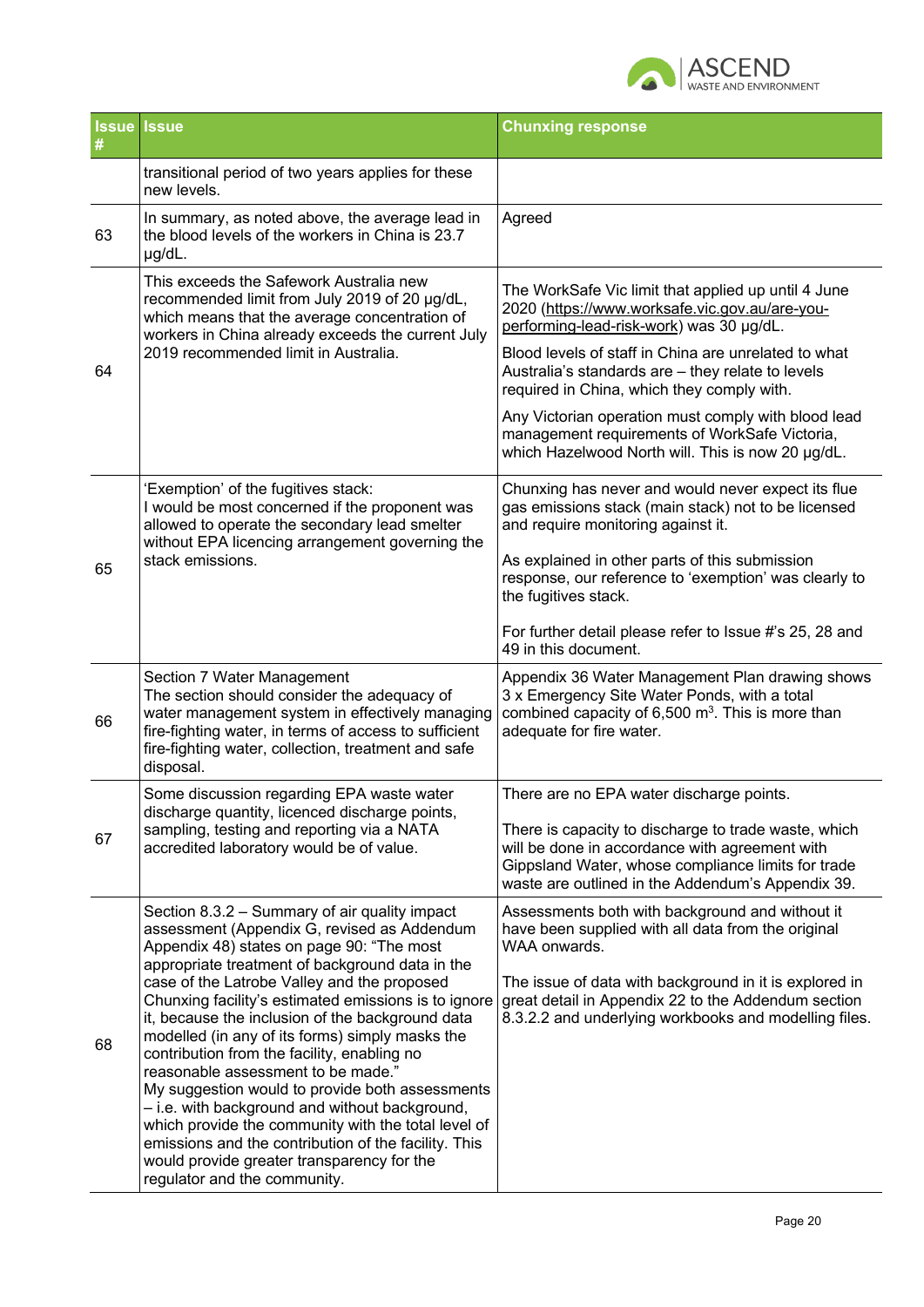

| #  | <b>Issue Issue</b>                                                                                                                                                                                                                                                                                                                                                                                                                                                                                                                                                                                                                                                                                                                                                                                                                                                                                                                                                                                                   | <b>Chunxing response</b>                                                                                                                                                                                                                                                                                                                                                                                                                                                                                                                                                                                                                                                                                                                                                                   |
|----|----------------------------------------------------------------------------------------------------------------------------------------------------------------------------------------------------------------------------------------------------------------------------------------------------------------------------------------------------------------------------------------------------------------------------------------------------------------------------------------------------------------------------------------------------------------------------------------------------------------------------------------------------------------------------------------------------------------------------------------------------------------------------------------------------------------------------------------------------------------------------------------------------------------------------------------------------------------------------------------------------------------------|--------------------------------------------------------------------------------------------------------------------------------------------------------------------------------------------------------------------------------------------------------------------------------------------------------------------------------------------------------------------------------------------------------------------------------------------------------------------------------------------------------------------------------------------------------------------------------------------------------------------------------------------------------------------------------------------------------------------------------------------------------------------------------------------|
| 69 | Table 31 on page 104 advises that "The Chunxing<br>Hazelwood proposal will provide real time public<br>access to stack monitoring data, taken from their<br>Continuous Emission Monitoring System (CEMS).<br>Chunxing are also exploring the possibility of<br>further monitoring infrastructure to be located<br>beyond the site, to enable real time access to air<br>quality monitoring (ground level concentrations<br>from nearby areas."<br>Referring to Section 2.2.4 - Fugitive emissions -<br>where the proponent on page 41, discusses the<br>likelihood of the company seeking exemption to<br>licence the stack, does the proponent still intend to<br>honour the abovementioned commitment<br>regarding public access to real time stack<br>monitoring and further monitoring infrastructure?<br>It is worth noting that the proponent was exploring<br>the possibility of further monitoring infrastructure in<br>their December WAA, indicating no further<br>development in the "exploring" process. | The issue of 'exemption' of the fugitives stack, which<br>is entirely different from the main (flue gas stack) has<br>been covered earlier in the responses to this, and<br>other, submissions.<br>Chunxing stated in the WAA from the beginning that it<br>would explore the possibility of further monitoring<br>infrastructure to be located beyond the site. This has<br>not changed.<br>Chunxing cannot further progress such monitoring<br>plans when the existence of the actual plant is still<br>some years away.                                                                                                                                                                                                                                                                 |
| 70 | Section 4.1 Approach states: "This section<br>presents a review of impacts on health associated<br>with predicted air emissions, relevant to the<br>operation of the facility. The assessment<br>presented has relied on the modelling of emissions<br>to air as presented by Aubin (2019) and Ascend<br>$(2020)$ ".<br>Again, the integrity of the China reference plant<br>emissions data is critical together with the<br>subsequent emissions modelling conducted in<br>terms of the health risk assessment findings.                                                                                                                                                                                                                                                                                                                                                                                                                                                                                            | Regardless of whether the submitter believes in the<br>integrity of the China data, and therefore the<br>Hazelwood modelling data, the fact remains that this<br>level of emission results in the conclusion of the<br>HHRA.<br>Ultimately, the performance of the Hazelwood plant<br>must be proven at commissioning. If it does not meet<br>the extremely low emission levels indicated in the<br>WAA it cannot operate. If it does, then the HHRA<br>conclusion that there is "no risk" to residents, which is<br>based on the application of the most current health<br>science available, applies.                                                                                                                                                                                    |
| 71 | It is interesting to note that Rev 2 notes that the<br>revision had been released due to an error that<br>was found in the process calculations for the<br>original stack testing reports. It was found that the<br>Chinese plant was operating at only 300T/day raw<br>throughput at the time the 2017 stack sampling<br>was conducted, and therefore had to be scaled<br>differently to be representative of the Australian<br>sized pant.<br>This confirms issues and concerns raised in both<br>this submission and the submissions submitted in<br>response to the original WAA regarding the<br>integrity and validation of the emissions monitoring<br>systems and processes, which included questions<br>as to whether the plant was operating at full<br>capacity at the time of the testing, quality of the<br>feedstock at the time, operation of monitoring<br>equipment and calibration of monitoring<br>equipment, etc.                                                                                | This point is incorrect.<br>Prior to acceptance of the final WAA, we noticed an<br>error (our Australian-side error in interpretation, not a<br>China plant data error) where we had not adjusted our<br>calculation from China plant throughput to Hazelwood<br>plant throughput for 2017, where only one of the two<br>plants was operating in China.<br>We have been transparent with all of our<br>documentation so, to avoid confusion for EPA (who<br>had seen a Rev 1 draft of the Air Quality Impact<br>Assessment, which the public had not because it was<br>not a final released WAA document at that stage), we<br>annotated Rev 2 with this explanation.<br>This has no implication or relevance whatsoever to<br>questions about integrity of China plant emissions<br>data. |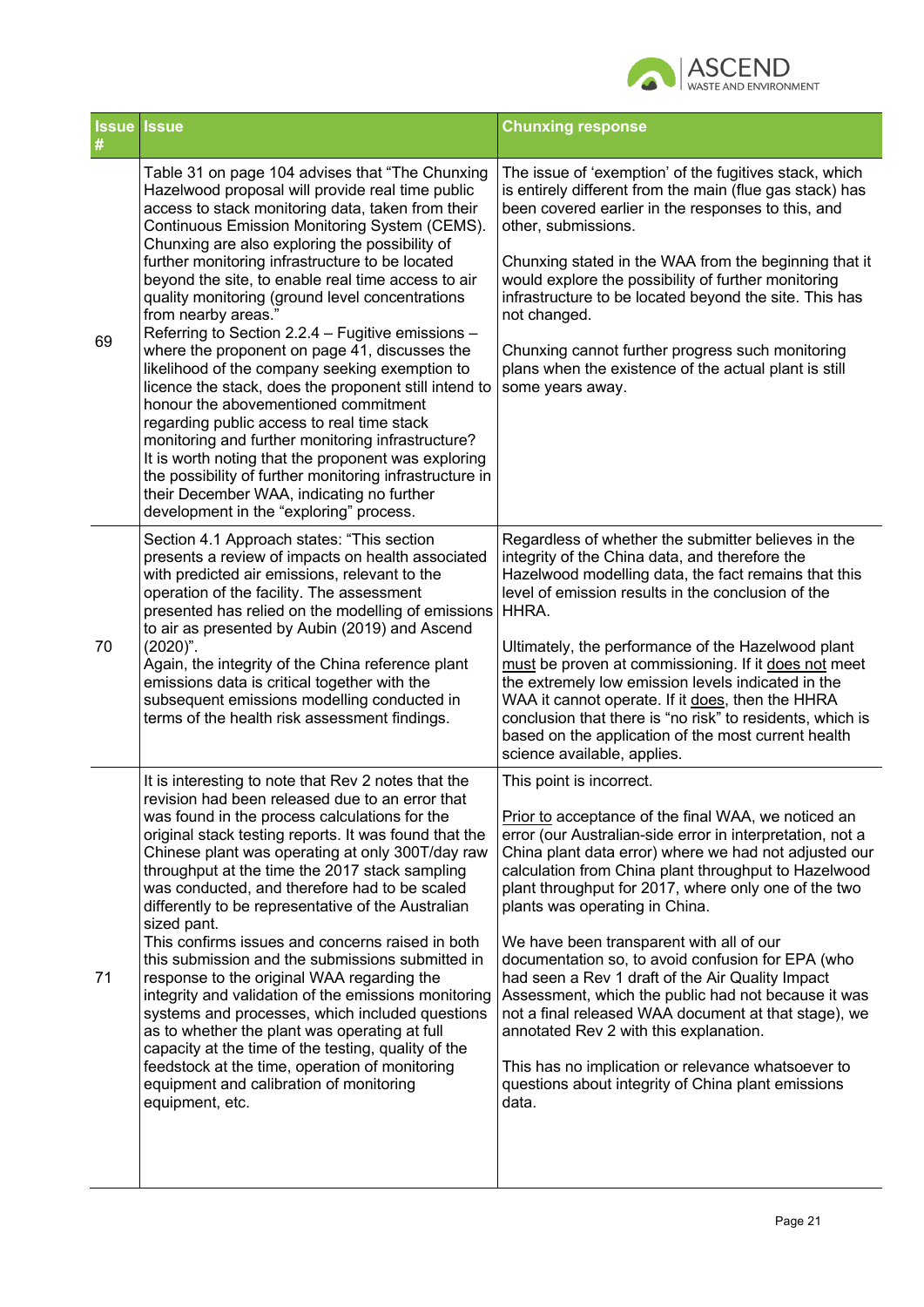

| # | <b>Issue Issue</b> | <b>Chunxing response</b> |
|---|--------------------|--------------------------|
|   |                    |                          |

|    | Submission # 251792                                                                                                                                                                                                                                                                                                                                                                                                                                                                                                                                                                                                                                                                                                                                                                                                                    |                                                                                                                                                                                                                                                                                                                                                                                                                                                                                                                                                                                                                                                                                                                                                                                                                                                                                                                                                                                                                                                                                                                                                                                                                                                                                                                                                                                                                               |  |  |
|----|----------------------------------------------------------------------------------------------------------------------------------------------------------------------------------------------------------------------------------------------------------------------------------------------------------------------------------------------------------------------------------------------------------------------------------------------------------------------------------------------------------------------------------------------------------------------------------------------------------------------------------------------------------------------------------------------------------------------------------------------------------------------------------------------------------------------------------------|-------------------------------------------------------------------------------------------------------------------------------------------------------------------------------------------------------------------------------------------------------------------------------------------------------------------------------------------------------------------------------------------------------------------------------------------------------------------------------------------------------------------------------------------------------------------------------------------------------------------------------------------------------------------------------------------------------------------------------------------------------------------------------------------------------------------------------------------------------------------------------------------------------------------------------------------------------------------------------------------------------------------------------------------------------------------------------------------------------------------------------------------------------------------------------------------------------------------------------------------------------------------------------------------------------------------------------------------------------------------------------------------------------------------------------|--|--|
| 72 | 1) Response to EMM point 2 was dismissed as an<br>inference about Dr. Jayaweera;<br>This was not the intent of comment. The issue<br>raised was that with no presence in Victoria or<br>Australia, environmental performance information<br>from the China reference plant and the company<br>should be provided to satisfy this declaration to its<br>fullest.<br>Moreover, since the technology that will be used is<br>a proprietary technology developed internally by<br>Chunxing (China), performance evaluation is more<br>difficult due to lack of existing installation in<br>Australia that utilizes said same technology. It<br>would be prudent that an inspection, by local<br>stakeholders, be conducted to the China reference<br>plant for a more thorough performance<br>assessment and actual operational practices. | As the WAA and all communications from the<br>beginning of the process have stated: Chunxing<br>Corporation Australia is an Australian company (with<br>Australian company Directors), New Chunxing<br>Resource Recycling Group are the major shareholder<br>of Chunxing Corporation Pty Ltd and they are also the<br>supplier of the plant and equipment (technology). The<br>legal occupier and operator of the Hazelwood project<br>is Chunxing Corporation Australia and Dr Lakshman<br>Jayaweera has around 38 years of experience (in<br>Australia) as a pioneer in the metal recycling and<br>metallurgical field.<br>By comparison, the sole ULAB full processor in<br>Australia:<br>is a registered Australian company<br>$\overline{\phantom{a}}$<br>is wholly foreign owned (Philippines)<br>uses foreign proprietary technology (Italy)<br>was established with a lack of existing<br>installation of this technology in Australia.<br>In the planning and approval processes for this<br>company's operation, the relevant state government<br>does not appear to have required the 'fit and proper<br>person' information suggested by EMM, any of the<br>layers of other information suggested by EMM or<br>overseas inspections by "local stakeholders".<br>Chunxing has maintained, from the beginning, an<br>open welcome to anyone from Australia to visit the<br>operating plant in China, including EPA. |  |  |
| 73 | There is insufficient information provided to justify<br>the noise level measurements obtained from the<br>reference plant specifically the noise descriptor<br>(LAep, LA10 etc.) or the measurement<br>methodology.                                                                                                                                                                                                                                                                                                                                                                                                                                                                                                                                                                                                                   | Further confirmation of the noise estimate, via an<br>additional verification methodology suggested by EPA,<br>has been supplied in the Addendum, Section 4.                                                                                                                                                                                                                                                                                                                                                                                                                                                                                                                                                                                                                                                                                                                                                                                                                                                                                                                                                                                                                                                                                                                                                                                                                                                                  |  |  |
| 74 | 3) Regarding CEMS data;<br>In Appendix 35 China plant 2 - CEMS monitoring<br>Jan 2020 (minute averages), and from Figure S2:<br>China plant #2 (2017 Commissioning) key<br>pollutant mass balance block diagram in<br>Addendum to WAA and the flow rate in the CEMS<br>data of approximately 2500m3/min. Calculating the<br>concentration from the above numbers gives<br>$(28/2500)^*1000g/mg = 11.2mg/m3$ , which is taken<br>to be an average, as the SO2 results from Table<br>9.3-9 test results of stack flue gas emission<br>(average) in Appendix 4 are of a similar order of<br>magnitude, 4mg/m3 to 11mg/m3 with an average<br>of 8mg/m3. SO2 value within the CEMS data in<br>App. 35 has a max of 12.72 mg/m3. This stack<br>Sulphur levels are claimed actual capabilities of<br>the China reference plant, with the same | Your approach uses a flow rate from one set of data<br>(2,500m <sup>3</sup> /min CEMS data from Jan 2020) and<br>combines it with a mass rate from a different set of<br>data (SO <sub>2</sub> at 28 g/min taken from commissioning data<br>shown in Appendix 4, carried out in Nov 2017), to get<br>a concentration for $SO2$ of 11.2mg/m <sup>3</sup> . This is clearly<br>invalid - data for flow rates and concentration must be<br>collected at the same time.<br>The average flow rate at commissioning was<br>4,206 $m3/min$ and the average concentration of SO <sub>2</sub><br>was 6.67 mg/m <sup>3</sup> (see Appendix 4 for original data).<br>These calculate a mass rate of 28,000 mg/min, as<br>demonstrated by Appendix 5, 'Flows & mass balance<br>(China 2)' tab, cell L94.                                                                                                                                                                                                                                                                                                                                                                                                                                                                                                                                                                                                                                  |  |  |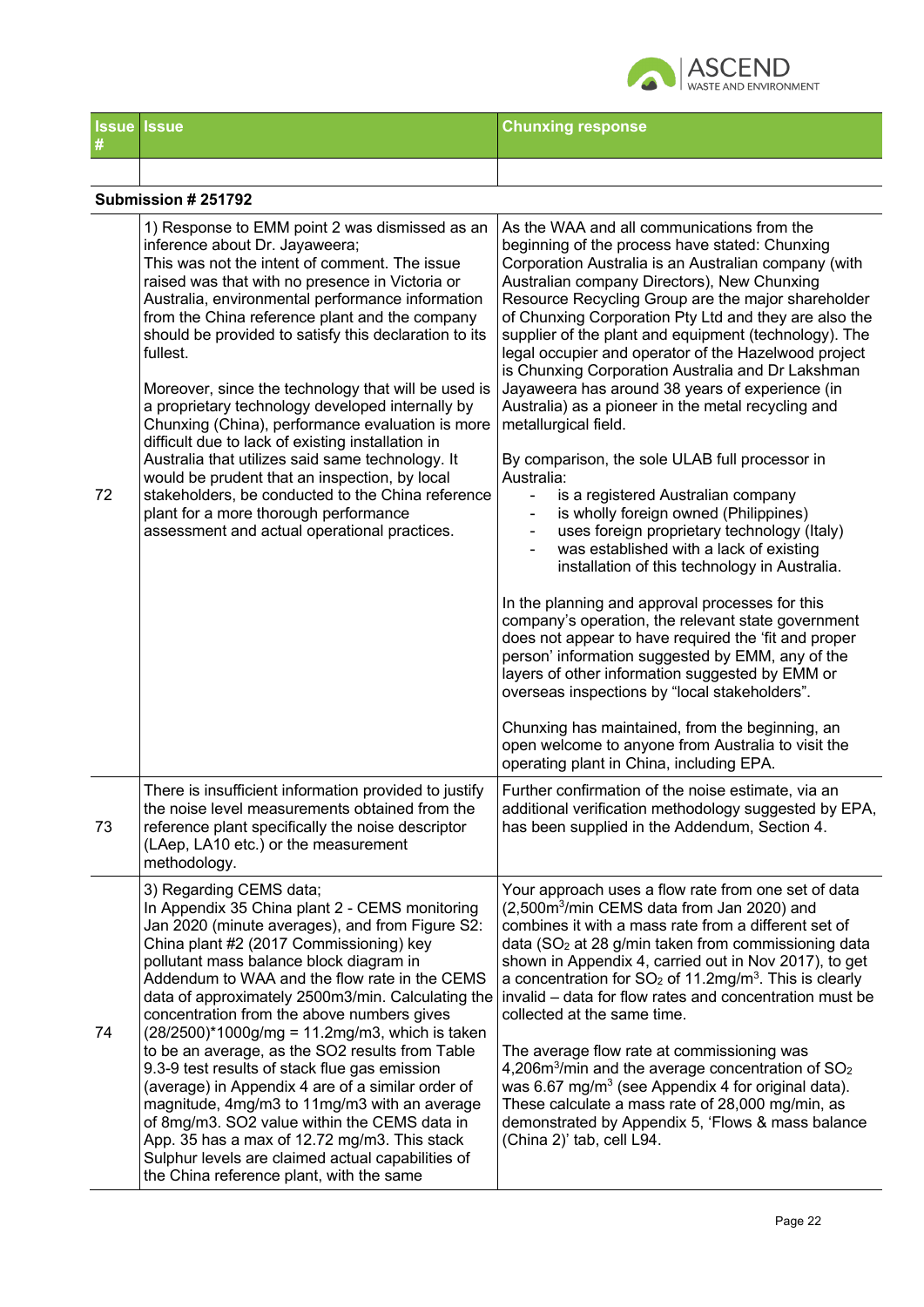

| #  | <b>Issue Issue</b>                                                                                                                                                                                                                                                                   | <b>Chunxing response</b>                                                                                                                                                                                                                                                                                                                                                                                                                                                                                                                                                                                                                                                                                                                                                                                                                                                                                                                                                                                                                                                                                                                                                                                                                                                                                                           |
|----|--------------------------------------------------------------------------------------------------------------------------------------------------------------------------------------------------------------------------------------------------------------------------------------|------------------------------------------------------------------------------------------------------------------------------------------------------------------------------------------------------------------------------------------------------------------------------------------------------------------------------------------------------------------------------------------------------------------------------------------------------------------------------------------------------------------------------------------------------------------------------------------------------------------------------------------------------------------------------------------------------------------------------------------------------------------------------------------------------------------------------------------------------------------------------------------------------------------------------------------------------------------------------------------------------------------------------------------------------------------------------------------------------------------------------------------------------------------------------------------------------------------------------------------------------------------------------------------------------------------------------------|
|    | technology to be utilized in the proposed Chunxing<br>Plant in Australia. As such we believe that the said<br>maximum Sulphur level of 11 mg/m3 from Table<br>9.3-9 should be included in their developmental<br>approval and license, if approved.                                  | The Hazelwood mass balance indicates an SO <sub>2</sub><br>concentration 2,841mg/min out of the scrubbers,<br>which is further reduced by 50% due to additional<br>controls (water scrubber/ mist plate) installed at the<br>stack base, which was not in place in the China plant<br>at commissioning, which gives a stack exit SO <sub>2</sub><br>concentration of 1,136mg/min. At the Hazelwood flow<br>rate of 552 m <sup>3</sup> /min (Addendum Figure 10), this<br>indicates a stack exit concentration of 2 mg/m <sup>3</sup> ,<br>according to commissioning data-based derivation.<br>We have taken a more conservative approach from<br>the beginning in the WAA, by using all quarterly<br>monitoring data from both China plants. Table 17 of<br>the WAA Air section provides mass rates for SO <sub>2</sub><br>derived from this, which we have used to underpin all<br>of our modelling results. When converted to<br>concentration, using the 552 m <sup>3</sup> /min Hazelwood flow<br>rate, the emission concentrations we have provided to<br>EPA range from 0.9 mg/m <sup>3</sup> to 6.3 mg/m <sup>3</sup> , with an<br>average of 3.9 mg/m <sup>3</sup> . These are the numbers that<br>EPA will consider when decided licence limits. You<br>seem to be advocating for a more lenient limit (11<br>$mg/m3$ ). |
|    | <b>Emailed Sub 1:</b>                                                                                                                                                                                                                                                                |                                                                                                                                                                                                                                                                                                                                                                                                                                                                                                                                                                                                                                                                                                                                                                                                                                                                                                                                                                                                                                                                                                                                                                                                                                                                                                                                    |
| 75 | This approach has not addressed the specific<br>issues raised in the various public submissions. I<br>know that some of the specific issues that I raised<br>in my submission have not been addressed. An<br>example is provided below in relation to the Health<br>Risk Assessment. | The Human Health Risk Assessment was not<br>requested nor done at the time of the first consultation<br>period. Consequently it could not be addressed at that<br>time.                                                                                                                                                                                                                                                                                                                                                                                                                                                                                                                                                                                                                                                                                                                                                                                                                                                                                                                                                                                                                                                                                                                                                            |
| 76 | China reference plant emissions concerns and<br>Appendix No. 48 - Air Quality Impact Assessment<br>refers to Revision 2 which notes that the Rev 2<br>had been issued due to an error that was found in<br>the process of calculations for the original stack<br>testing reports.    | This point is incorrect.<br>Prior to acceptance of the final WAA, we noticed an<br>error (our Australian-side error in interpretation, not a<br>China plant data error) where we had not adjusted our<br>calculation from China plant throughput to Hazelwood<br>plant throughput for 2017, where only one of the two<br>plants was operating in China.<br>We have been transparent with all of our<br>documentation so, to avoid confusion for EPA (who<br>had seen a Rev 1 draft of the Air Quality Impact<br>Assessment, which the public had not because it was<br>not a final released WAA document at that stage), we<br>annotated Rev 2 with this explanation.<br>This has no implication or relevance whatsoever to<br>questions about integrity of China plant emissions<br>data.                                                                                                                                                                                                                                                                                                                                                                                                                                                                                                                                         |
| 77 | Table 42 of the original WAA provides a high level<br>risk assessment of potential plant upset<br>conditions. Risk number 14 in Table 42, relates to<br>lead exposure to workers beyond safe limits and<br>defines that:                                                             | This statement was correct.<br>The previous regulatory level in Australia was recently<br>changed from 50 µg/dL to 30 µg/dL (though I'm not                                                                                                                                                                                                                                                                                                                                                                                                                                                                                                                                                                                                                                                                                                                                                                                                                                                                                                                                                                                                                                                                                                                                                                                        |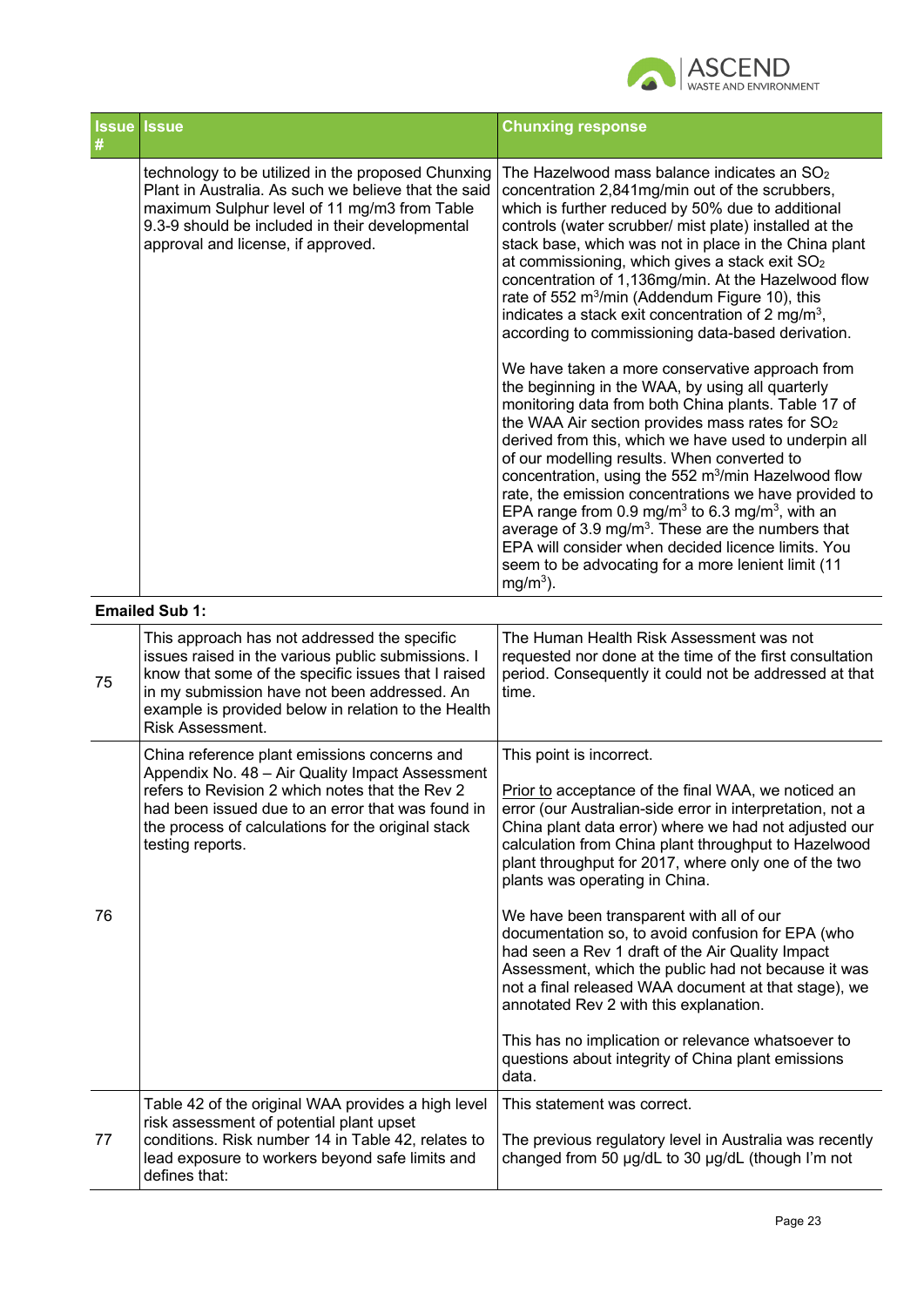

| #  | <b>Issue Issue</b>                                                                                                                                                                                                                                                                                                                                                                                                                         | <b>Chunxing response</b>                                                                                                                                                                                                                                                                                                                                                                                                                                                                            |
|----|--------------------------------------------------------------------------------------------------------------------------------------------------------------------------------------------------------------------------------------------------------------------------------------------------------------------------------------------------------------------------------------------------------------------------------------------|-----------------------------------------------------------------------------------------------------------------------------------------------------------------------------------------------------------------------------------------------------------------------------------------------------------------------------------------------------------------------------------------------------------------------------------------------------------------------------------------------------|
|    | "Actual recent blood testing results from 'on-floor'<br>workers at the China plant show the lowest of 154<br>staff measured was 8.4 and the highest was 29.9,<br>with the average at 23.7. All results were below<br>the 30 µg/dL regulatory level, which was recently<br>lowered from 50 µg/dL dL in Australia".<br>The above statement is incorrect, as defined on<br>pages 145 and 146 of the December 2019 WAA.                        | certain when that was, this reference <sup>4</sup> indicates that it<br>was still 50 µg/dL in 2014). 30 µg/dL was the limit at<br>the time of writing (5 Dec 2019) and remained correct<br>until 5 June 2020, when this level was reduced further,<br>from 30 µg/dL to 20 µg/dL <sup>5</sup> . For reference though,<br>NSW still retains 30 µg/dL now, which it will not reduce<br>until July 1 2021 <sup>6</sup> so these changes are both recent<br>and not yet consistent throughout Australia. |
| 78 | In July 2019, Safework Australia, defined lead risk<br>work to be any work that will likely cause blood<br>lead levels of a worker to exceed 20 µg/dL or 5<br>µg/dL for females of reproductive capacity.<br>Safework Australia added that this is a reduction<br>from previous blood lead levels of 30 µg/dL and 10<br>µg/dL for females of reproductive capacity. A<br>transitional period of two years applies for these<br>new levels. | Yes, these statements are correct, although I was<br>unable to ratify the reference to In July 2019.                                                                                                                                                                                                                                                                                                                                                                                                |
| 79 | In summary, as noted above, the average lead in<br>the blood levels of the workers in China is 23.7<br>µg/dL.                                                                                                                                                                                                                                                                                                                              | Agreed                                                                                                                                                                                                                                                                                                                                                                                                                                                                                              |
| 80 | This exceeds the Safework Australia new<br>recommended limit from July 2019 of 20 µg/dL,<br>which means that the average concentration of<br>workers in China already exceeds the current July<br>2019 recommended limit in Australia.                                                                                                                                                                                                     | The WorkSafe Vic limit that applied up until 4 June<br>2020 (https://www.worksafe.vic.gov.au/are-you-<br>performing-lead-risk-work) was 30 µg/dL.<br>Blood levels of staff in China are unrelated to what<br>Australia's standards are - they relate to levels<br>required in China, which they comply with.<br>Any Victorian operation must comply with blood lead<br>management requirements of WorkSafe Victoria,<br>which Hazelwood North will. This is now 20 µg/dL.                           |
| 81 | I am concerned about the health impacts on the<br>local schools and playgroups. Will education staff,<br>including cleaning staff at local schools and<br>playgroups be required to "gown<br>up" before wiping down play equipment everytime<br>students go out to play?                                                                                                                                                                   | As the Human Health Risk Assessment report states,<br>consistent with Chunxing WAA conclusions before it,<br>there are "no risks to the health of residents." This<br>includes local schools and playgroups.                                                                                                                                                                                                                                                                                        |
|    | <b>Emailed Sub 3:</b>                                                                                                                                                                                                                                                                                                                                                                                                                      |                                                                                                                                                                                                                                                                                                                                                                                                                                                                                                     |
| 82 | China reference plant emissions concerns and<br>Appendix No. 48 - Air Quality Impact Assessment<br>refers to Revision 2 which notes that the Rev 2<br>had been issued due to an error that was found in<br>the process of calculations for the original stack<br>testing reports.                                                                                                                                                          | This point is incorrect.<br>Prior to acceptance of the final WAA, we noticed an<br>error (our Australian-side error in interpretation, not a<br>China plant data error) where we had not adjusted our<br>calculation from China plant throughput to Hazelwood<br>plant throughput for 2017, where only one of the two<br>plants was operating in China.<br>We have been transparent with all of our<br>documentation so, to avoid confusion for EPA (who                                            |

<sup>4</sup> https://www.safeworkaustralia.gov.au/system/files/documents/1702/inorganic-lead-information-information-

sheet.pdf

<sup>5</sup> https://www.worksafe.vic.gov.au/are-you-performing-lead-risk-work

<sup>6</sup> https://www.safework.nsw.gov.au/notify-safework/lead-notifications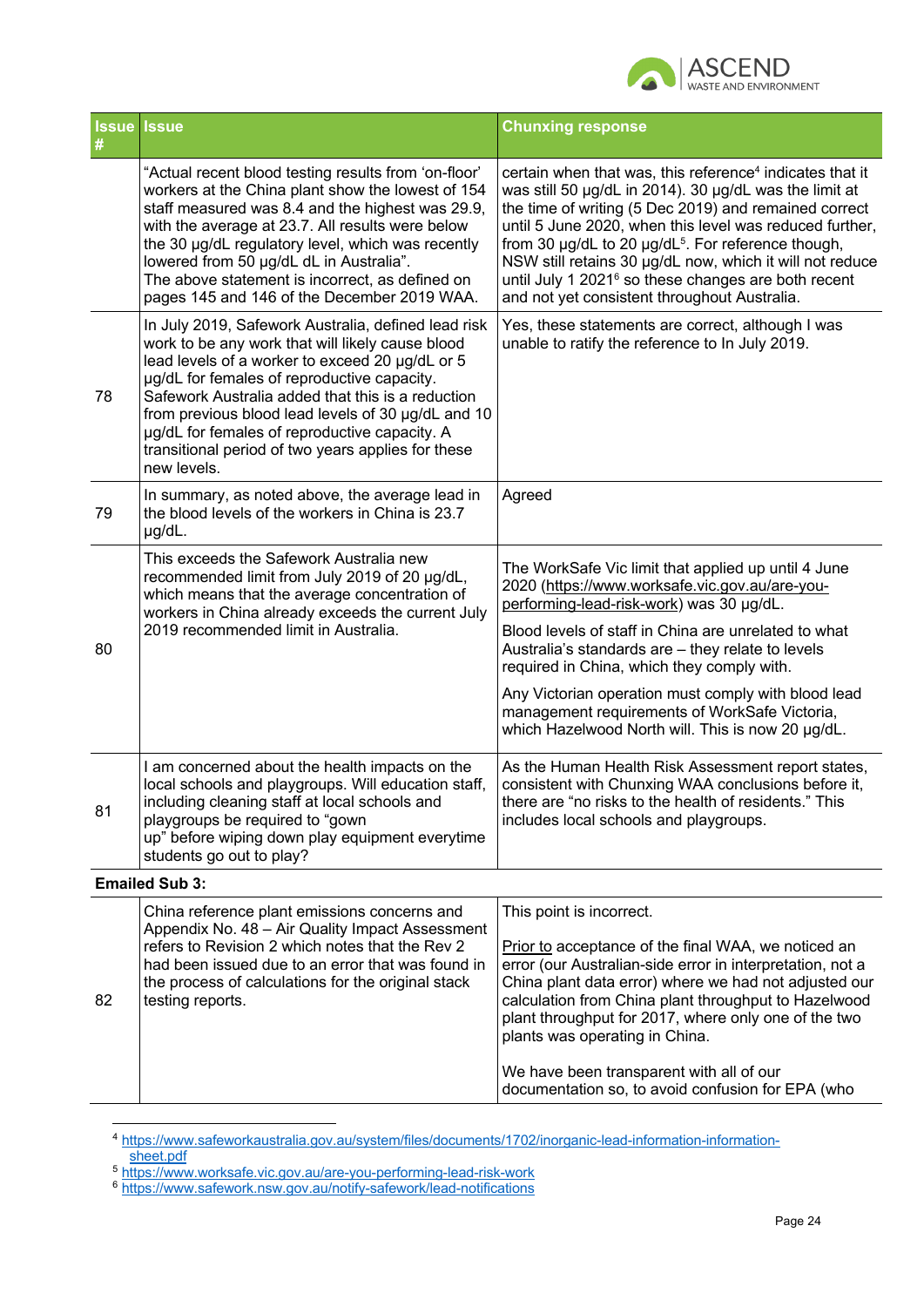

|    | <b>Issue Issue</b>                                                                                                                                                                                                                                                                                                                                                                                                                                                                                                | <b>Chunxing response</b>                                                                                                                                                                                                                                                                                                                                                                                                                                                                                                                                                                                                                                                                                                                                                                                                                                                                                                                                                                                                                                                                                                                                                                                                                                                                                                                                                                                                                                                                                                                                                                                                                                                                                                                                                                                                                                                                                                                                                                                                                                                                                                                                                                                                                                                                                                                                                              |
|----|-------------------------------------------------------------------------------------------------------------------------------------------------------------------------------------------------------------------------------------------------------------------------------------------------------------------------------------------------------------------------------------------------------------------------------------------------------------------------------------------------------------------|---------------------------------------------------------------------------------------------------------------------------------------------------------------------------------------------------------------------------------------------------------------------------------------------------------------------------------------------------------------------------------------------------------------------------------------------------------------------------------------------------------------------------------------------------------------------------------------------------------------------------------------------------------------------------------------------------------------------------------------------------------------------------------------------------------------------------------------------------------------------------------------------------------------------------------------------------------------------------------------------------------------------------------------------------------------------------------------------------------------------------------------------------------------------------------------------------------------------------------------------------------------------------------------------------------------------------------------------------------------------------------------------------------------------------------------------------------------------------------------------------------------------------------------------------------------------------------------------------------------------------------------------------------------------------------------------------------------------------------------------------------------------------------------------------------------------------------------------------------------------------------------------------------------------------------------------------------------------------------------------------------------------------------------------------------------------------------------------------------------------------------------------------------------------------------------------------------------------------------------------------------------------------------------------------------------------------------------------------------------------------------------|
|    |                                                                                                                                                                                                                                                                                                                                                                                                                                                                                                                   | had seen a Rev 1 draft of the Air Quality Impact<br>Assessment, which the public had not because it was<br>not a final released WAA document at that stage), we<br>annotated Rev 2 with this explanation.                                                                                                                                                                                                                                                                                                                                                                                                                                                                                                                                                                                                                                                                                                                                                                                                                                                                                                                                                                                                                                                                                                                                                                                                                                                                                                                                                                                                                                                                                                                                                                                                                                                                                                                                                                                                                                                                                                                                                                                                                                                                                                                                                                             |
|    |                                                                                                                                                                                                                                                                                                                                                                                                                                                                                                                   | This has no implication or relevance whatsoever to<br>questions about integrity of China plant emissions<br>data.                                                                                                                                                                                                                                                                                                                                                                                                                                                                                                                                                                                                                                                                                                                                                                                                                                                                                                                                                                                                                                                                                                                                                                                                                                                                                                                                                                                                                                                                                                                                                                                                                                                                                                                                                                                                                                                                                                                                                                                                                                                                                                                                                                                                                                                                     |
| 83 | Section 22 Notices - response time:<br>The proponent has been very slow in responding<br>to EPA Section 22 Notices. The following opinions<br>are provided to justify this view:<br>S22 Notices 1 & 2: Proponent had to<br>resubmit response to EPA following EPA<br>rejection of original submission<br>S22 Notice 3: The HHRA report is dated is<br>$\overline{\phantom{a}}$<br>dated 6 July, Engage Vic website was<br>updated with Addendum 8 July. EPA<br>would not have reviewed the HHRA in any<br>detail. | S22 Notice 1 was issued on 31 Jan 2020 with the<br>response supplied back to EPA by 11 Feb as a very<br>detailed draft of 129 pages plus 29 Appendices. This<br>was as fast as humanly possible for such detailed<br>information to be developed, documented, collated<br>and reviewed. As you would expect, there is a<br>significant time required for EPA to review this and<br>various communications to occur between the<br>proponent and EPA to fully answer all subsequent<br>enquiries and clarifications. At no stage did EPA<br>"reject the original submission."<br>S22 Notice 2 was issued on the afternoon of Wed 19<br>February, with a response date requested of Tuesday<br>25 February, which incidentally was the date of the<br>Section 20B Conference. There is no consultancy in<br>existence that could digest and respond to 130+<br>submissions, including some as large as 150 pages<br>each, while preparing for the 20B conference, in 3<br>business days. Despite this impossible task, we<br>prepared a response document focusing on the major<br>themes of the submissions by the due date, and<br>brought printed copies of these responses along to<br>provide to Section 20B Conference attendees on the<br>Tuesday night. We followed up with detailed individual<br>responses to the largest submissions, to complement<br>the major themes response document, to EPA on 3<br>March. In all, the responses to submissions account<br>for 57 pages (as detailed tabulated responses) of the<br>Addendum. At no stage did EPA "reject the original<br>submission."<br>S22 Notice 3 was issued on 24 April, for a Human<br>Health Risk Assessment and revised air quality<br>modelling, by 15 May. Both are specialist tasks<br>requiring separate specialist scientists. A<br>comprehensive Notice response, covering all previous<br>issues from earlier Notices, plus the HHRA and<br>additional modelling, was supplied to EPA on 29 May.<br>This was a new 169 page document (the Addendum),<br>with 54 Appendices. Understandably, there were a<br>number of back and forth communications with EPA<br>for clarification before the documentation was<br>finalised. EPA did have time to review the HHRA -<br>the 28 May report had a typo correction done in<br>response to EPA's review, which is why the final<br>version is dated 6 July. |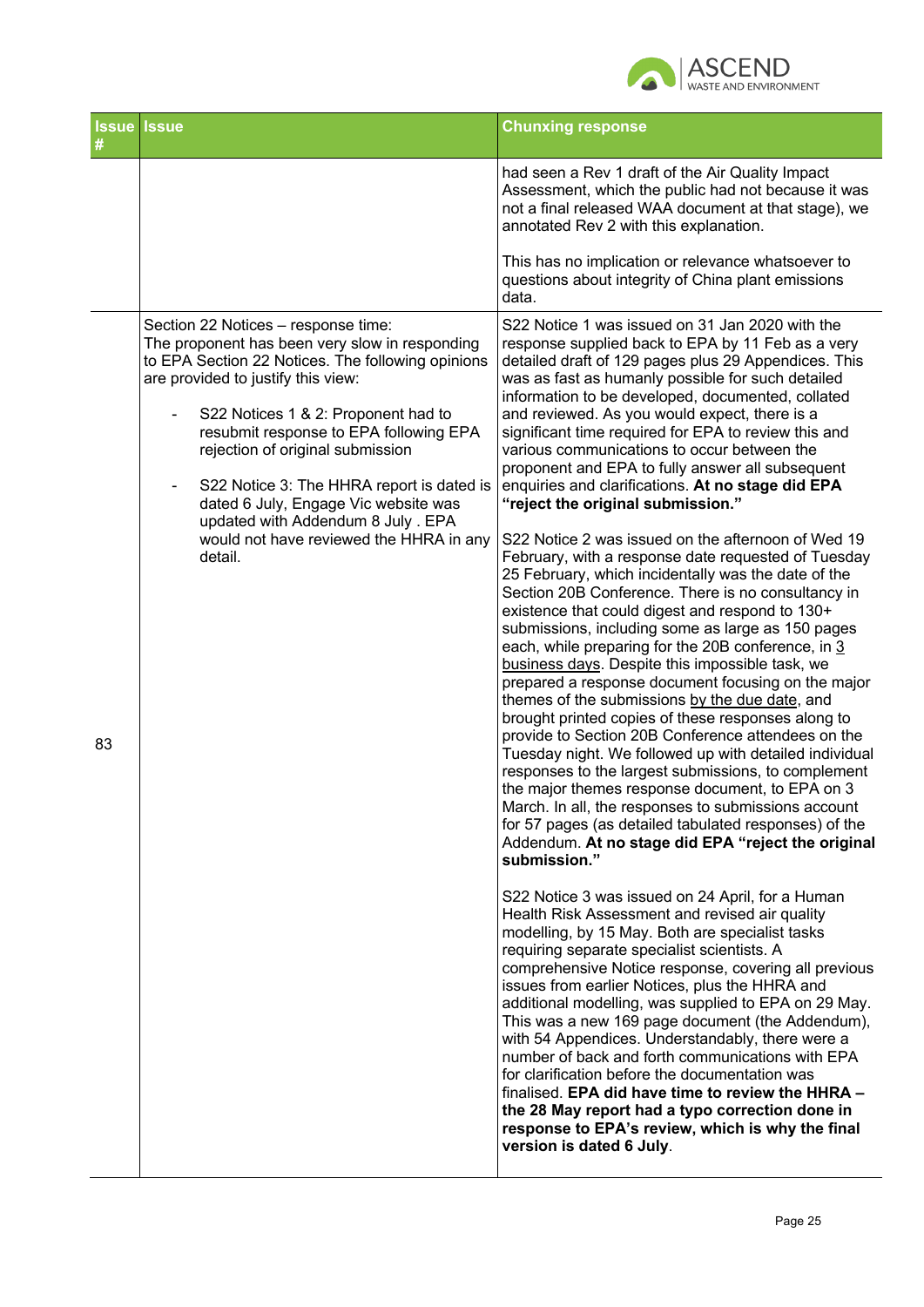

|    | <b>Issue Issue</b>                                                                                                                                                                                                                                                                                                                                                                | <b>Chunxing response</b>                                                                                                                                                                                                                                                                                                                                                                                                                              |
|----|-----------------------------------------------------------------------------------------------------------------------------------------------------------------------------------------------------------------------------------------------------------------------------------------------------------------------------------------------------------------------------------|-------------------------------------------------------------------------------------------------------------------------------------------------------------------------------------------------------------------------------------------------------------------------------------------------------------------------------------------------------------------------------------------------------------------------------------------------------|
|    |                                                                                                                                                                                                                                                                                                                                                                                   | The above facts indicate that we have been anything<br>but "very slow" in responding to Notice requests. It<br>doesn't stand to reason that a proponent would want<br>to contribute to lengthening its own approval process.                                                                                                                                                                                                                          |
| 84 | The responses to the public submissions, in some<br>instances, do not address all of the issues or<br>concerns raised and therefore should be re-<br>worked.                                                                                                                                                                                                                      | Chunxing has provided an extensive, detailed, 57<br>page response to community comments, in addition to<br>this response document.                                                                                                                                                                                                                                                                                                                    |
|    | "Chunxing would be likely to apply for exemption<br>from licensing of this fugitives stack at the<br>commissioning stage".<br>The possibility is a real concern and I believe the<br>community would also be very concerned given<br>the location of the secondary lead smelter to the<br>local Hazelwood North primary school, local<br>residents and the broader Latrobe Valley | The WAA outlines on p.71:<br>"The Environment Protection (Scheduled Premises)<br>Regulations 2017 ('the Scheduled Premises<br>Regulations'), Part 3, Regulation 10, contain mass<br>emission rate criteria for various pollutants, below<br>which a general exemption from Works Approval can<br>be applied."                                                                                                                                         |
|    | community.<br>The prospect of the Latrobe Valley community<br>having a secondary lead smelter operating in close<br>proximity to the Hazelwood North primary school<br>and playgroup, residential residences and a major<br>residential area, with no operating licence for the<br>stack discharges, would be a major concern for<br>the Latrobe Valley community.                | There are two stacks as part of the Hazelwood plant:<br>the main flue gas stack, and the stack that collects all<br>fugitive emission vent points throughout the plant, puts<br>them through pollution control equipment and<br>exhausts them at a similar height to the main stack. As<br>explained in a number of parts of the Addendum and<br>its appendices, the fugitive stack emissions are<br>massively lower than the main stack's emissions. |
| 85 |                                                                                                                                                                                                                                                                                                                                                                                   | The reference to applying for an 'exemption', for the<br>fugitives stack only, is because the emission levels<br>are estimated to be 6,000 times below this very<br>exemption level, set by EPA as a cut off for the need<br>to regulate (an individual stack).                                                                                                                                                                                       |
|    |                                                                                                                                                                                                                                                                                                                                                                                   | Commissioning requires independent stack testing<br>under operating conditions. Any application for<br>exemption (for the fugitives stack only) would only be<br>made after testing evidence was gathered confirming<br>that negligible levels were in fact coming out of that<br>stack. EPA may decide not to grant such an<br>exemption.                                                                                                            |
|    |                                                                                                                                                                                                                                                                                                                                                                                   | The main stack will be licensed, have licence<br>discharge limits and will require monitoring against<br>that limit, specifically for lead and other pollutants. If<br>EPA would like the fugitives stack licensed and<br>monitored as well, for assurance sake, then we would<br>do that as part of licence requirements.                                                                                                                            |
|    |                                                                                                                                                                                                                                                                                                                                                                                   | There is absolutely no prospect of the Hazelwood<br>North facility operating with no operating licence for<br>stack discharges.                                                                                                                                                                                                                                                                                                                       |
|    | Emailed Sub 3: Table 2 - Addendum to WAA dated 29th June 2020 - Feedback Comments                                                                                                                                                                                                                                                                                                 |                                                                                                                                                                                                                                                                                                                                                                                                                                                       |
| 86 | This figure only references the emissions SO2,<br>dust and lead and not the full list of pollutants.<br>Other sections of Addendum to the WAA also only<br>reference these three pollutants and not the full                                                                                                                                                                      | The Commissioning data only looked at particulates,<br>SOx and Pb because these are the primary pollutants<br>of interest in ULAB thermal processes. This data has<br>been supplied purely to verify the use and validity of                                                                                                                                                                                                                          |

range of pollutants – e.g. Table S1 page xi. This

China quarterly monitoring data. The latter measures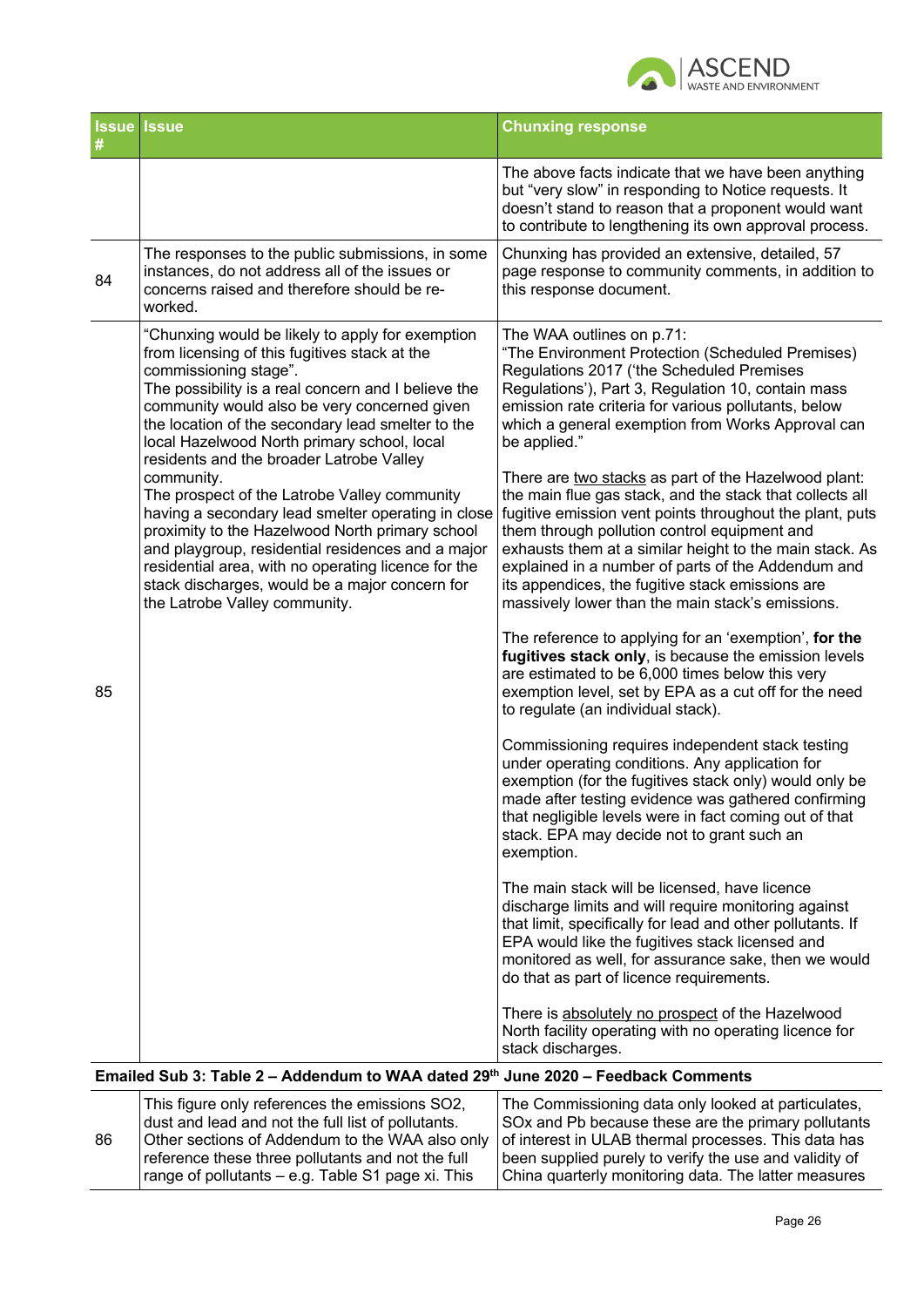

| <b>Issue</b><br># | <b>Issue</b>                                                                                                                                                                                                                                                                                                                                                                                                                                                                                                                                                                                                                                                                                                                                                                                                                                                                                                        | <b>Chunxing response</b>                                                                                                                                                                                                                                                                                                                                                                                                                                                                                                                                                                                                                                                                                                                                                                                                                                                                                                                                                                                                                                                                                                                                                                                                                                                                                                                                                                                                                                                                                                                                                                                                                                                                                                                                                                                                                                                                                                                                                                                                                                                                                   |
|-------------------|---------------------------------------------------------------------------------------------------------------------------------------------------------------------------------------------------------------------------------------------------------------------------------------------------------------------------------------------------------------------------------------------------------------------------------------------------------------------------------------------------------------------------------------------------------------------------------------------------------------------------------------------------------------------------------------------------------------------------------------------------------------------------------------------------------------------------------------------------------------------------------------------------------------------|------------------------------------------------------------------------------------------------------------------------------------------------------------------------------------------------------------------------------------------------------------------------------------------------------------------------------------------------------------------------------------------------------------------------------------------------------------------------------------------------------------------------------------------------------------------------------------------------------------------------------------------------------------------------------------------------------------------------------------------------------------------------------------------------------------------------------------------------------------------------------------------------------------------------------------------------------------------------------------------------------------------------------------------------------------------------------------------------------------------------------------------------------------------------------------------------------------------------------------------------------------------------------------------------------------------------------------------------------------------------------------------------------------------------------------------------------------------------------------------------------------------------------------------------------------------------------------------------------------------------------------------------------------------------------------------------------------------------------------------------------------------------------------------------------------------------------------------------------------------------------------------------------------------------------------------------------------------------------------------------------------------------------------------------------------------------------------------------------------|
|                   | limited list of three pollutants is referenced in other<br>sections of the WAA. For example: Table 7, page<br>34.                                                                                                                                                                                                                                                                                                                                                                                                                                                                                                                                                                                                                                                                                                                                                                                                   | all pollutants which have been estimated and reported<br>throughout the WAA.                                                                                                                                                                                                                                                                                                                                                                                                                                                                                                                                                                                                                                                                                                                                                                                                                                                                                                                                                                                                                                                                                                                                                                                                                                                                                                                                                                                                                                                                                                                                                                                                                                                                                                                                                                                                                                                                                                                                                                                                                               |
| 87                | The proponent's response to some issues<br>identified is "to ignore it".<br>This approach is used in a number of areas with<br>the WAA, for example:<br>Addendum to WAA - Page xiv - The most<br>appropriate treatment of background data in the<br>case of the Latrobe Valley and the proposed<br>Chunxing facility's estimated emissions is to ignore<br>it. This approach however does not provide the<br>total level of emissions that the community will be<br>exposed to.<br>Appendix 22 - Section 8 Air emissions - page 92<br>- The proponent states: "While Chunxing<br>understands the nature of the six-tenths rule in<br>applying scales of cost for engineering equipment,<br>construction and projects, we do not believe there<br>is any evidence that justify its application to<br>industrial emissions performance of different<br>scales of identical plant"- that is: in summary,<br>ignore it! | In every example provided, the Addendum and all its<br>underlying data files fully examined each of the issues<br>raise here as 'ignored'. In every case we have used<br>scientific reasoning to explain why inclusion of a<br>certain data point is unhelpful, unrepresentative or<br>masks the real issue being examined. Everything is<br>put on the table, then scientific judgements are made<br>with that information. Nothing has been ignored in<br>terms of being hidden or not explored.<br>For example:<br>The actual statement on p. xiv of the Addendum is:<br>"The most appropriate treatment of background data<br>in the case of the Latrobe Valley and the proposed<br>Chunxing facility's estimated emissions is to ignore it,<br>because the inclusion of the background data<br>modelled (in any of its forms) simply masks the<br>contribution from the facility, enabling no reasonable<br>assessment to be made."<br>This statement is correct. The dot points prior to this<br>statement, Section 3.1 of the Addendum and Section<br>8.3.2.2 of the Addendum's Appendix 22 go into<br>lengthy quantitative detail about background levels -<br>the issue is far from disregarded.<br>We have not 'ignored' background in data submitted -<br>it has been in the WAA and supporting data from the<br>beginning. The point that we made was simply that if<br>you want to know what the emissions are from the<br>Hazelwood plant, which is the purpose of the Air<br>section of the WAA, you must take out the existing<br>background (for particulates) or else you can't see<br>Chunxing contribution at all, because it is so much<br>smaller than background.<br>And another:<br>The sixth-tenths rule applied to emissions is provided<br>in Section 8.3.3.1 of the revised Air Section (Appendix<br>22 to the Addendum), as requested by EPA.<br>We wanted to be clear that we didn't believe it had any<br>logical merit being applied to emissions performance<br>of two scales of plant. Given we have modelled that<br>scenario in the section above, we obviously didn't |
| 88                | HHRA and blood lead levels of workers in China                                                                                                                                                                                                                                                                                                                                                                                                                                                                                                                                                                                                                                                                                                                                                                                                                                                                      | ignore it.<br>Identical issue to that raised in issues #77-80 - see                                                                                                                                                                                                                                                                                                                                                                                                                                                                                                                                                                                                                                                                                                                                                                                                                                                                                                                                                                                                                                                                                                                                                                                                                                                                                                                                                                                                                                                                                                                                                                                                                                                                                                                                                                                                                                                                                                                                                                                                                                        |
| 89                | Fugitive emissions and fugitive stack 'exemption'                                                                                                                                                                                                                                                                                                                                                                                                                                                                                                                                                                                                                                                                                                                                                                                                                                                                   | corresponding responses.<br>Identical issue to that raised in issues #85 - see                                                                                                                                                                                                                                                                                                                                                                                                                                                                                                                                                                                                                                                                                                                                                                                                                                                                                                                                                                                                                                                                                                                                                                                                                                                                                                                                                                                                                                                                                                                                                                                                                                                                                                                                                                                                                                                                                                                                                                                                                             |
|                   |                                                                                                                                                                                                                                                                                                                                                                                                                                                                                                                                                                                                                                                                                                                                                                                                                                                                                                                     | corresponding response.                                                                                                                                                                                                                                                                                                                                                                                                                                                                                                                                                                                                                                                                                                                                                                                                                                                                                                                                                                                                                                                                                                                                                                                                                                                                                                                                                                                                                                                                                                                                                                                                                                                                                                                                                                                                                                                                                                                                                                                                                                                                                    |
| 90                | Carwash and carpark for workers cars  it is<br>understood that the Wagga Wagga plant has the                                                                                                                                                                                                                                                                                                                                                                                                                                                                                                                                                                                                                                                                                                                                                                                                                        | There is a single carpark at the front of the facility, as<br>shown in Appendix 9b (site plan). The HHRA and air                                                                                                                                                                                                                                                                                                                                                                                                                                                                                                                                                                                                                                                                                                                                                                                                                                                                                                                                                                                                                                                                                                                                                                                                                                                                                                                                                                                                                                                                                                                                                                                                                                                                                                                                                                                                                                                                                                                                                                                           |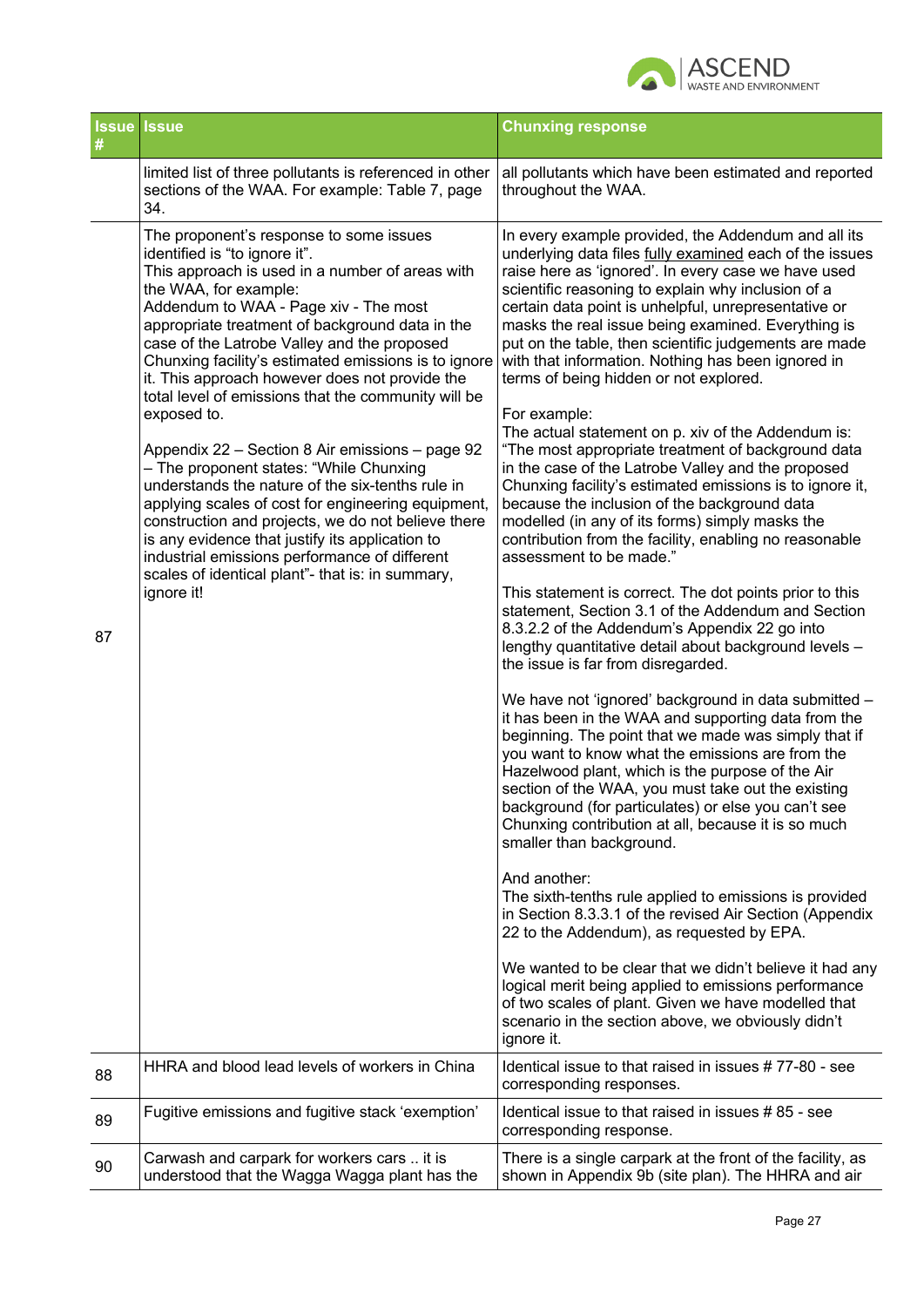

| #  | <b>Issue Issue</b>                                                                                                                                                                    | <b>Chunxing response</b>                                                                                                                                                                                                                                                                                            |
|----|---------------------------------------------------------------------------------------------------------------------------------------------------------------------------------------|---------------------------------------------------------------------------------------------------------------------------------------------------------------------------------------------------------------------------------------------------------------------------------------------------------------------|
|    | employee carpark located some distance from the<br>plant to limit pollutants being deposited onto<br>employees' cars.                                                                 | quality modelling demonstrate that there will be no<br>'deposition' of pollutants on workers cars that could in<br>any way be measurable. Unlike the Wagga Wagga<br>plant, the Hazelwood North plant has an extensive<br>fugitive vent capture system, pollution control and<br>high-stack dispersion of fugitives. |
| 91 | Some discussion regarding EPA waste water<br>discharge quantity, licenced discharge points,<br>sampling, testing and reporting via a NATA<br>accredited laboratory would be of value. | There are no EPA water discharge points.<br>There is capacity to discharge to trade waste, which<br>will be done in accordance with agreement with<br>Gippsland Water, whose compliance limits for trade<br>waste are outlined in the Addendum's Appendix 39.                                                       |
| 92 | Appendix 48 (AQIA) Rev 2 'error' justifying<br>concerns about China plant emission data quality                                                                                       | Identical issue to that raised in issues #82 - see<br>corresponding response.                                                                                                                                                                                                                                       |
| 93 | Air quality background issue                                                                                                                                                          | Identical issue to that raised in issues # 68 - see<br>corresponding response.                                                                                                                                                                                                                                      |

**Emailed Sub 4:**

| WHO. The proponent in Section 8.1.1.1 -<br>Emissions could impact human health, on page 95<br>dismisses the relevance of the WHO and states:<br>"The WHO's document is actually written to<br>address a worldwide problem of lead impacts from<br>unregulated, sometimes backyard<br>This is not correct. Australia is a signatory to the<br>94<br>WHO including the publication: "Recycling Used<br>Lead-Acid Batteries: Health Considerations" and<br>therefore the requirements provided by WHO in<br>their publication apply to Australia and not just<br>"developing" countries as the proponent states.<br>The proponent seems to pick and choose as to<br>when the WHO document is applicable, to suit<br>their argument at the time. | "The WHO's document is actually written to address a<br>worldwide problem of lead impacts from unregulated,<br>sometimes backyard" is correct, because Australia<br>does not have the poor levels of control, regulation<br>and subsequent dangerous emissions of operations in<br>other countries, particularly developing countries. At<br>the outset the WAA author was well aware of the<br>WHO document, using it to frame aspects of best<br>practice. He also made the effort to contact the author<br>of the WHO document and exchange emails about the<br>subject matter in the publication.<br>We recognise that Australia is a signatory to the WHO<br>and we recognise that this document also 'applies' to<br>Australia. |
|----------------------------------------------------------------------------------------------------------------------------------------------------------------------------------------------------------------------------------------------------------------------------------------------------------------------------------------------------------------------------------------------------------------------------------------------------------------------------------------------------------------------------------------------------------------------------------------------------------------------------------------------------------------------------------------------------------------------------------------------|---------------------------------------------------------------------------------------------------------------------------------------------------------------------------------------------------------------------------------------------------------------------------------------------------------------------------------------------------------------------------------------------------------------------------------------------------------------------------------------------------------------------------------------------------------------------------------------------------------------------------------------------------------------------------------------------------------------------------------------|
| Firman's Lane Wetlands. I also understand that<br>the Firman's Lane Wetlands facility has not been<br>designed properly to clean up the contaminated<br>wastewater drainage from the site. The<br>construction of the proposed lead smelter may<br>further add to the toxic wastewater discharges<br>95<br>from the area. If the wetlands facility has not been<br>designed correctly and is not able to effectively<br>clean up the wastewater discharges, the<br>surrounding environment will be further polluted.<br>This issue was raised in my previous submission,<br>but has not been addressed in the Addendum to<br>the WAA.<br><b>Emailed Sub 5:</b>                                                                               | There will be no contaminated stormwater discharge<br>offsite.<br>There is capacity to discharge to trade waste, which<br>will be done in accordance with agreement with<br>Gippsland Water, whose compliance limits for trade<br>waste are outlined in the Addendum's Appendix 39.<br>The Addendum details aspects of stormwater<br>collection, treatment, use on site and management.                                                                                                                                                                                                                                                                                                                                               |

| 96 | Referring to the Addendum to the WAA, many of<br>the drawings and figures provided are very difficult engineering documents into Word format, which is<br>to read and should be updated with more legible | This is a limitation of getting highly detailed<br>subsequently PDF'd. The proponents approach to this |
|----|-----------------------------------------------------------------------------------------------------------------------------------------------------------------------------------------------------------|--------------------------------------------------------------------------------------------------------|
|    | drawings, etc. I believe the proponent has not fully                                                                                                                                                      | issue was to also refer to unadulterated, high-                                                        |
|    | complied with this Section 22 Notice.                                                                                                                                                                     | resolution original files as Appendices. You will find                                                 |
|    |                                                                                                                                                                                                           | these appendices much easier to read.                                                                  |